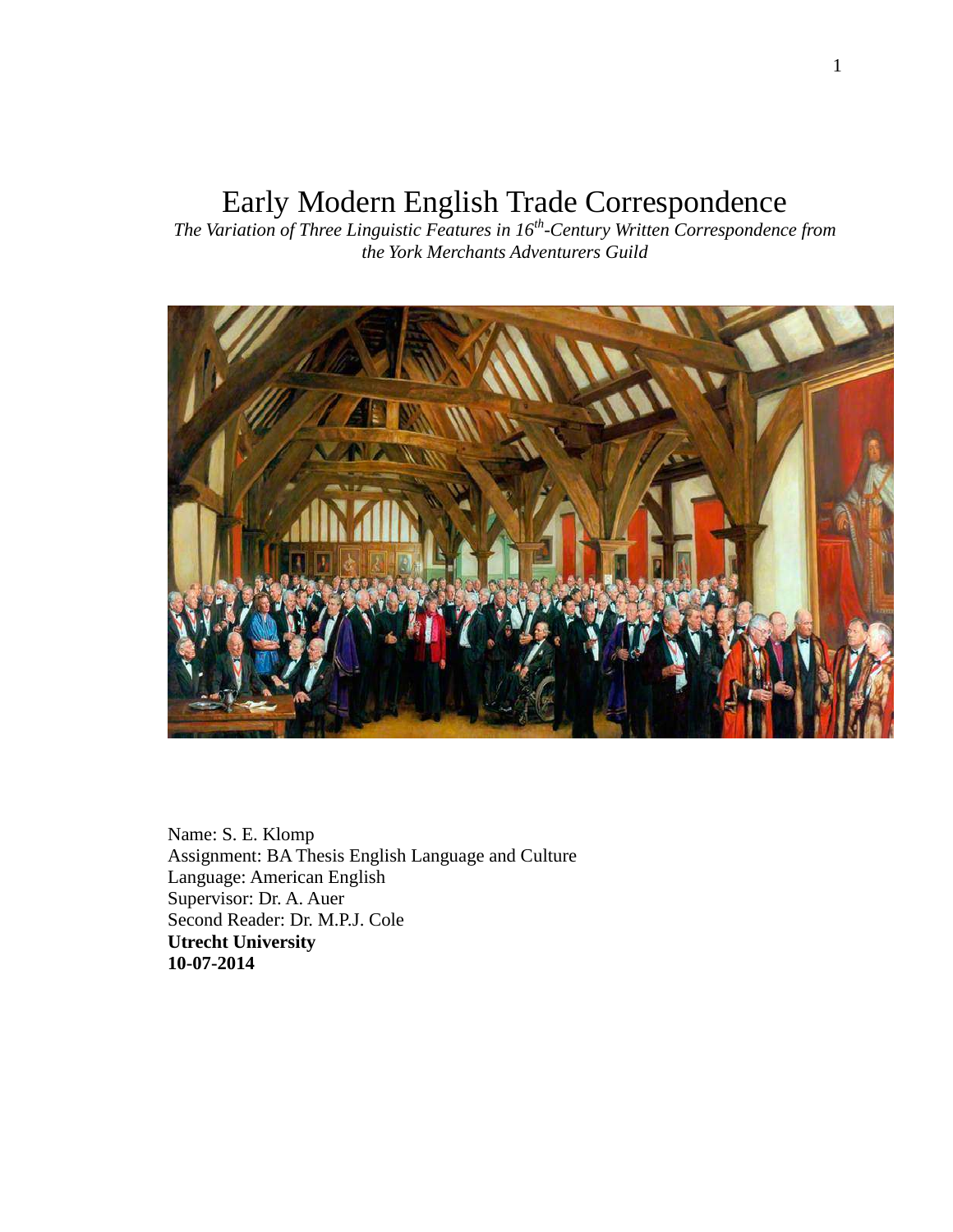## <span id="page-1-0"></span>**Abstract**

This thesis observes the variation of three distinct linguistic features in correspondence of the York Merchant Adventurers Guild between 1530 and 1580; variation of *ye*/*you* in subject position, the third person singular suffix (3SG) *-s*/*-th*/*-zero* and multiple/single negation. These findings are contrasted with previous research on similar features, particularly that of Nevalainen & Raumolin-Brunberg (2003) based on the Corpus of Early English Correspondence. The gradual change of these features during the Early Modern English period concerns the change of *ye* to *you* in subject position, the change from 3SG form -*th* to -*s* as a supralocal form and the decline of multiple negation. A comparison is made between variation in letters from York and those from London in order to gain more insight into the local variation between these features. One major issue addressed by this thesis is the lack of information on this data, hence the problem of bad data is discussed.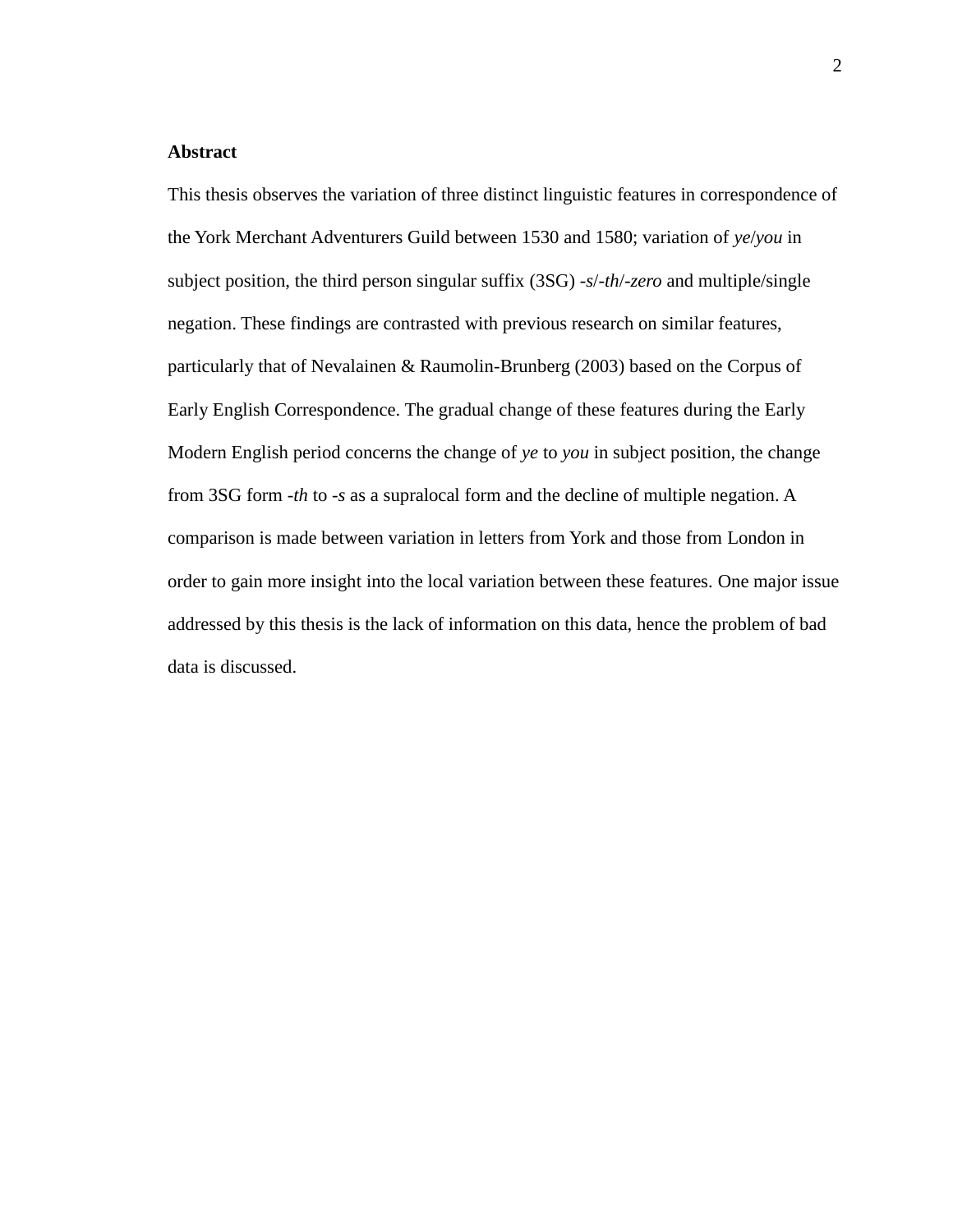#### <span id="page-2-0"></span>**Acknowledgements**

First and foremost, I want to express my thanks to my BA thesis supervisor Prof. Anita Auer. Without your assistance and involvement throughout the process, this BA thesis would have never been accomplished. I would also like to thank you for showing patience and understanding when I was not able to work for a while due to personal circumstances. Additionally, you have motivated me to specialize in historical sociolinguistics by your enthusiastic and in-depth teachings. Allowing me to write my thesis within the Emerging Standards project and being an intern were great opportunities and I'm very grateful.

Dr. Marcelle Cole has been very supportive and motivating as well. Thank you for your great enthusiasm in your courses and your useful and open advice. Your aid outside of classes: writing a letter of recommendation, offering a last minute internship and helping me structure and manage the amount of content for my thesis, it is all very much appreciated.

Tamara Peeters has been very involved in my thesis writing. From the beginning you have been very eager to provide me with feedback and help out where possible. Attending conferences together in the past year has been very motivating and those last few days before the thesis deadline you have helped me to stay focused. Thank you!

I also want to thank the rest of my project colleagues, Moragh Gordon, Mike Olson and Femke van Hilten for helping out wherever needed and just being generally good company.

Time to thank my friends, who have been very understanding during those times I did not have time for them as well as being great distractions when I felt over encumbered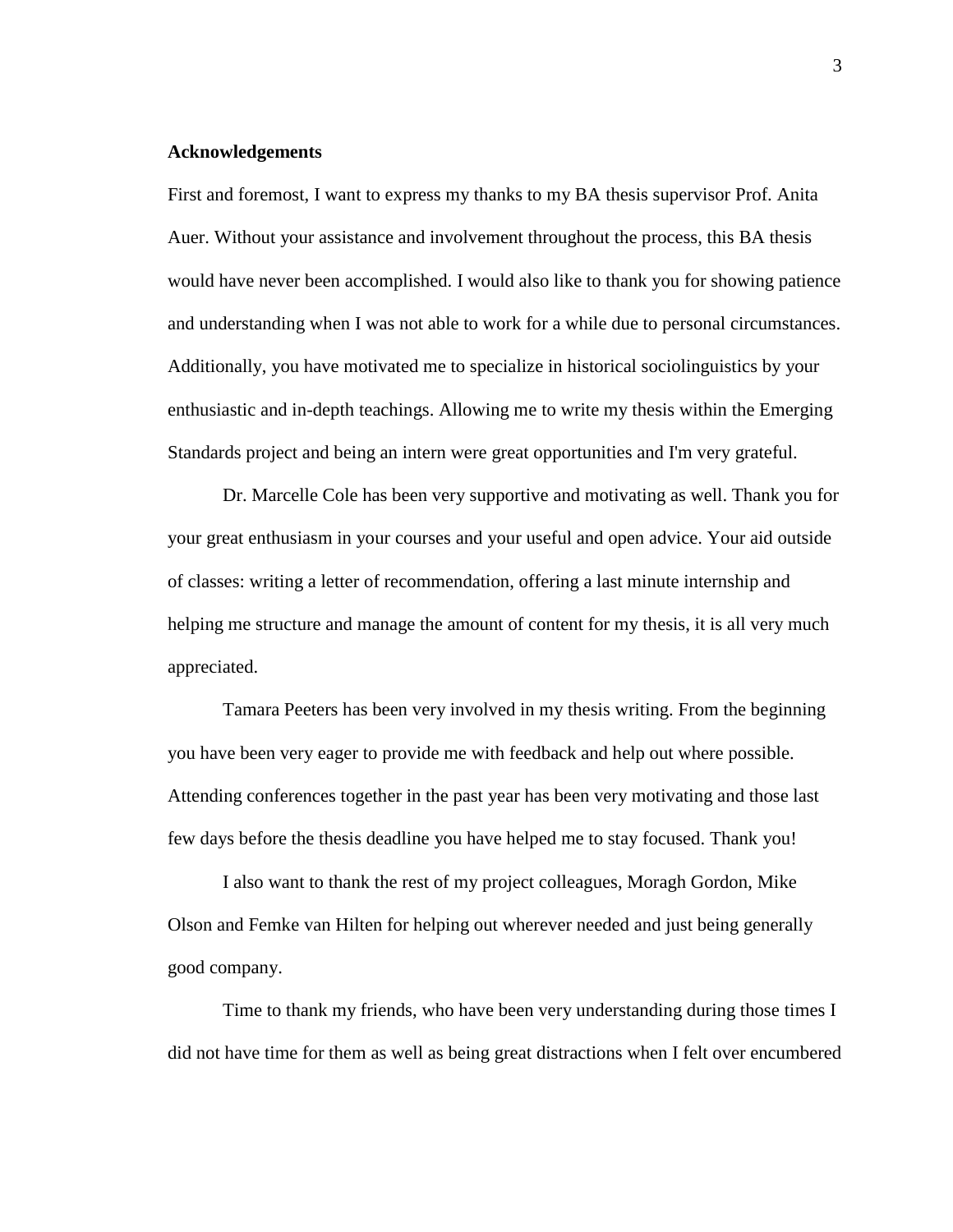by work. Emma Deutekom, Toon Coppes, Jori Snels, Wivine Teuling, Jessica Hornstra, Mike Vijzelaar and Maaike de Leeuw. Thank you, you guys are awesome!

I also want to thank my overseas friends, who have been very motivating and encouraging over our many Skype sessions. Cecilia Gazelius Skedinger, Thomas, Mattias and Johanna Ohlson, Sebastian Stenzl, Simone Trupia and Stuart Lengden. Tack så mycket!

Willeke van der Kallen, Imke Stevens, Kwinten Koëter, Johanna Rovers, Sanne Jongeleen, Sujin Kim and Suze Stuurman, thank you for helping me get through my BA degree by doing projects together, sitting through lectures and studying together for finals.

I want to thank my family. Thank you for all the years of support and continuing to believe in me. It means a lot and it is amazing to have such massive support from all of you. Especially Shari Schmidt, for always being there to listen to my worries and cheering me up with photos of my godchild. And Ilona Alders for always being there and taking care of me like one of her own children.

Lastly, I want to thank my mother, Sinie Klomp, for always having intellectually challenged me throughout my life. I am sure you would have been really proud of me.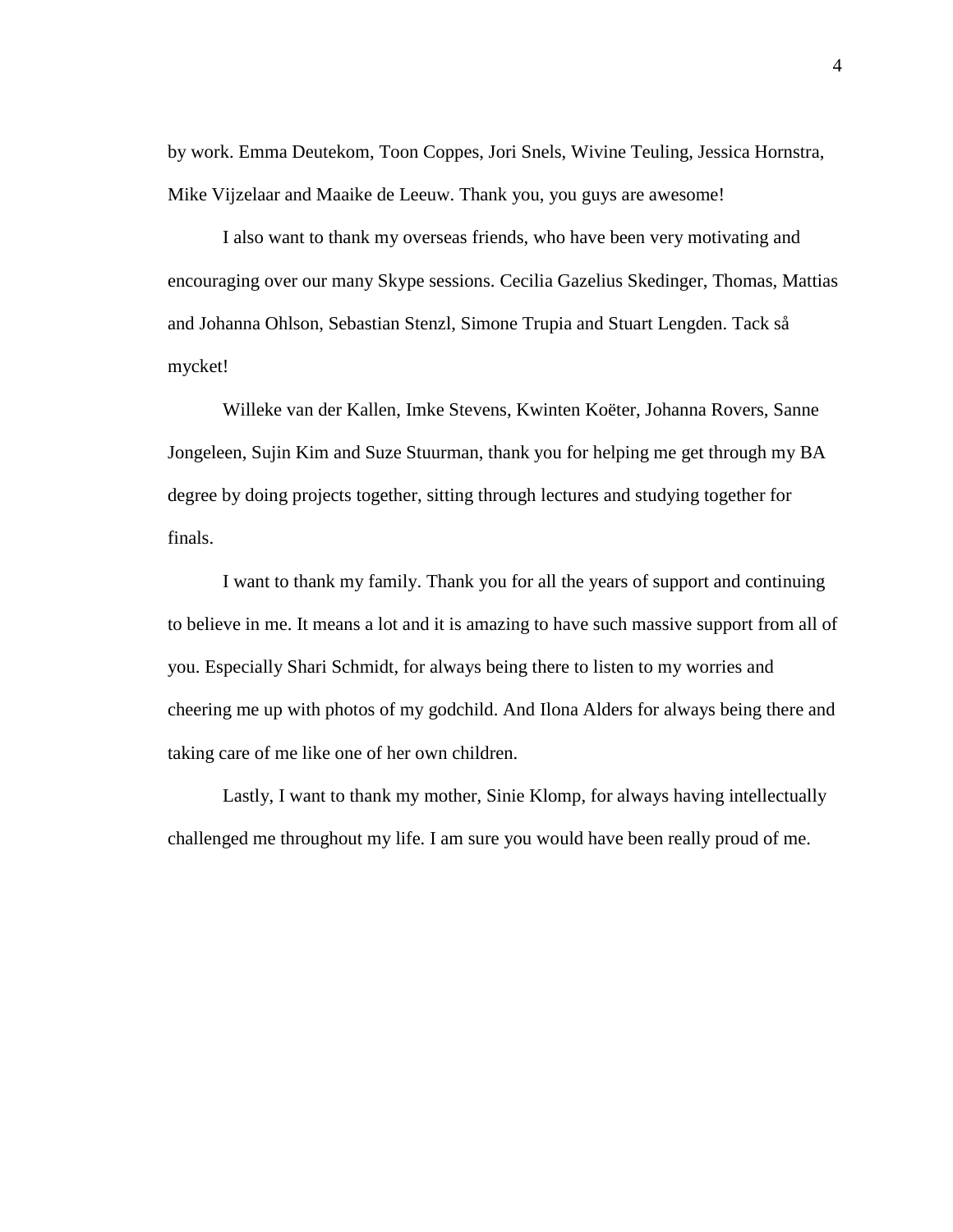## **Table of Contents**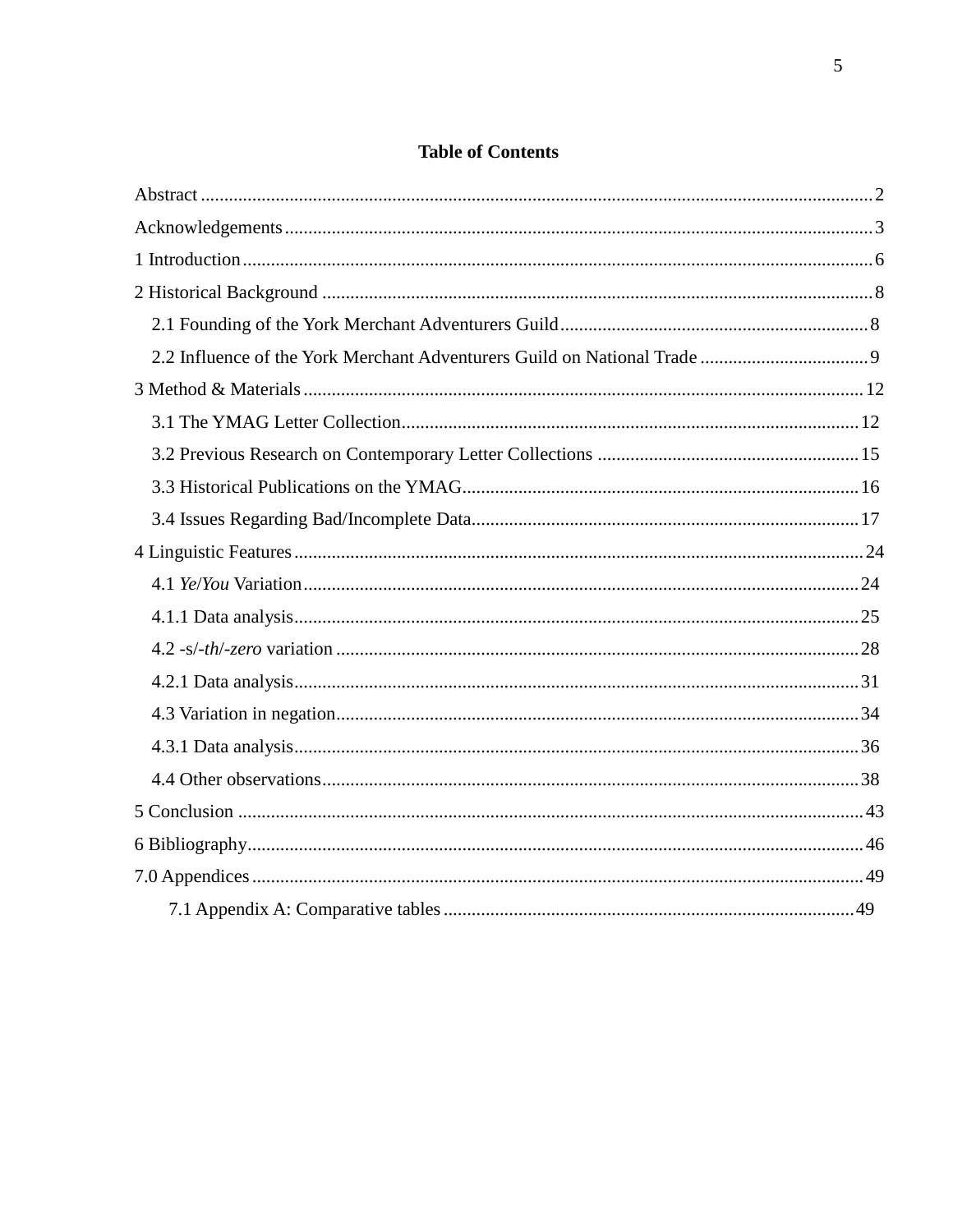#### <span id="page-5-0"></span>**1 Introduction**

The York Merchant Adventurers Guild (YMAG) was one of the most influential guilds in overseas trade from the late Middle Ages onwards. Especially between roughly 1300 and 1800 this guild was in extensive business contact with officials in London, Norwich and even foreign countries, such as the Low Countries. The growing trade activities in York from the 14th century onwards caused a major influx of merchants into York and consequently it became a regional urban center. Due to its significant growth it is generally assumed that the urban vernaculars used in York, influenced the emerging standardization. For example, during this time we see the distinct Northern feature third person singular suffix -*s* gradually becoming the supralocal form near the end of the 17th century. During this period a strong contrast can be seen with regards to language variation between the regional centers of York and London, thus it would be interesting to see whether merchant correspondence from both cities reflects this contrast. Based on a York and London dataset, both compiled from YMAG correspondence, this thesis aims to provide better insight into the use of three linguistic features which experienced significant change during the 16th century and seeks to contrast these findings to previous research by Nevalainen & Raumolin-Brunberg (2003). These linguistic features include the variation between *ye* and *you* in subject position, variation between third person singular forms -*th*, -*s* and *-zero*, and the decline of negative concord in merchant correspondence between 1530 and 1580.

First, historical background information will be given on the proceedings of the YMAG and their influence on English trade. In the second section, contains a short description of the compilation of the two datasets and criteria for the selection of included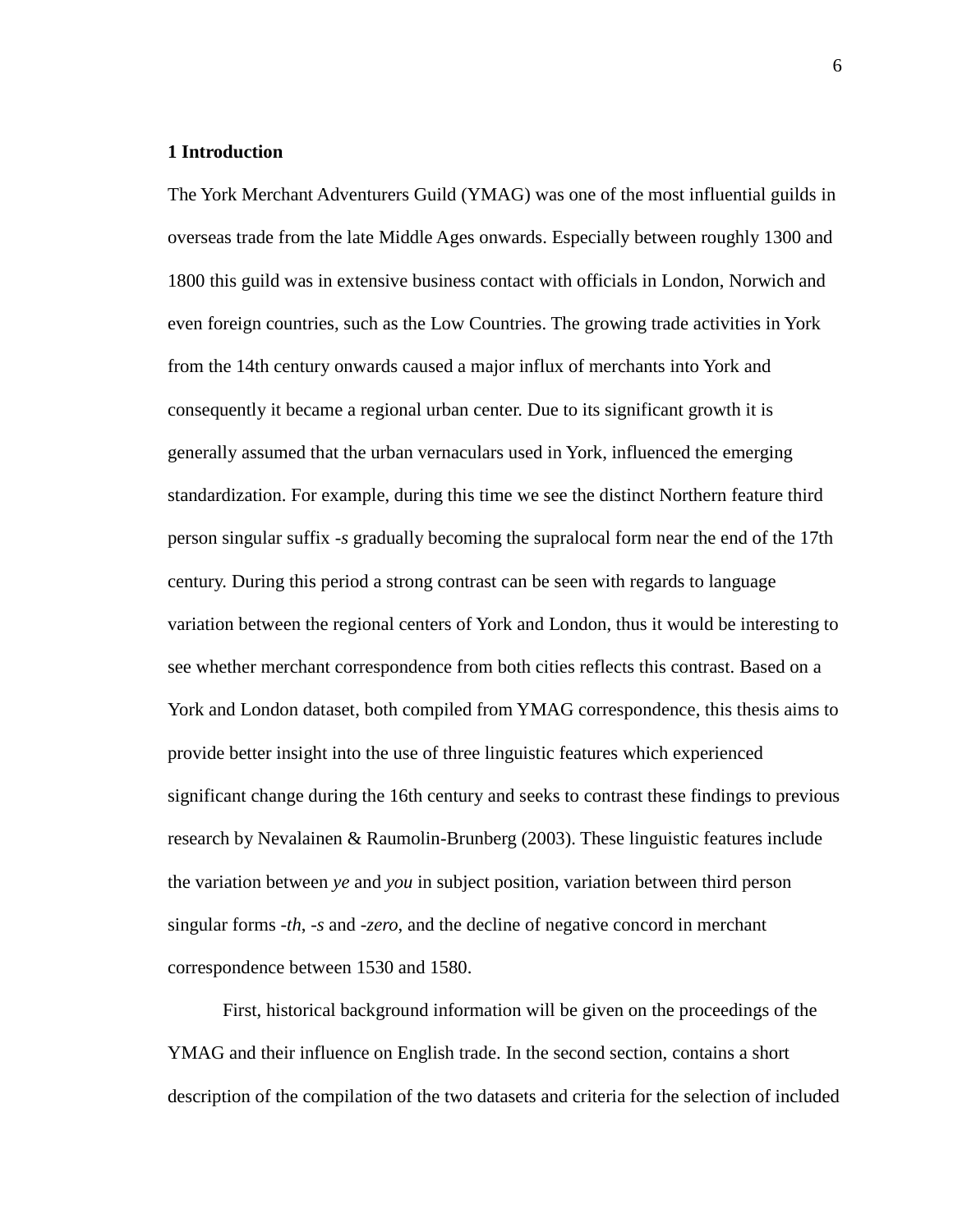letters. In addition, this section discusses the corpus used by Nevalainen & Raumolin-Brunberg (2003). The selection of transcriptions of the letters, the choice of letters and the influence of geographical mobility on these writings will be discussed as well. The results are presented based on each feature and are contrasted with previous studies. Based on the diachronic changes, several theories will be proposed with regards to any specific change.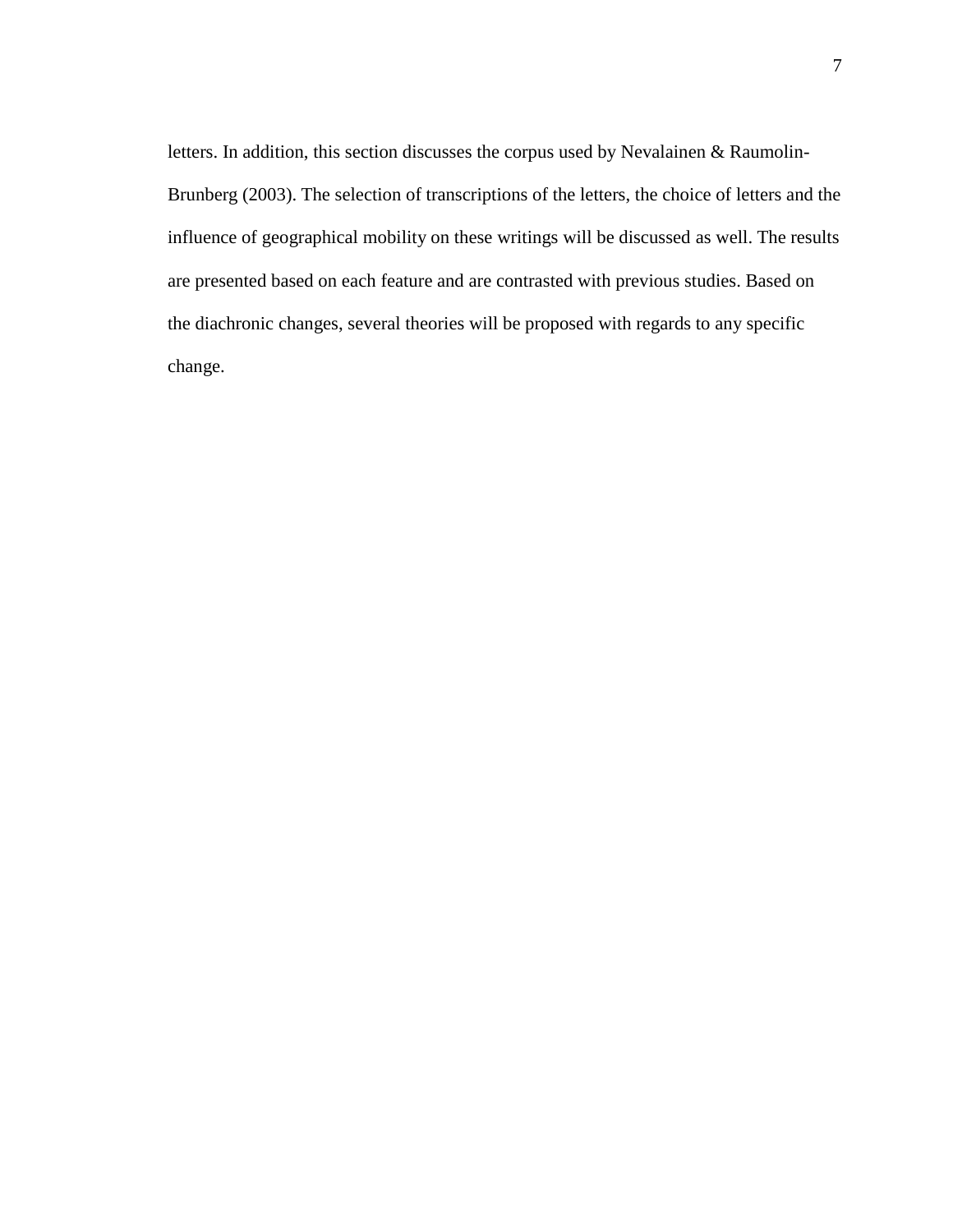#### <span id="page-7-0"></span>**2 Historical Background**

#### <span id="page-7-1"></span>2.1 Founding of the York Merchant Adventurers Guild

The York Merchant Adventurers' Guild was founded in 1357 as a religious and social mystery, the fraternity of the Blessed Mary. The fraternity itself was already active before the inauguration by King Edward III (1327-1377), however this date marks their official existence as a guild which combined religious, business and social favors for its members. The guild had a religious background and was founded "in honour of our Lord Jesus Christ and the blessed Mary." (Sellers 1918: iv) It was not uncommon for medieval guilds to honor their saints by providing extra religious services in the guild, as well as masses and prayer to honor their deceased members (Johnston & Rogerson 1979: 14).

Initially, the guild welcomed craftsmen from the countryside such as dryers, drapers, representatives of the wool industry and hosiers, though later on the guild favored urban citizens (Sellers 1918: iv). Following the establishment of the guild, the plans for the construction of a guildhall were issued in the same year. This building consisted of a hospital, a chapel and a meeting hall and was finished in 1568. The hospital was built three years after the founding of the guild, when the King had granted a second deed, which allowed the merchants to expand their area of work and build the hospital. In addition, the guild had acquired property in Walmgate, Castlegate, the parish of St. Denis and Fishergate (Sellers 1918: vii). As mentioned before, much attention was paid to religious practice, as the presence of the chapel suggests, as well as the fact that priests were paid to pray for both guild members and the royal family. Members of the guild benefited greatly from its perks. Institutional care was available to members and there are records of members receiving a pension after retiring. The guild even funded graves for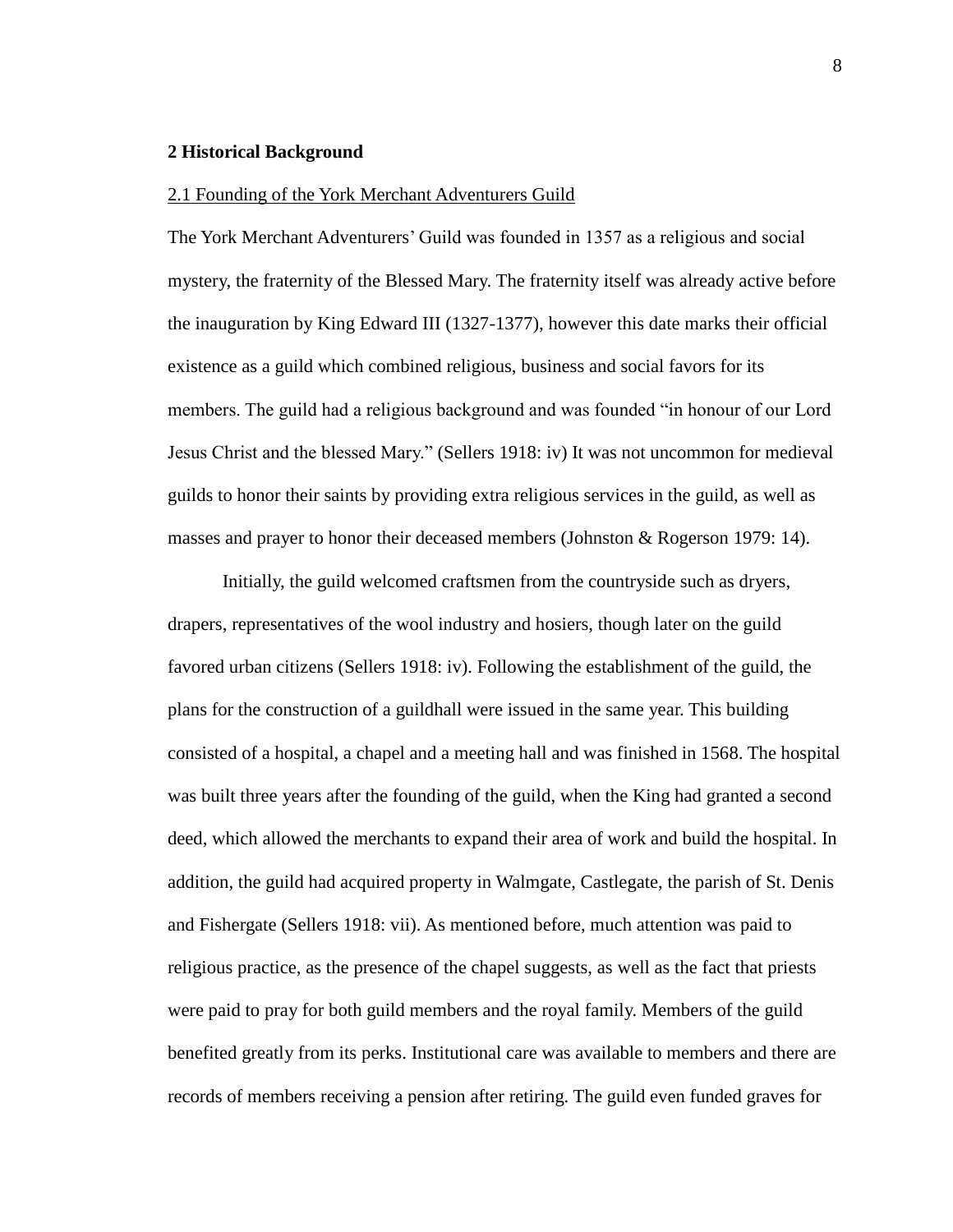members who passed away (Kermode 1988: 102).

These perks caused many women to join their husbands in membership; in total 68 merchants and their wives joined the guild (Kermode: 19). During the first four years the guild had become very popular and it started to attract merchants from nearby cities such as Hull, Newcastle and Whitby. The guild provided the merchants with a decent income, distinguishing them from other townsfolk such as craftsmen and ordinary citizens. Wills show a much higher amount of valuable possessions among the members of the YMAG, ranging from silver bowls and tapestries to featherbeds and bejeweled religious images (Kermode: 19). From 1420 onwards the guild had downsized in the number of craftsmen and mainly contained merchants and mercers. In 1430 the guild was formally established with royal authorization under its common name, which is the York Merchant Adventurers Guild. As a fully established merchant guild, the group could focus more on trade instead of the religious and social aspects. In addition, this royal authorization was an effective way to establish a difference in importance of the YMAG as opposed to other smaller guilds and mysteries (Sellers 1918: xv).

## <span id="page-8-0"></span>2.2 Influence of the York Merchant Adventurers Guild on National Trade

The York Merchant Adventurer's Guild played a large role within the trade industry of England during the Early Modern period. The main profit throughout the course of the 14th century came from wool trade, which was later succeeded by cloth trade. One of England's most fruitful contacts was with the Low Countries, which was considered one of the largest textile manufacturers in Europe (Kermode 1998: 159). As a consequence, England's booming wool economy started to attract an increasing amount of foreign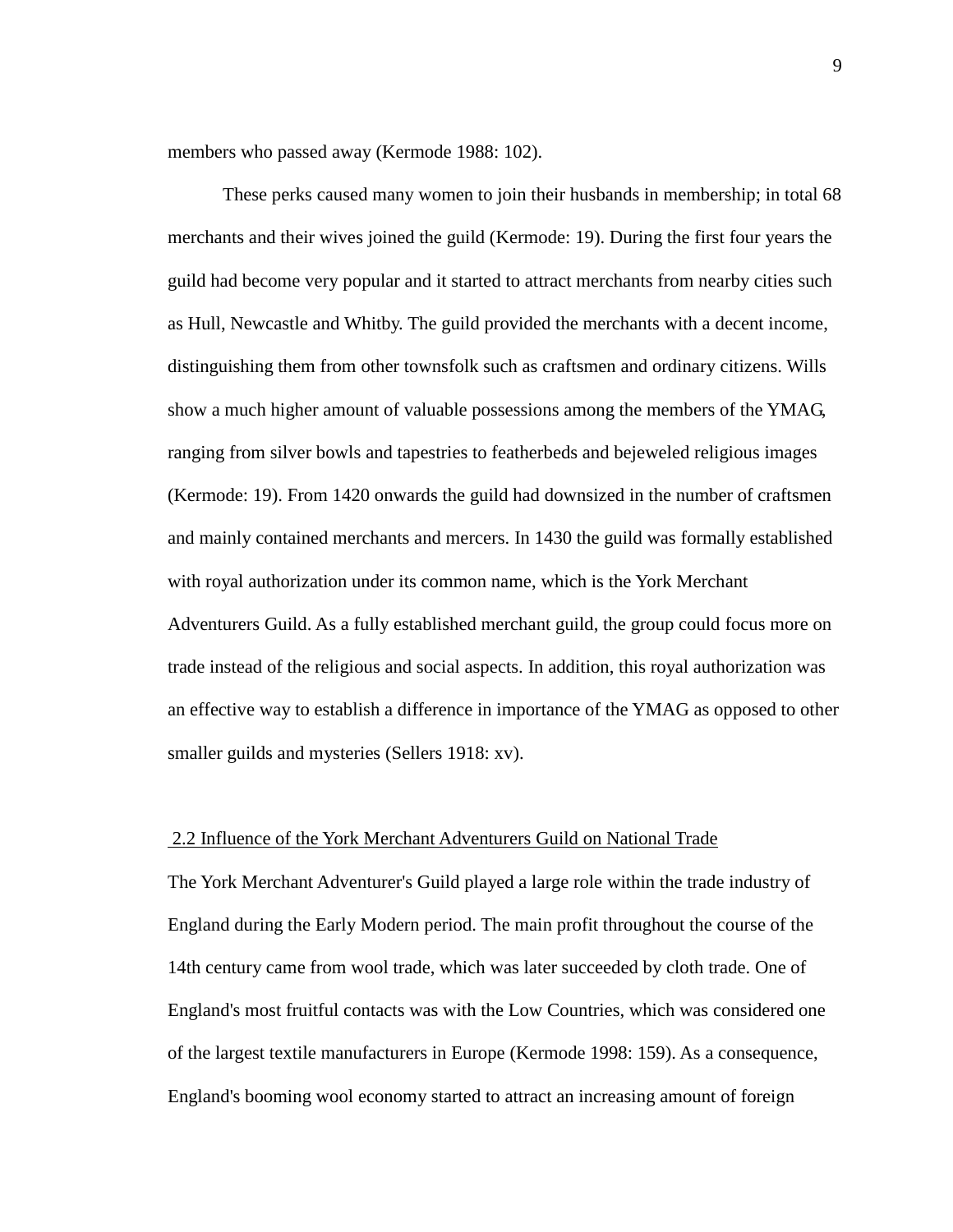traders, who came to the North of England to compete with the English merchants. The county of Yorkshire reportedly harbored the largest group of merchants during that time, even outnumbering those in Bristol and London (Kermode: 160). At the same time this influx of foreigners caused a loss of profits for native merchants and as a result the Crown increased control over the wool export in 1326. In order to support local merchants, York was assigned to be one of eleven home staples (Kermode: 160). This system safeguarded the York merchants and attempted to exclude foreign traders from exporting. In 1337 English merchants gained a monopoly on the wool trade when King Edward III (1327- 1377) urged the merchants to invest in wool, based on a loan during the Hundred Year War. The King's plan to raise funds for war through the wool trade was extremely disadvantageous for Yorkshire merchants as increased smuggling activities, taxes and the extra share paid to the King left many merchants making losses rather than profit (Kermode: 162). During the early 15th century the cloth trade gradually gained profit over wool export. Although the wool trade had become less favorable, a few York merchants had still managed to gain wealth through wool stapling. Even around the beginning of the 15th century, wool was still being traded along the increasingly popular cloth trade.

Cloth had a favorable position, as the local textile manufacturing industry was growing due to the limitation of foreign import imposed from 1337 onwards (Kermode: 170). The cloth trade was more easily accessible to a larger group of merchants as this also included trade within the stages of textile production. Moreover, cloth could also be traded for precious goods such as wine and woad (Kermode: 171). Especially in the Yorkshire area the textile industry had expanded rapidly. During the 15th century the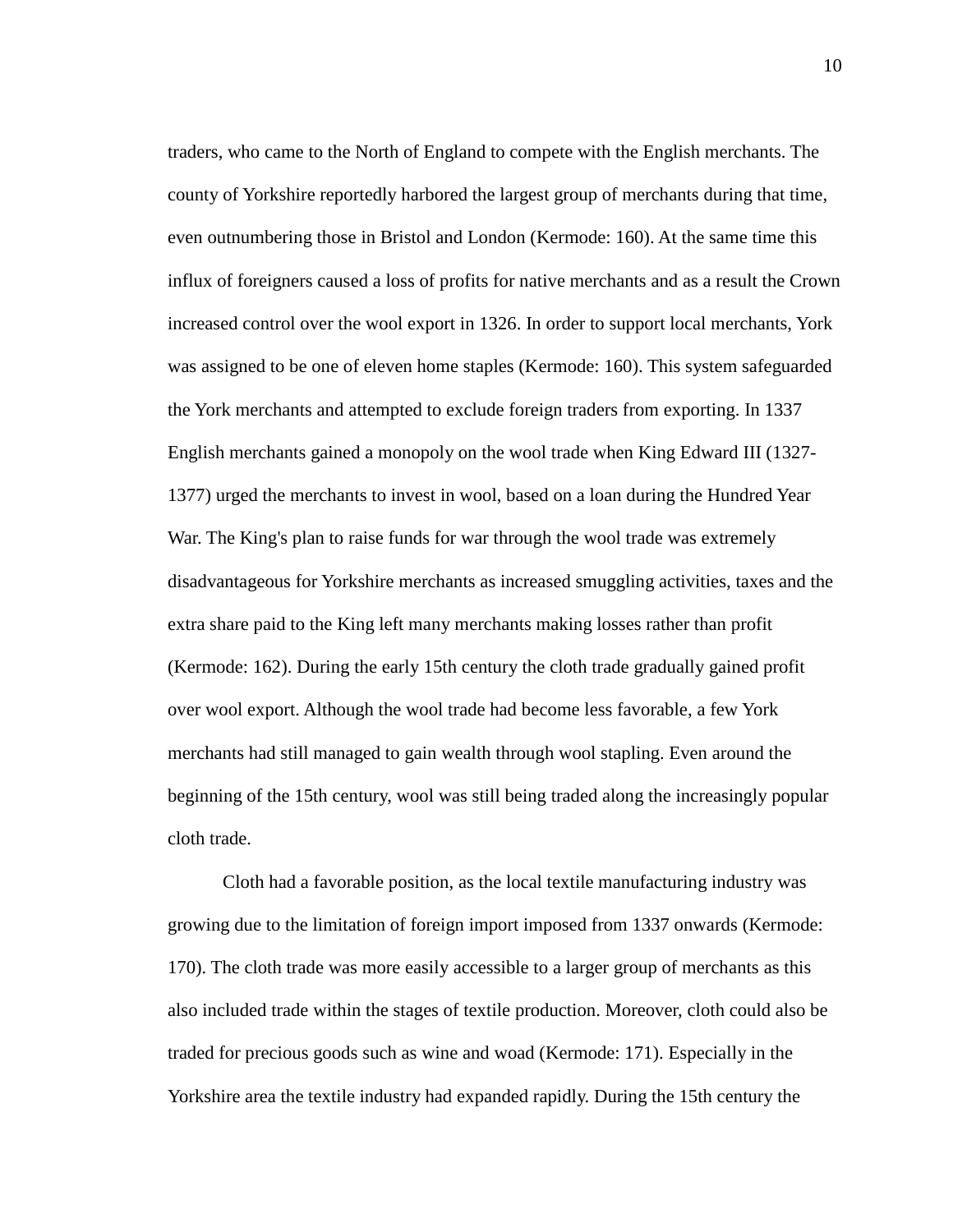trade scope of the English merchants had diminished; their trade was mainly restricted to the Low Countries and France in the early 15th century and later expanded to the Baltic region through the Hanseatic league, Spain and Portugal (Kermode: 173, 180). The merchants traded several types of cloth; broadcloths, straits and worsteds. These names refer to different sizes of cloths. Although the cloth trade was rather successful, many merchants started to trade in a wider amount of goods. Combining trade in cloth, wine, lead and other luxury goods started to become more common amongst merchants (Kermode: 180).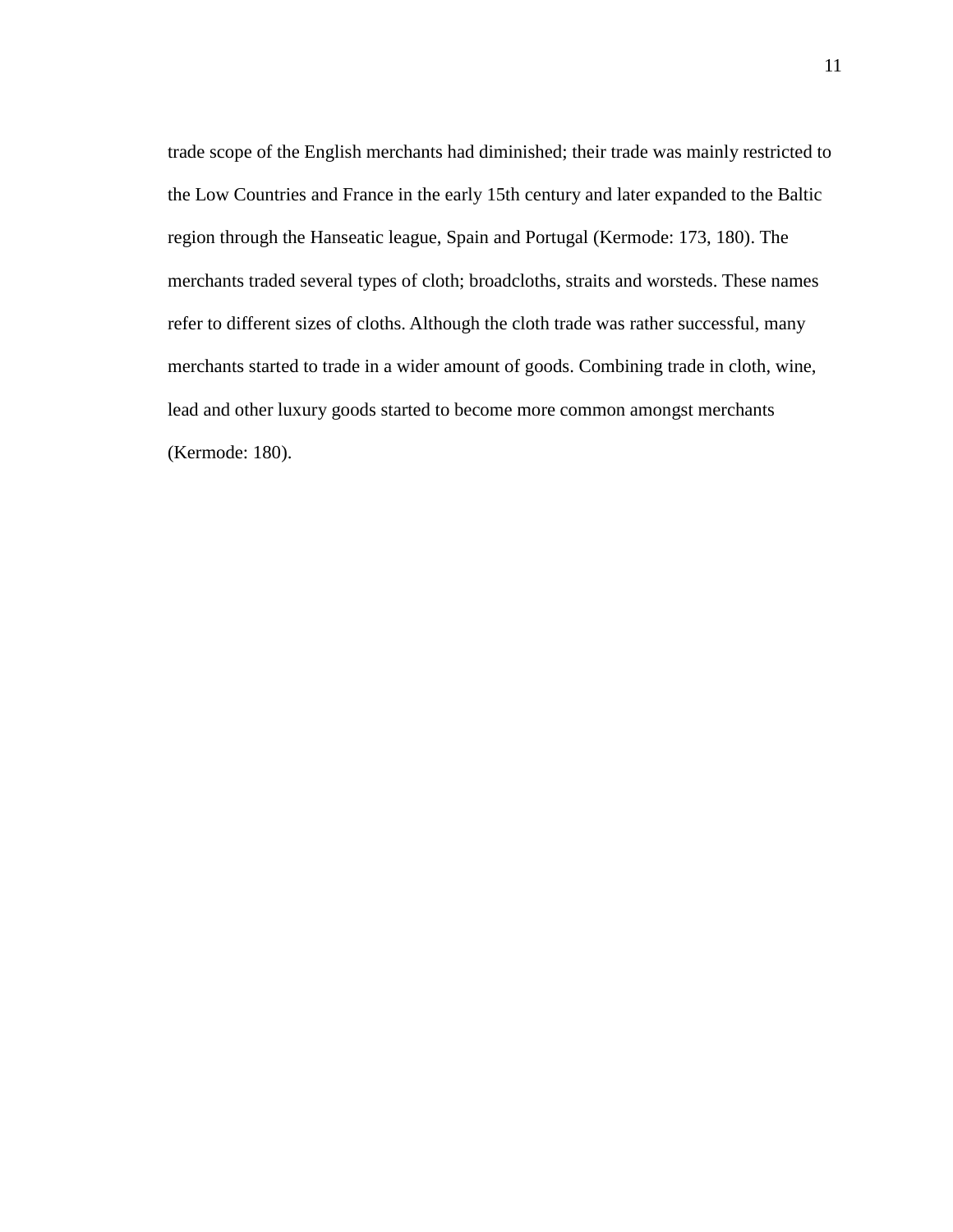#### <span id="page-11-0"></span>**3 Method & Materials**

#### <span id="page-11-1"></span>3.1 The YMAG Letter Collection

In order to investigate these three linguistic features, two datasets were compiled of roughly equal word count. Due to factors described below, the choice was made to form two datasets with data from England which still describe two completely different areas. Since London and York are both urban areas which rapidly grew in size during the Early Modern period, these were considered viable options. Hence two datasets were compiled, the first containing 13 letters from York (see Appendix A) and another containing 11 letters from London (see Appendix B). The datasets range from 1530 to 1580 and contain a total of 24 letters, or 7,236 words. For this selection a few important factors were taken into consideration:

#### 1. Length of the text

In order to have a clear understanding of the use of the three linguistic features in the letters on a diachronic level, it is of importance to ensure that the word count of the datasets is not extremely skewed. Although the results can be normalized per timeframe, the total word count of each dataset should be roughly equal.

## 2. Dating

The data contained in the corpus will be divided into ten-year intervals in order to see whether any clear changes occur on a diachronic level. Any letters which were not properly dated, either due to a missing date or illegibility have not been included in the corpus. There is one exception to these, which will be discussed in a different subchapter.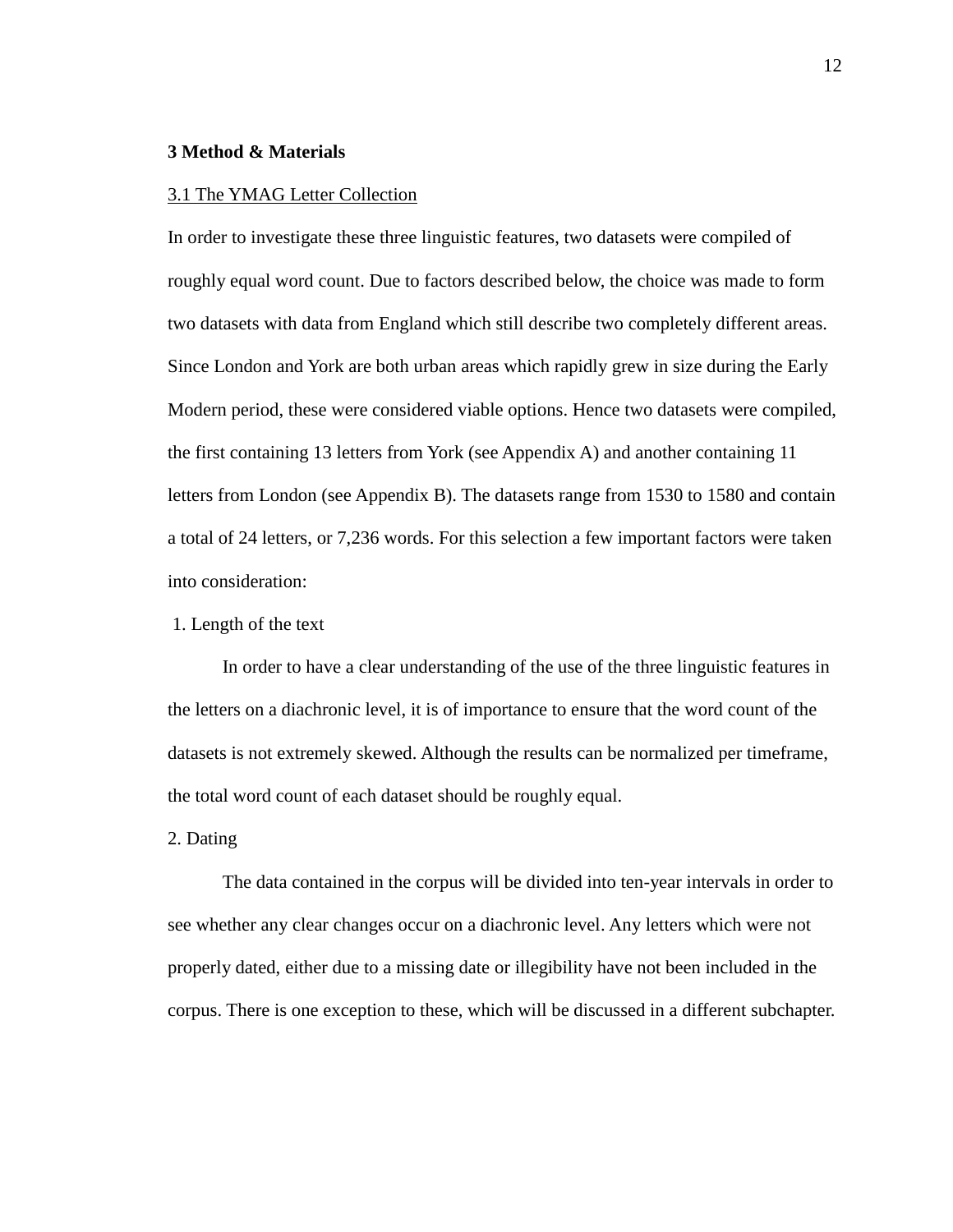## 3. Author

Multiple letters which were written by the same author are of particular interest as they can show variety within his/her writings. Especially various letters written over time might show interesting changes in an individual's writing pattern.

## 4. Status and location

While selecting the letters suitable for the corpus, the difference in writing already suggests that government officials tend to have a much more concise style of writing which contains more collocations and formulas. This will be explained in more detail in the results section. Furthermore, the location where the letter was written is also of importance. Not all letters in the collection were written by merchants from the YMAG. However, the contrast between the York merchants and those from London might reveal interesting findings.

The datasets were compiled from five letter collections containing YMAG correspondence. These were arranged by city, or case; the Easterlings, for example, contains the correspondence based on a legal matter pertaining merchants from the Low Countries, whereas the London collection concerns correspondence with individuals from the city of London. Consequently, the York letters have been taken from several different letter collections<sup>1</sup> which contained material from a roughly similar time period. The London letters were mainly selected from the London collection, however a few additional ones have been taken from the Hamburg, Easterlings and Antwerp collections. Although little diversity in text type can be observed, the contents of the collections are noticeably diverse. Almost all letters concern formal correspondence between the YMAG

 $\overline{a}$ 

 $<sup>1</sup>$  The Antwerp, Easterlings, Hamburg and London collections</sup>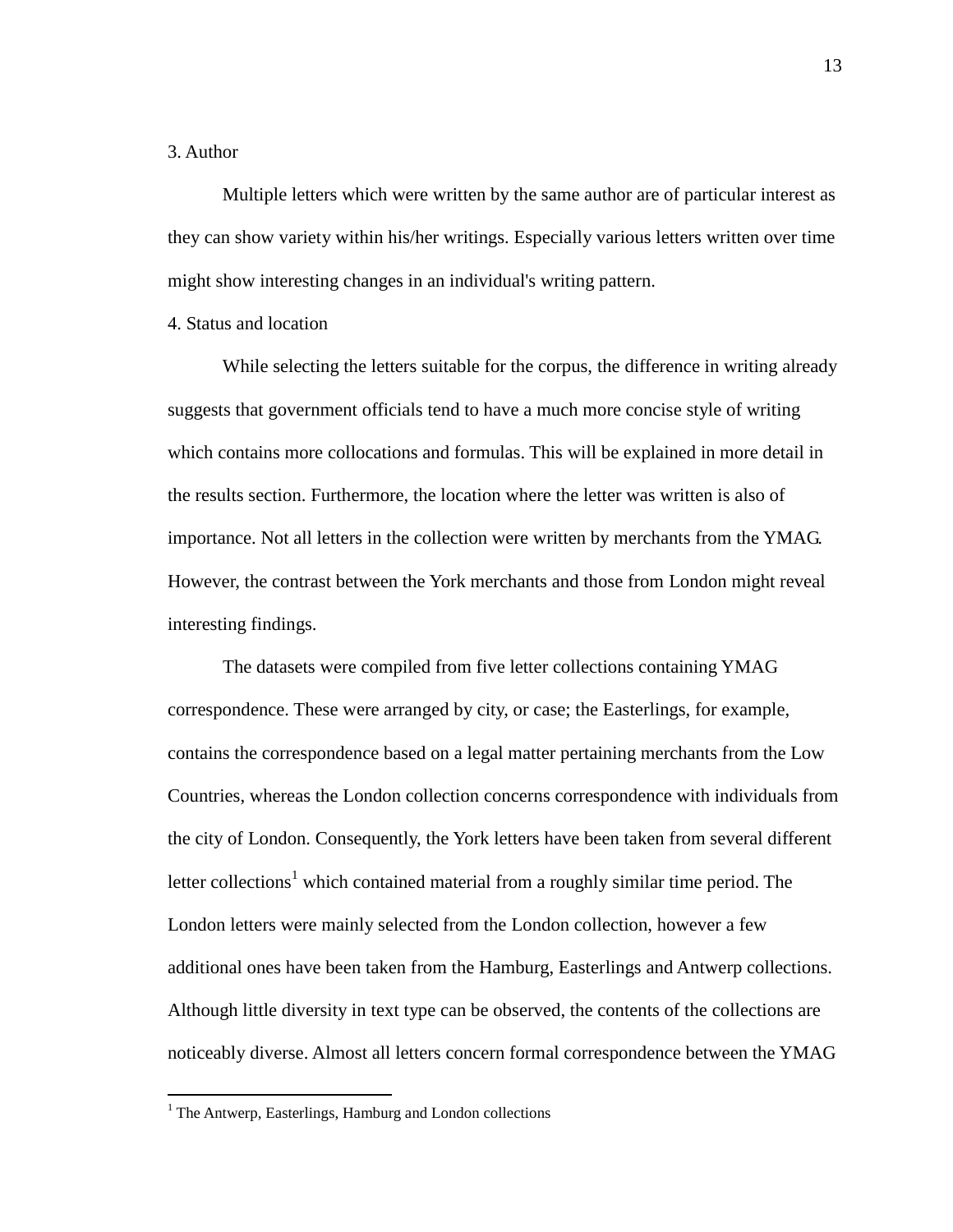and the government officials of other cities. The available data had already been transcribed by the Emerging Standards project for the purpose of linguistic analysis and were possible cross-checked with earlier editions.

## Dating of the Letters

The majority of the letters were dated by their authors. Several different formulas were used to indicate the date, for example:

(1) "Thus commytting you to the twcione of allmyghtye god ffrome yorke thys vijth day of Novembre **1560**, " (York DS)

(2) "At the said Citie of yorke this secund day of Octobre, a*nno*, **1563**, and Seallyd with o*ur* Comon Seall" (York DS)

(3) "Thus fare ye hartelie well from london the 3 of februarye **1573**" (London DS)

One of the letters within the York dataset was particularly challenging to date, since the date was not mentioned in the text. Though further inspection revealed it was a response to one of the letters in the London dataset, its date must be somewhere between 1576 and 1578. All letters without clear dating have been omitted from the datasets.

#### Influence of Geographical Mobility

Geographical mobility forms an issue in analyzing the data. A clear distinction has to be made between traveling authors and native authors. Many of the letters which are used in this study have been written in different countries or places, such as Antwerp, Norwich and Danzig. A small number of merchants were occasionally traveling abroad and some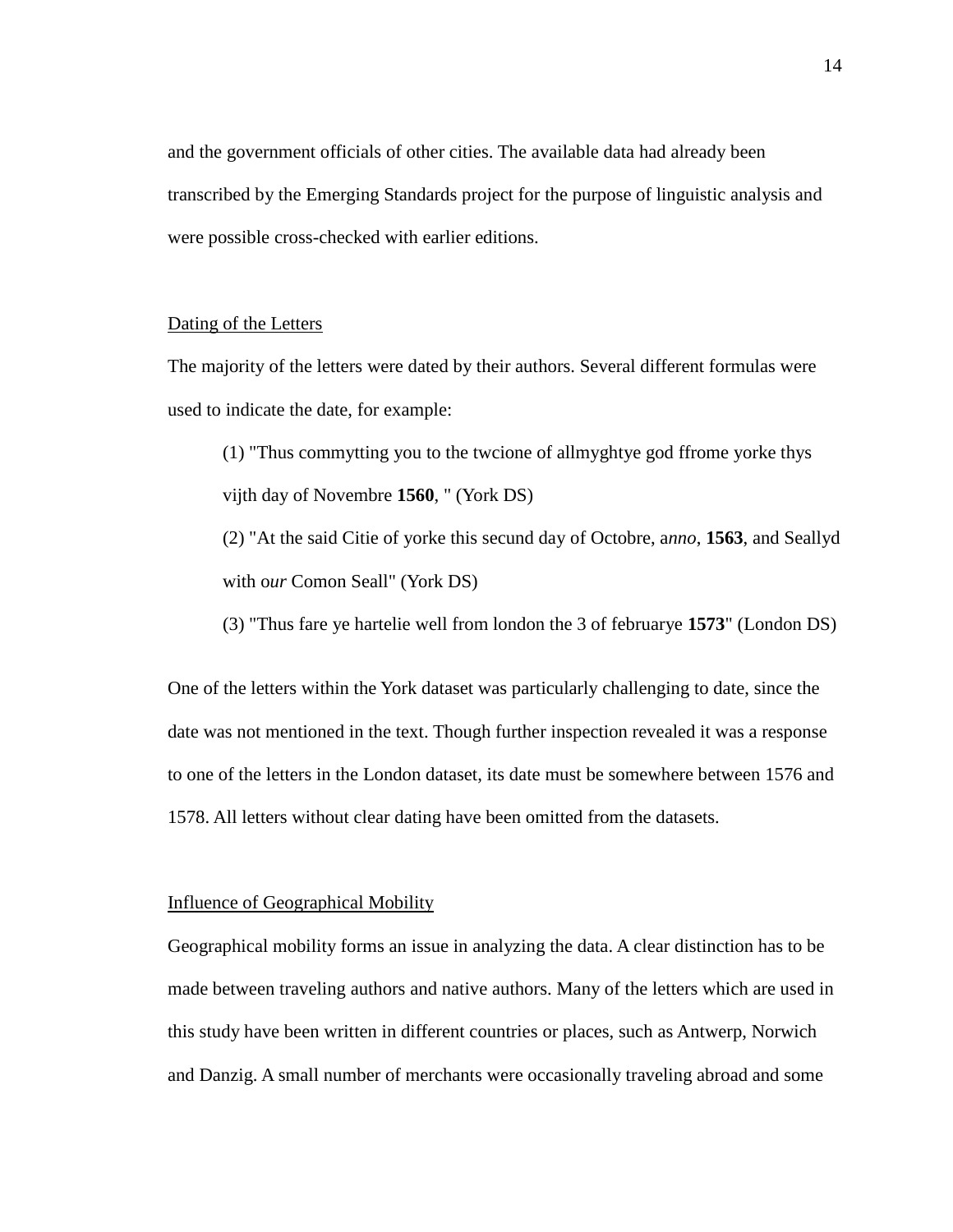of them even bought property in the places they frequented (Kermode 1998: 169). In order to make foreign trade more secure, the YMAG had arranged a mechanism that allowed merchants to send a servant abroad to arrange business for them there. However, these servant constructions often ended up in fraudulent affairs, which caused some merchants to permanently move abroad to arrange their own business and sometimes that of friends and family. It was not uncommon for these merchants to end up in marriage with a foreign bride. When the merchants died, their bodies were often buried in their last place of residence (Kermode 1998: 210). Government officials such as governors and deputies were most likely long-term local residents, though the letters written by individuals without such a title are conspicuous. Hence the decision was made to not include the overseas letters into the datasets as time constraints on this thesis did not allow for extensive research into the background of these individuals.

#### <span id="page-14-0"></span>3.2 Previous Research on Contemporary Letter Collections

As mentioned previously, this thesis seeks to compare findings of three linguistic features with those of Nevalainen & Raumolin-Brunberg (2003). For their analysis, Nevalainen & Raumolin-Brunberg used the *Corpus of Early English Correspondence* (*CEEC*). The CEEC corpus was compiled in order to "facilitate sociolinguistic research into the history of English" (Nevalainen & Raumolin-Brunberg 2011, August 29) and contains data from 1410 to 1681. The corpus consists of 2.7 million words, or 6,036 letters respectively. With regards to genre, the corpus consists of a wide selection of genres ranging from official to more private. Although levels of literacy amongst the lower classes formed a challenge, the corpus has been compiled with decent social coverage in mind and thus contains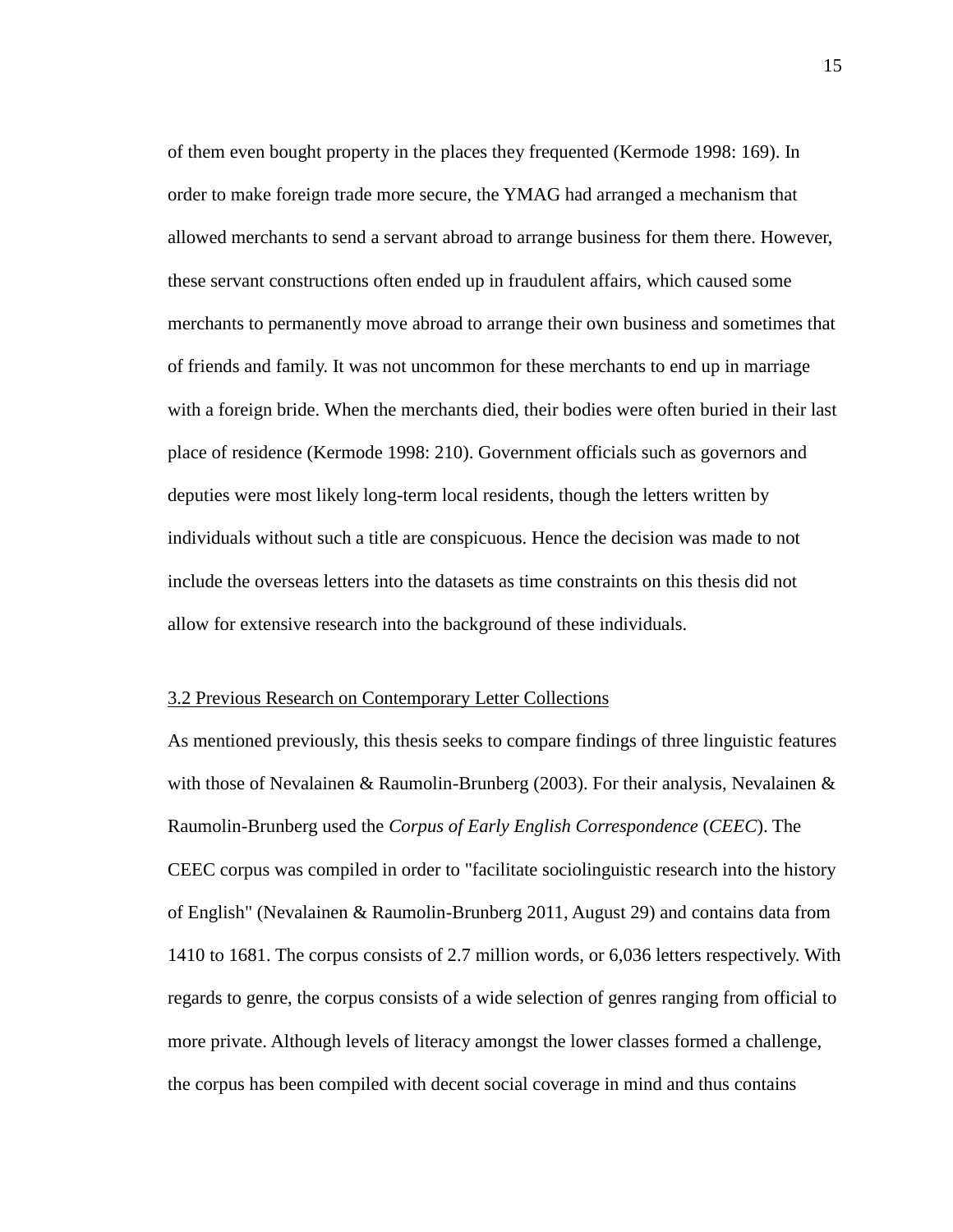letters from as many social strata as possible, as well as a broad age range and 20% letters were written by women (Nevalainen & Raumolin-Brunberg 2011, August 29). Moreover, for diachronic change in individual's writing the corpus contains at least 10 letters per individual. These factors allowed Nevalainen & Raumolin-Brunberg to conduct real time analysis which is similarly reliable to modern sociolinguistics studies (Nevalainen & Raumolin-Brunberg 2003: 43).

#### <span id="page-15-0"></span>3.3 Historical Publications on the YMAG

Although no previous linguistic research has been conducted on this particular letter collection, there are a number of publications on the historical aspects of these letters. Bisset's (1991) MA thesis concerns the writings of James Hutchinson Junior, a merchant of the YMAG who shipped cargo from Danzig to Koenigsberg. Despite the fact that her study is primarily a general overview of this individual and his business, Bisset does make some interesting observations with regard to Hutchinson's stylistic features, the variability in his letters and his level of literacy. Moreover, her study discusses merchant lexicon, which is of particular interest as well. Bisset notes the following about Hutchinson's writing: "[...] he could write well enough to express his thoughts, often with some cogency, there are inconsistencies of spelling and phraseology

" (28).

Other historical publications on the York Merchant Adventurers Guild include the *York Mercers and Merchant Adventurers 1356-1917* by Sellers (1918)*, Records of Early English Drama* edited by Johnston & Rogerson (1979) and *Medieval Merchants* by Kermode (1998). *The York Mercers and Merchant Adventurers 1356-1917* contains in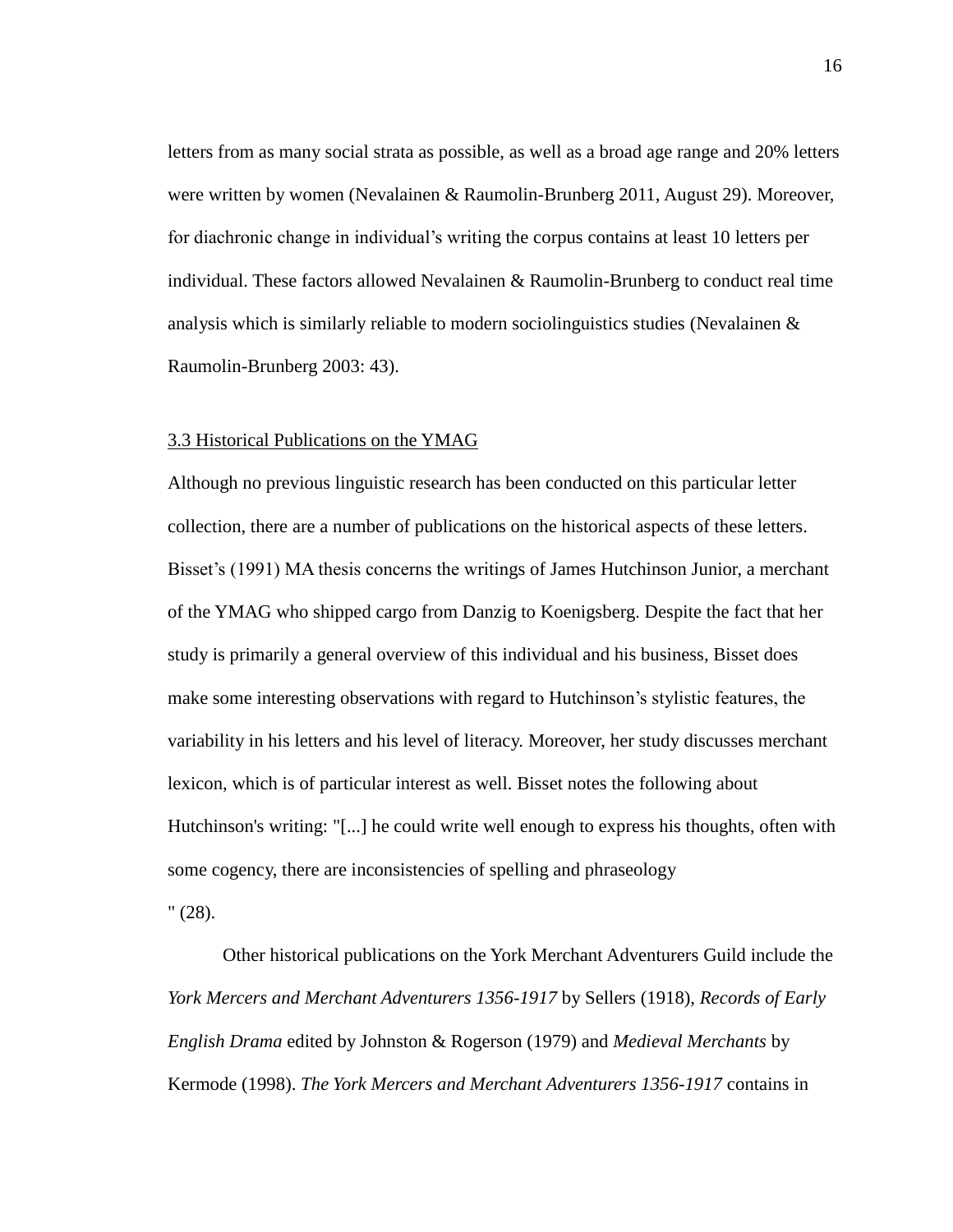depth background on the YMAG including its founding and relevant trade history. Especially the founding of the YMAG has been thoroughly described, including financial figures of the guild and the amount of members throughout the years and the estate which they owned. Sellers' work also includes many transcriptions from the YMAG letter collections which were used to cross-check the transcriptions used in this study. *The Records of Early English Drama* York volume contains quite some information on York up to the late  $17<sup>th</sup>$  century. The hierarchical structure of the city is discussed and a long list of records from several religious and crafting guilds are included. The York merchants are also briefly mentioned in this section.

Kermode's *Medieval Merchants* concerns a broader group of merchants, though still contains quite some information about the YMAG. Her main focus is the group of Merchants which bartered in York, Beverley and Hull. Kermode's work contains many indepth sections on the trade economy in the northern region, the political influence of local merchants, as well as archaeological evidence and wills which provide a better understanding of the socio-economic status of the York merchants.

## <span id="page-16-0"></span>3.4 Issues Regarding Bad/Incomplete Data

A common problem within the field of (historical) sociolinguistics is working with socalled bad data<sup>2</sup>. In previous studies many of issues related to bad data have been discussed (Moore 2002; Nevalainen & Raumolin-Brundberg 2003; Schneider 2003; Hernández-Campy&Schilling 2012). Issues range from more general to quite contextspecific and will be listed in order of importance. First of all, it should be noted that one

 $\overline{a}$ 

 $2$ As first discussed in Labov 1994: 10-11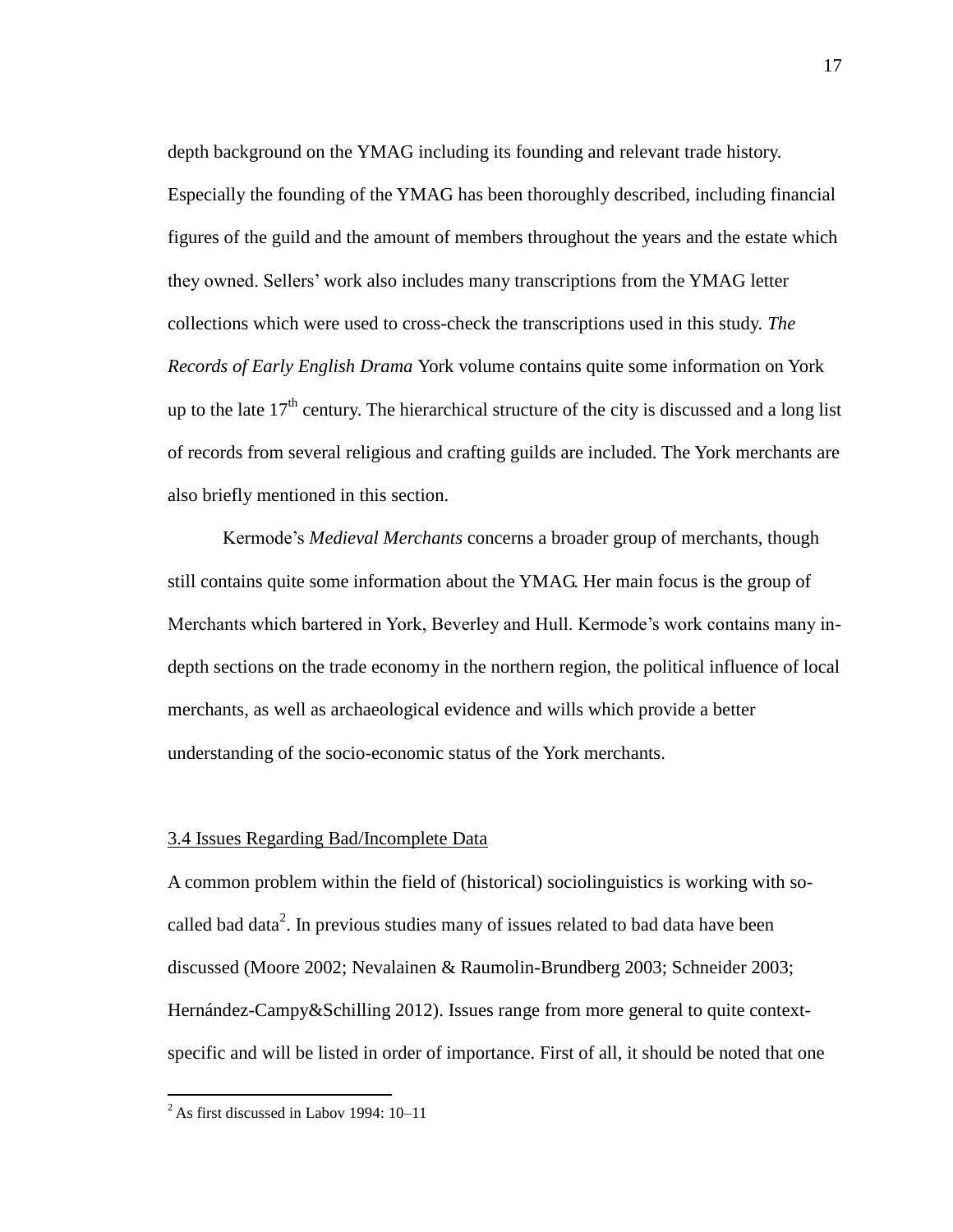general problem exists within the field of historical sociolinguistics, which is the credibility and "generalizability" (Hernández-Campoy & Shilling 2012: 63) of the data. In principle, the data can lead to valid claims, however, these will always be contested with an amount of troubling factors. This phenomenon has been thoroughly investigated by Hernández-Campoy & Schilling (2012), who argue that this issue consists of several aspects: representativeness, empirical validity, invariation, authenticity, authorship, social and historical validity and standard ideology (63).

Representativeness is problematic within the field due to the fact that a lack of oral data forces researchers to analyze written material instead. The methods used in historical sociolinguistics were initially taken from the sociolinguistic field, which are based on observing phonological change using spoken rather than written language. It is the task of the researcher to take into account the limitations of the written word to represent the spoken word to such extent that its variation is weighted in a credible fashion. Schneider (2003) calls this phenomenon the *Principal of Filter Removal*; the linguist has to remove the filter of the written word and reconstruct the speech patterns as accurately as possible (68). The question whether this written data is in any way representative of the spoken word is highly conspicuous. The process of filter removal is useable for text types which are more closely related to the spoken word, i.e. informal letters, trial records or a recalled speech event. According to Schneider, a text needs to comply with four requirements to be representative for variationist analysis:

1 Texts should be as close to speech, and especially vernacular styles, as possible (Montgomery 1997a: 227). This condition largely excludes formal and literary writing - such texts may be of marginal interest, but, being shaped by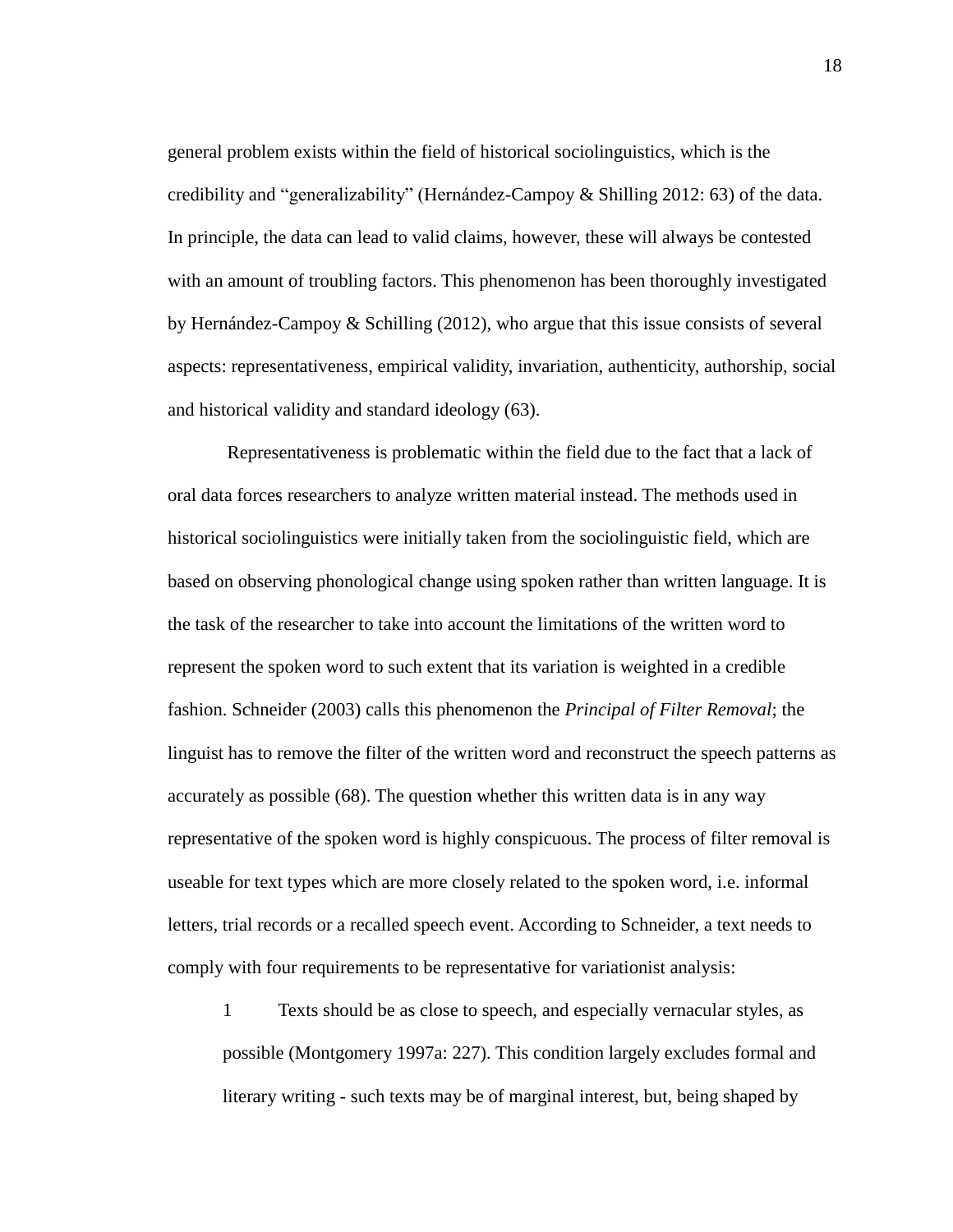prescriptive traditions and conventions, they normally display categorical, invariant usage and fail to reflect natural speech behavior and associated processes. Notably, this is at odds with the esteem attributed to texts in related disciplines; typically, we want 'documents often of no particular interest to scholars in any field but linguistics' (Montgomery 1997a: 227), so there is but limited support available, and not infrequently do variationist linguists use unedited, even manuscript sources, which may cause readability problems.[ ...]

2 To facilitate correlations with extralinguistic parameters, the texts should be of different origins, i.e. stem from several authors from different social classes, possibly also age groups, and both sexes, and should represent varying stylistic levels.

3 Texts must display variability of the phenomenon under investigation, i.e. the use of functionally equivalent variants of a linguistic variable.

4 With quantification being the staple methodology of variationism, texts must fulfill certain size requirements. There is no figure specifying any precise minimum number of words required - but usable texts must provide reasonably large token frequencies of individual variants, and they should (though need not) allow quantitative analyses of several phenomena, i.e. display variation in a wider range of linguistic phenomena. (71)

Based on these requirements, letter collections are a viable source for variationist analysis. In addition, Schneider argues that the works of semi-literate writers are more valuable than those more literate; like Moore (2002), this is mainly based on the argument of the low exposure to prestige norms. This study, however, seeks to compare the works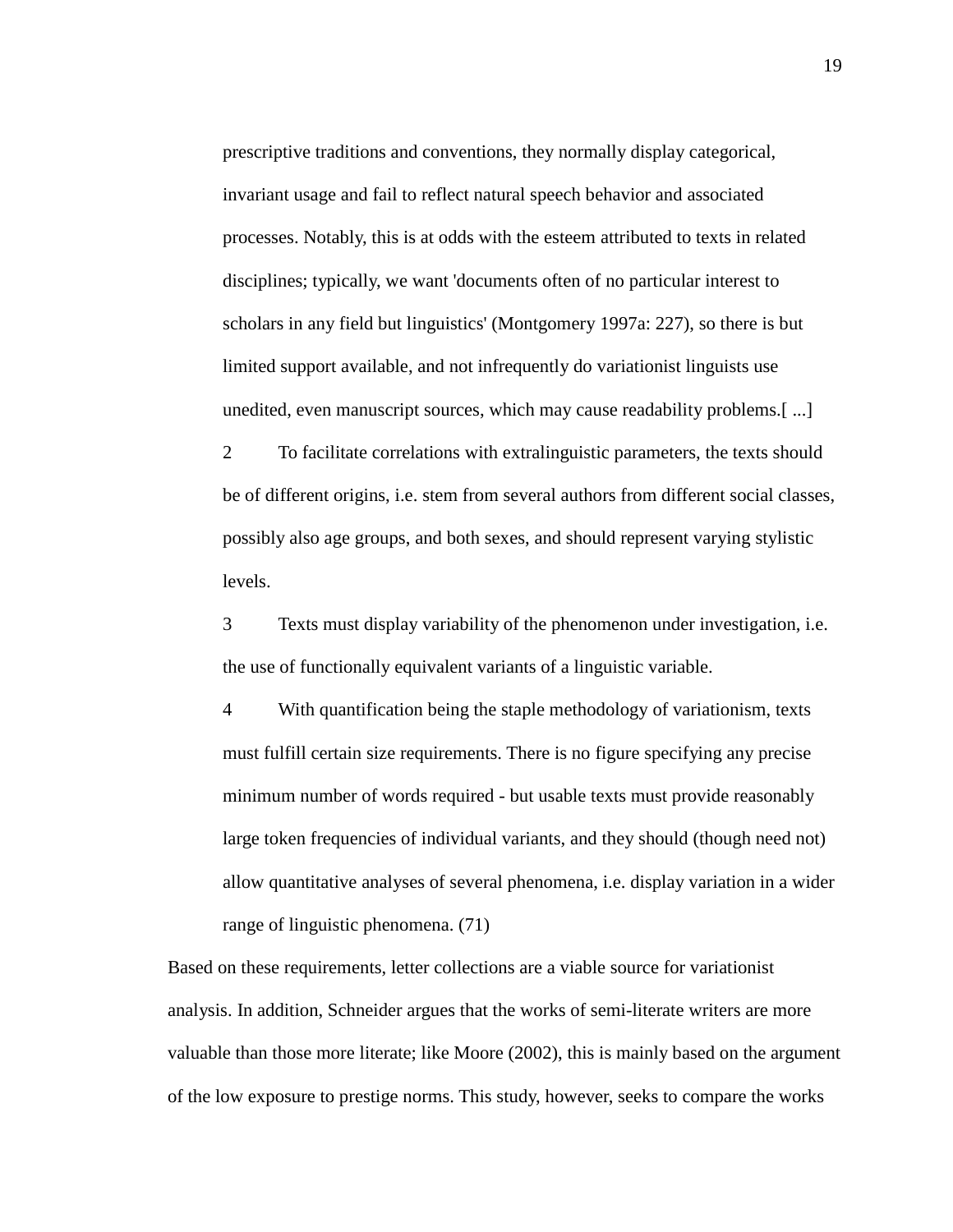of literate and semi-literate writers to illustrate the use of common formula in the collection and to point out the difference in writing between social classes, especially between merchants and government officials. Although this comparison is, as pointed out by Schneider, not very suitable for quantitative analysis, it will be thoroughly discussed through a qualitative approach. It should be noted however, that analysis of the written word has a few advantages as well. Nevalainen & Raumolin-Brunberg (2003) argue that although the lack of spoken word should be taken into account, it also eliminates the observer's paradox which is a common issue within the field of sociolinguistics. Despite the fact that methods have been developed to bypass the paradox in spoken language, one of the central issues which has not been resolved so far is participants who dissimilate their unique language features when being interviewed, in order to converge their speech with the interviewer. In addition, unique colloquial features are often not used in the company of strangers. Thomason (2007) has observed this as well in her article about deliberate language change. She states that, "A different but still related motive seems to have been at work in a much less sweeping, but still very interesting, case of withholding – specifically, the withholding of a single phoneme in the presence of outsiders" (53). She also remarks that "in a sizable number of contact situations around the world, there is direct evidence that people have deliberately withheld their language from others, either by refusing to speak it to outsiders at all or by distorting it"(52). Working with written material circumvents this issue entirely.

In addition, the preservation of letters and documents written before the  $19<sup>th</sup>$ century has been rather gender biased; the scale on which a conclusion can be made is highly dependent on the amount of data available. In this case however, it should be noted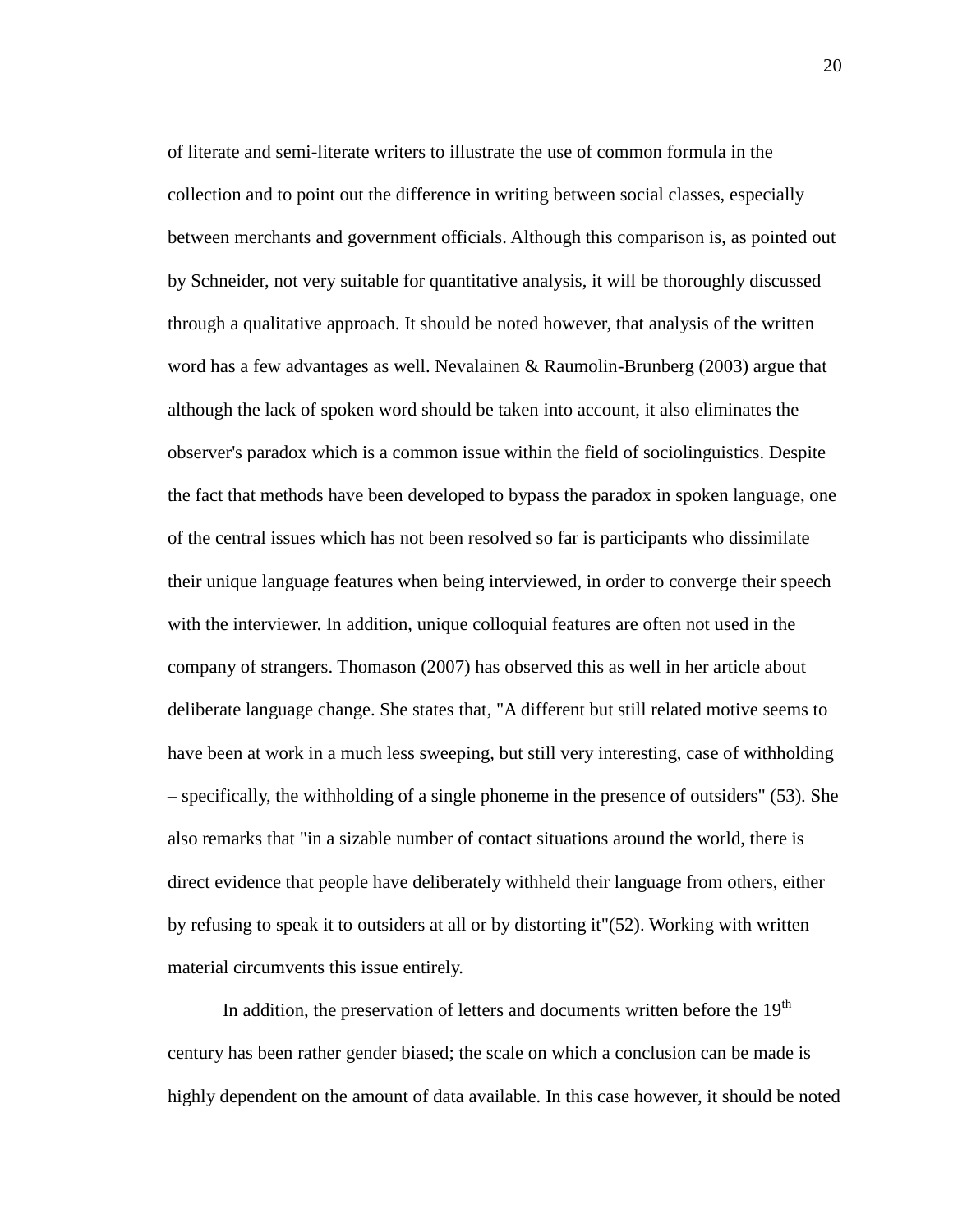that most of the data is not representative of an entire community. The amount of data which consists out of neatly written letters by men in a position of authority, and thus a higher socio-economic status, greatly outweighs the letters written by barely literate merchants. Two main reasons can be given for this occurrence; first of all, the choice of preservation. It may well be that in some cases the archive of the YMAG would favor the preservation of business correspondence over private correspondence. Moreover, the handwriting of the merchants is often more difficult to interpret than that of government officials. This proves a challenge in transcription and even causes a number of letters to be of no value to study as the full context cannot be reconstructed.

Empirical validity is another aspect of concern. Due to the fact that the social background of writers, as well as entire social environments, is hard to recover, the conclusions which can be drawn from the data are limited. Statistically, linguists require between 15-30 tokens per dependent variable in order to be credible. In addition, sociolinguist Labov claims that at least 0.025% of the population needs to be tested in order to establish a clear empirically valid result (qtd. in Hernández-Campoy & Schilling 2012: 67). Moreover, the preservation issue which has been mentioned previously causes many letter and document collections to be incomplete. It is not uncommon for a letter collection to contain at least a couple of letters which are illegible, heavily damaged or which have been copied at a later time. This last process can severely impact the credibility of the letter as changes made by the copier in spelling and words can cause the letter to lose its historical linguistic value. The lack of individual specific background information and partly incomplete letter collections contribute to a questionable outcome of results.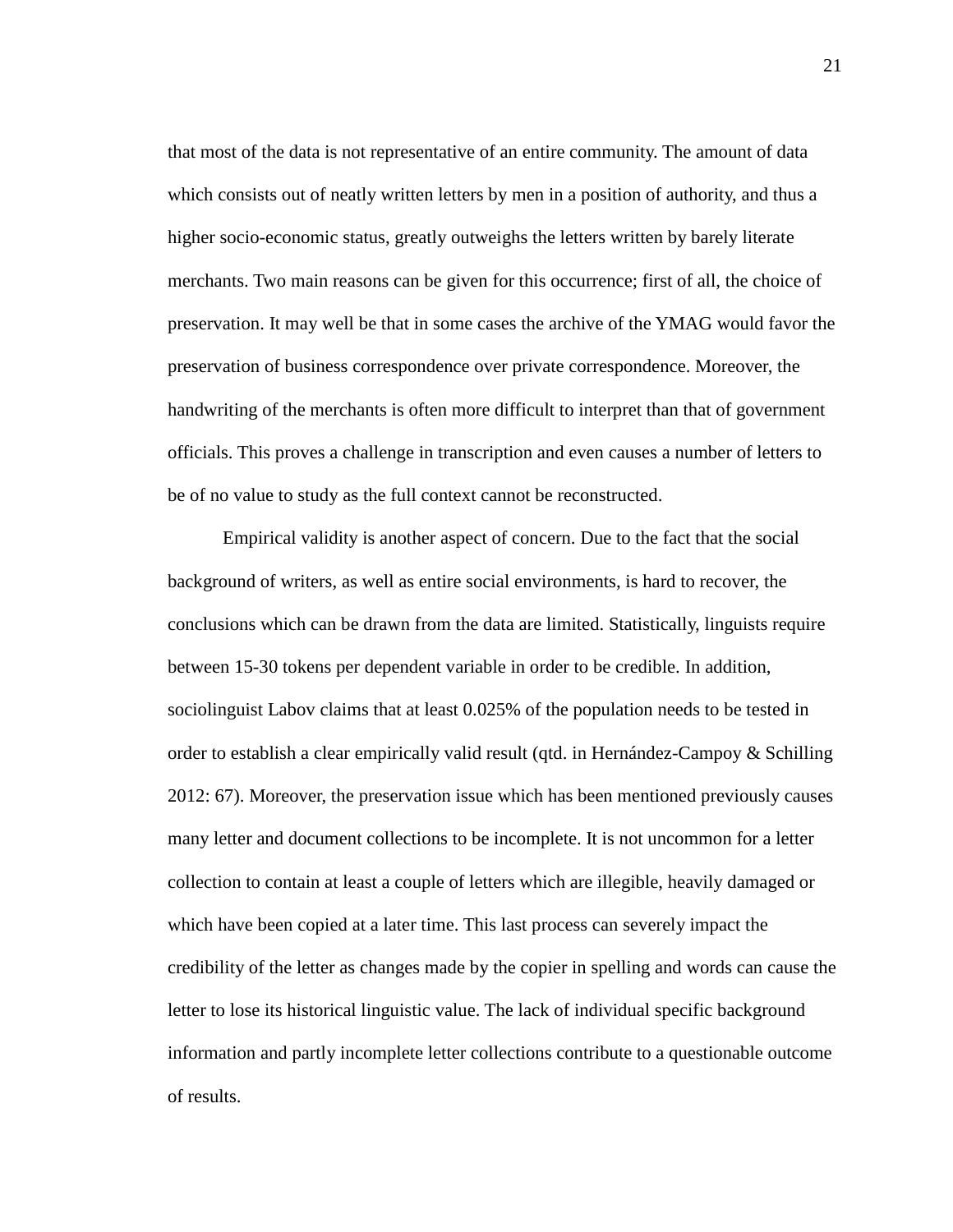Invariance in historical data should not be generalized unless enough data is available. The main reason for this is that the English language was not fully standardized until the late  $18<sup>th</sup>$  century and hence it was more common for writers to use variable spelling. In addition, it should not be forgotten that dialectal, sociological and even stylistic differences existed between writers, and even among one individual's writings.

The issues of authenticity and authorship partly overlap, as any uncertainty regarding the author of a letter also affects the authenticity of the piece of data. Especially during the Middle English period not many people were able to write and in private correspondence it often occurred that the letter was written by an amanuensis and signed by the addresser (Moore 2002: 4; Schneider 2003: 76; Hernández-Campoy & Schilling 2012: 68). It might very well be that the dialectal differences of the addresser and the scribe might mix during the composition of the letter and thus it is challenging to determine which features were part of the addresser's grammatical features.

Not much is known of the division in social standard in the period 1400-1700 which creates the issue of social and historical validity. When stratifying data according to social status, it should be taken into account that there is variability in the weight and order of these statuses over the period of time. However, Nevalainen & Raumolin-Brunberg (2003: 26) argue that "extensive background reading and good philological work" can greatly contribute to use bad data in a useful fashion. In addition, the level of literacy contributes to this issue, since the amount of individuals who were capable of both reading and writing are not representative for the entire English population. Nevalainen & Raumolin-Brunberg conclude that the main material which is accessible from this time period has been written by upper- and middle-class male authors. It should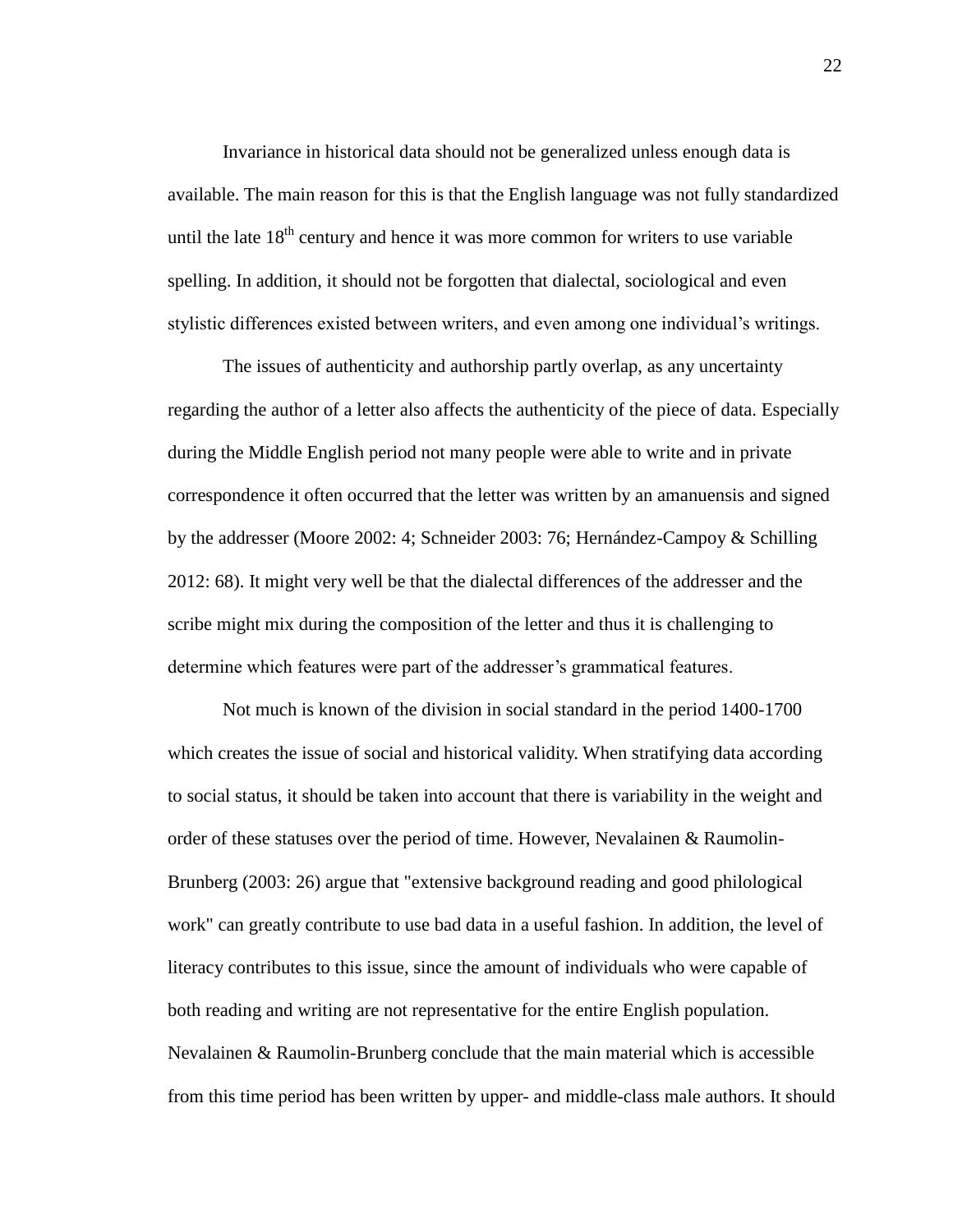always be noted that possible patterns of variation are hence not representative of the population of an entire regiolect (27).

Despite the existence of these issues it is still possible to observe incomplete data such as this YMAG letter collection. The data available is subject to a couple of restrictions such as illegibility and originality (i.e. copied letters) which had to be minimalized to such an extent that the majority of data used for the corpus is carefully transcribed and original. Naturally, a conclusion based on a quantitative analysis of this dataset becomes increasingly complicated due to these issues. However, since the amount of useable data is relatively small, a qualitative approach has been chosen to thoroughly observe any remarkable linguistic phenomena.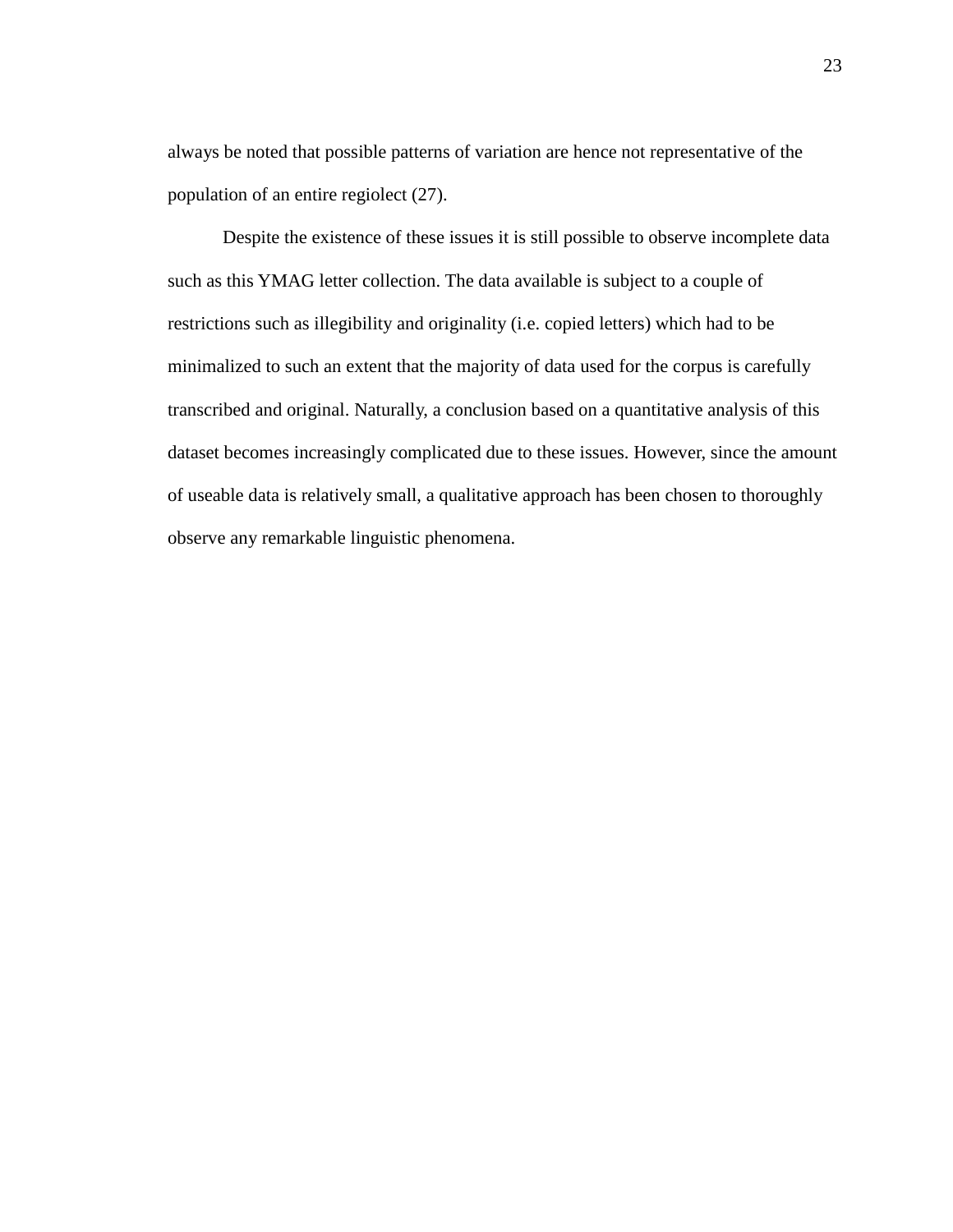#### <span id="page-23-0"></span>**4 Linguistic Features**

#### <span id="page-23-1"></span>4.1 *Ye*/*You* Variation

One important shift during the Early Modern English period was a change in the use of second person singular pronouns. During the Middle English period, the second person plural subject form *ye* came to be used in the singular as well as the second person singular subject pronoun *thou*, although *thou* was used for informal usage and *ye* as a formal singular. It should be noted however that since *ye* was the nominative form, it mainly occurred in subject position. In addition due to the dissapearance of case contrast *you*, initially the accusative form, replaced *ye* in subject position. The increased use of *you* over *ye* developed gradually and over a time span of roughly 200 years it became the dominant variant (Lass 2000:148; Nevalainen & Raumolin-Brunberg 2003: 60, Auer & Withoos 2013: 142). It is noteworthy that the datasets relevant to this study contain data from 1530-1580, which according to Nevalainen & Raumolin-Brunberg's study, is the most distinctive period where use in these variants shifted the most.

Nevalainen & Raumolin-Brunberg (2003: 60) claim the shift from subject pronoun *ye* to *you* was related to the disappearance of case contrast in the English language; since both these forms had the same weak forms, the assumption is that they were phonologically confused and hence used interchangeably. Their results show a typical Scurve according to the model which is generally used to describe language change in sociolinguistics. It describes a pattern where a certain feature is introduced and increases in use slowly, followed by a sudden exponential growth and gradually slowing down until it has reached its final stage. Nevalainen & Raumolin-Brunberg investigated the time span between 1410 and 1619. According to their results, the period of increased innovation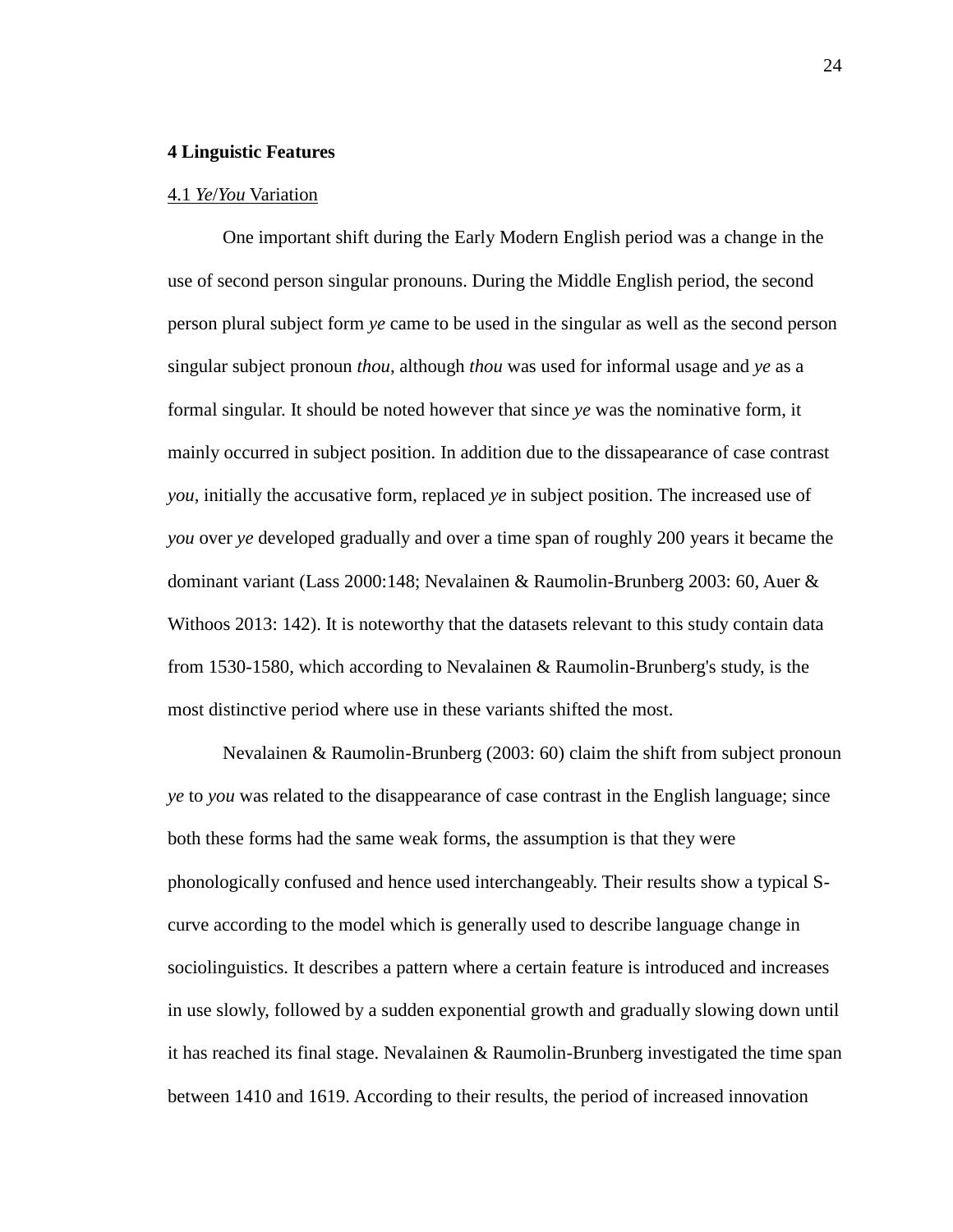was between 1480 and 1599 after which it gradually became the norm in 1660-1719. As mentioned above, the data pertaining to this study is dated within this steep curve and hence could show interesting variation.

Another previous study conducted by Auer & Withoos (2013) investigates the variation of *ye*/*you* amongst other features in *The Shoemaker's Holiday*, a play by London playwright Thomas Dekker which was written in 1600. Auer & Withoos assume that the distinction between new subject variant *you* and old subject variant *thou* became blurred during the 16th century. This caused *you* to copy the function of *thou* and hence subject variant *you* began to compete with variant *ye* in subject position (146). Their data show a 97.7% of *you* tokens found in all socio-economic layers present in the play, as opposed to 2.3% *ye* tokens. Unfortunately, they were not able to discover a pattern in the use of *ye*, since the amount of tokens was minimal (4 *ye* tokens against 173 *you* tokens). Although the play dates from the beginning of the 17th century, this study is still of interest to this thesis; it shows the continuation of *ye*/*you* variation in subject position in the London area specifically. Similar findings in the current study could lead to interesting implications.

#### <span id="page-24-0"></span>4.1.1 Data analysis

If we now turn to the results of this thesis: the most variation could be found between *ye* and *you*. It should be noted that aside from *ye* and *you* tokens, an alternative spelling variation was found, namely *yow*. Further analysis suggests that this is a spelling variant of *you*, as it also occurs in object position, whereas *ye* rarely does. Consequently, *you* and *yow* findings have been merged. The two variants would occur in the following manner: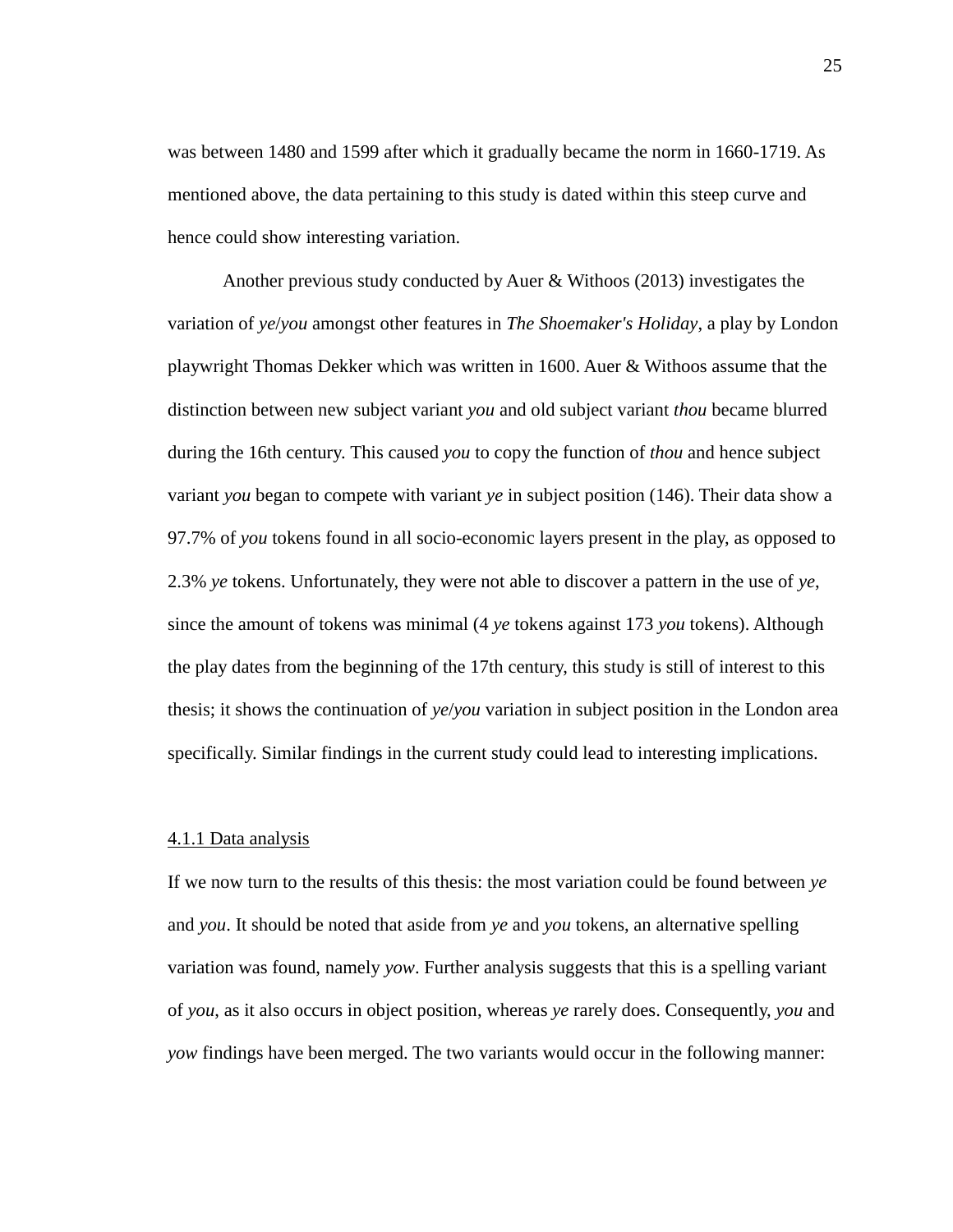(4) " what **ye** shall do for vs therin, we shall not onely affyrme the same to be our

fact and deed[...]" (York DS)

(5) "and also wher **you** wrytt that by Report and other knowleg \had/ from

Flussyng[...]" (York DS)

The results were stratified according to 10 year intervals in order to emphasize the gradual decline of *ye* during this time.

| Timespan  | Ye          | You         |
|-----------|-------------|-------------|
| 1530-1540 | 3.2(74%)    | 1.1(26%)    |
| 1541-1550 |             |             |
| 1551-1560 | 7.6 (66.6%) | 3.8 (33.3%) |
| 1561-1570 | 3(42%)      | 4.1 (58%)   |
| 1571-1580 | 1(14%)      | 6.1(86%)    |
| Total     | 14.8 (51%)  | 14.1 (49%)  |

Table 4.1 Combined findings *ye*/*you* 3 variation in subject position in York and London YMAG datasets.<sup>4</sup>

Table 4.1 shows a gradual decrease of *ye* in subject position. Although the independent amount of *ye* tokens does not seem to diminish significantly, the contrast between the amount of *you* tokens is quite striking; 74% *ye* in 1530-1540, which is reduced to 14% between 1571 and 1580. These findings show a similar trend to previous studies by Nevalainen & Raumonlin-Brunberg (2003) and Auer & Withoos (2013). According to Nevalainen & Raumolin-Brunberg, the distribution of *you* was approximately 40% during the period 1520-1559 and increased to a little over 90% during 1560-1599  $(60)^5$ . A closer

 $\overline{a}$ 

<sup>3</sup> In the letters from the period between 1541- 1550 no instances of second person pronouns occurred.

<sup>4</sup> Data was normalized by 1000 words.

<sup>5</sup> Percentages contrasted with the distribution of *ye.*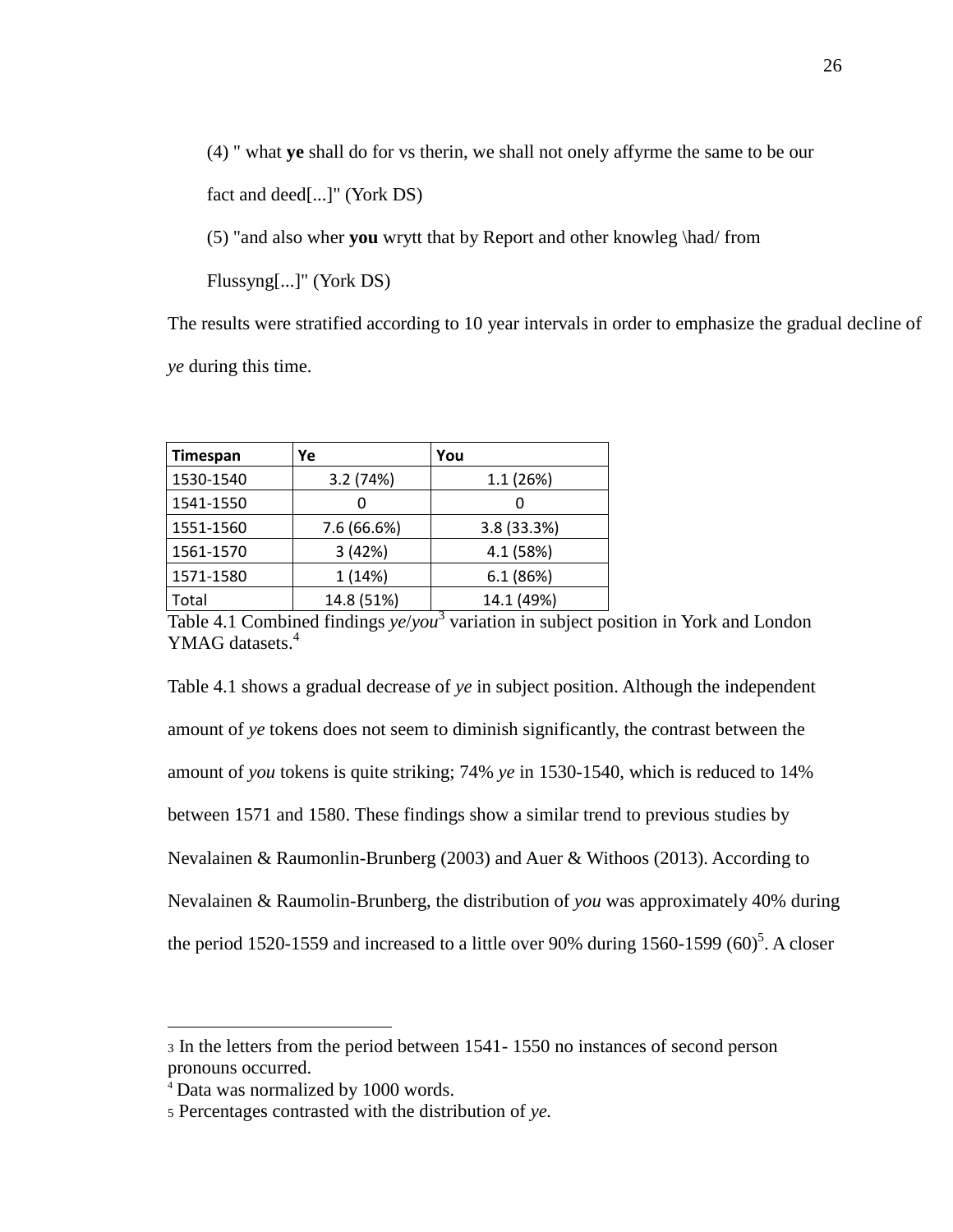look at the distribution between the York and London datasets might explain these differences.

The variation between the York and London region seems worth mentioning; there is significant variation in the use of *ye*, however it should be noted that the London dataset included a letter from 1530, which contained a relatively high amount of *ye* tokens.

| York      | Ye        | You        |
|-----------|-----------|------------|
| 1551-1560 | 7.6 (70%) | 3.8 (30%)  |
| 1561-1570 | 1.3 (34%) | 2.5(66%)   |
| 1571-1580 | $0(0\%)$  | 5.4 (100%) |
| London    |           |            |
| 1530-1540 | 3.2 (74%) | 1.1(26%)   |
| 1561-1570 | 4.4 (44%) | 5.5 (56%)  |
| 1571-1580 | 3 (30%)   | 6.8(70%)   |

Table 4.2 Distribution of *ye* and *you* variation in subject position found in letters from York and London YMAG datasets.<sup>6</sup>

Auer & Withoos (2013) report a 97.7% use of *you* against 2.3% *ye* in the *Shoemaker's Holiday* written in London in 1600. In contrast, this thesis found an 70% use of *you* in the London dataset during the period of 1571-1580, which is slightly lower than their findings. Although it should be mentioned that we are dealing with a 20 year discrepancy between the findings of Auer & Withoos and current thesis. Additionally, as can be seen from the London results in the last time intervals of this thesis, *you* use was rapidly increasing, hence it is not unthinkable the increase would be similar to Auer & Withoos at 1600; more research is necessary to confirm this. Moreover, a closer look at the distribution of *ye* and *you* suggests a more rapid decline of the use of *ye* in York letters,

 $\overline{a}$ 

<sup>6</sup> Data was normalized by 1000 words.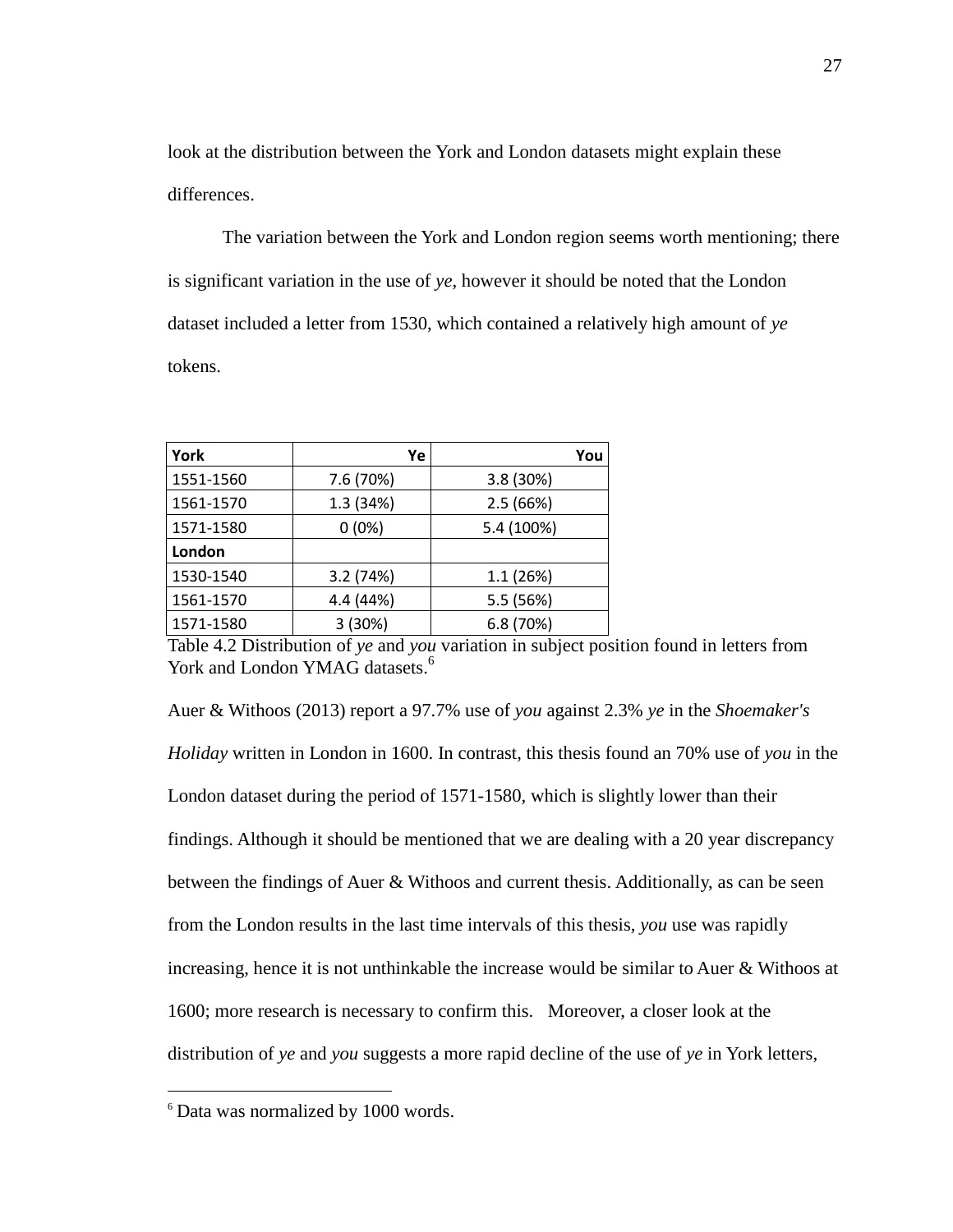whereas its use declines much slower in those from London. The use of *you* in both datasets seems to increase in a similar fashion, yet the York region once again seems more progressive in its increase. Per contra, it should be noted that the amount of tokens in the dataset is not sufficient to make any conclusive remarks with regards to London - York variation; further study is necessary to confirm this.

#### <span id="page-27-0"></span>4.2 -s/*-th*/-*zero* variation

The years preceding the standardization of the 3SG showed ample fluctuation between the use of *-th*, *-s* and *-zero*. It has been shown that -*s* was initially used in the Northern parts of England and later became the supralocal form. Before looking into the issues regarding the composition of the dataset, it is necessary to look into previous research conducted on 3SG variation. The most crucial to this study are Kytö (1993), Moore (2002) and Nevalainen & Raumolin-Brunberg (2003).

Kytö's (1993) study concerns the development of the 3GS forms *-s*, *-th* and *-zero* in American English and Early Modern British. Her findings are based on the *Helsinki Corpus*, which contains a wide variety of texts from different genres, including letters. According to Kytö, the 3SG form *-s* was first found in Northhumbrian texts from the 10th century (114). During the Middle English period the *-s* ending started to occur more in poetry from the London area, though on a larger scale the *-th* ending was still the norm. At the end of the 15th century, the *-s* became the standard (Kytö: 115). In Kytö's observations, she notes that the use of the *-zero* form is fairly rare; 29 tokens as opposed to 1,606 tokens for *-s* and *-th* combined. Moreover she does observe a correlation between female writers and the use of the *-zero* form. (Kytö: 118) Although the *-zero* form was a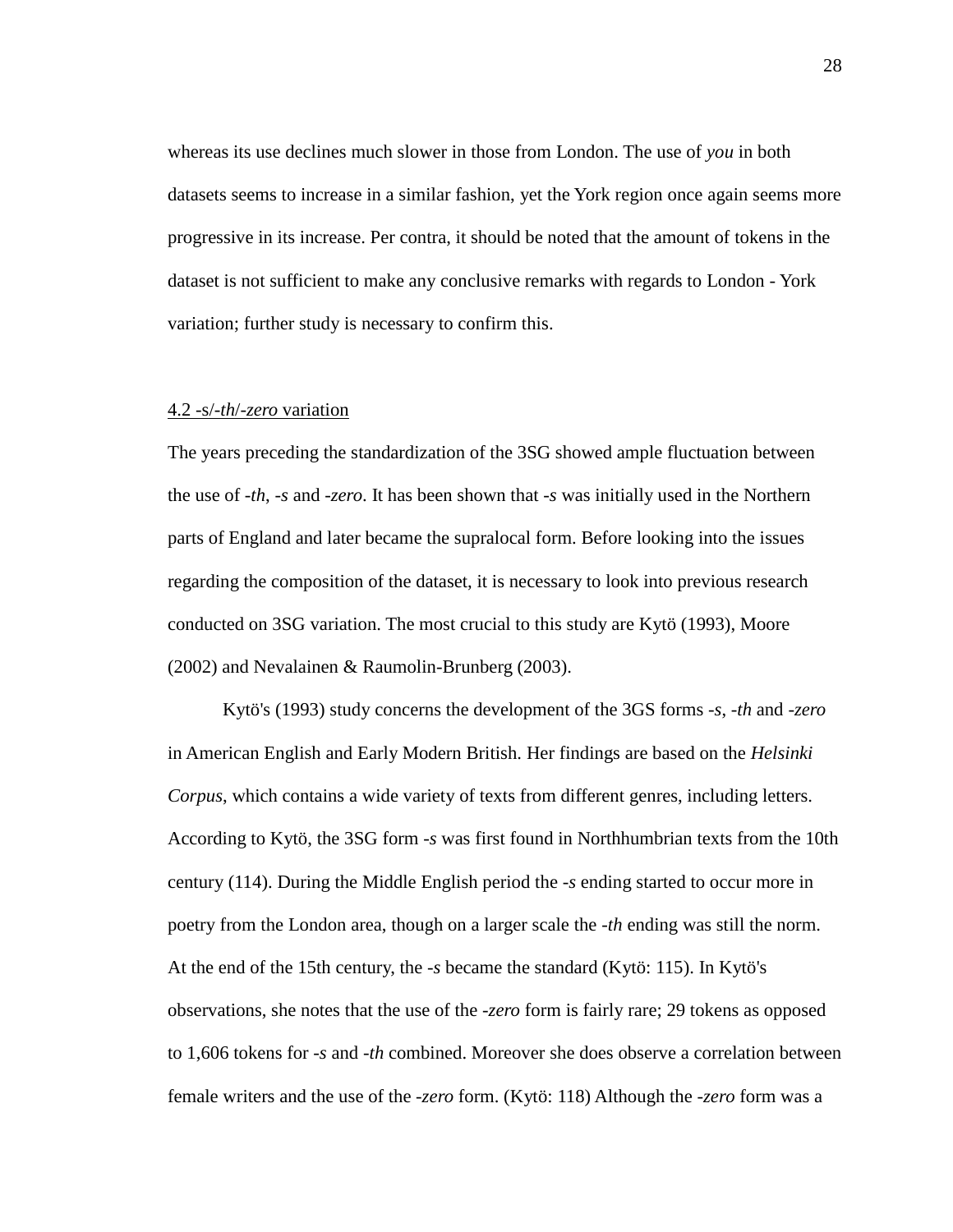part of the 3SG variation, it does not seem to be a common form since it was already in decline. According to Kytö, reason for this decline is that the *-zero* form had gained the marker for the 3SG present subjunctive over the years and thus an increased functional role (Kytö: 118). Due to its markedness the form was less used as a variant of the 3SG form. The study shows an increase of *-s* forms used from 3% in the time period 1500- 1570 to 18% from 1570-1640 and finally 76% in 1640-1710. There are a few factors which seem to influence the use of the forms; verbs like *do*, *have* and those with stemfinal sounds seem to behave differently. Kytö suggests that verbs which end in a consonant are more likely to take the *-s* ending, than those with vowel endings. Moreover, Kytö also notices a difference in use based on gender. Female writers are generally more likely to adopt the *-s* form in their writing (129). Kytö hypothesizes that this is due to the fact that women usually did not receive education and hence acquired their writing skill from informal sources. Consequently, they were not exposed to the current forms which were taught in formal education (Kytö: 128). Moreover, there seems to be a correlation between the text type and the use of *-s*; more formal text types showed change later than the less formal ones. Kytö considers official letters, sermons and trial proceedings as formal texts, while private letters and diaries are considered informal (127). She observes that *has* and *does* first emerge in informal texts, while they only become more common in formal texts during the second half of the 17th century (127).

Moore's (2002) study mainly focuses on Northern writings and their use of the *-s* and *-th* form. Moore argues the reason for the use of the *-th* form in the north might be prestige. Her study uses the Plumpton correspondence, written between 1433 and 1551, and compares the writings of members of the Plumpton family, stratifying the data with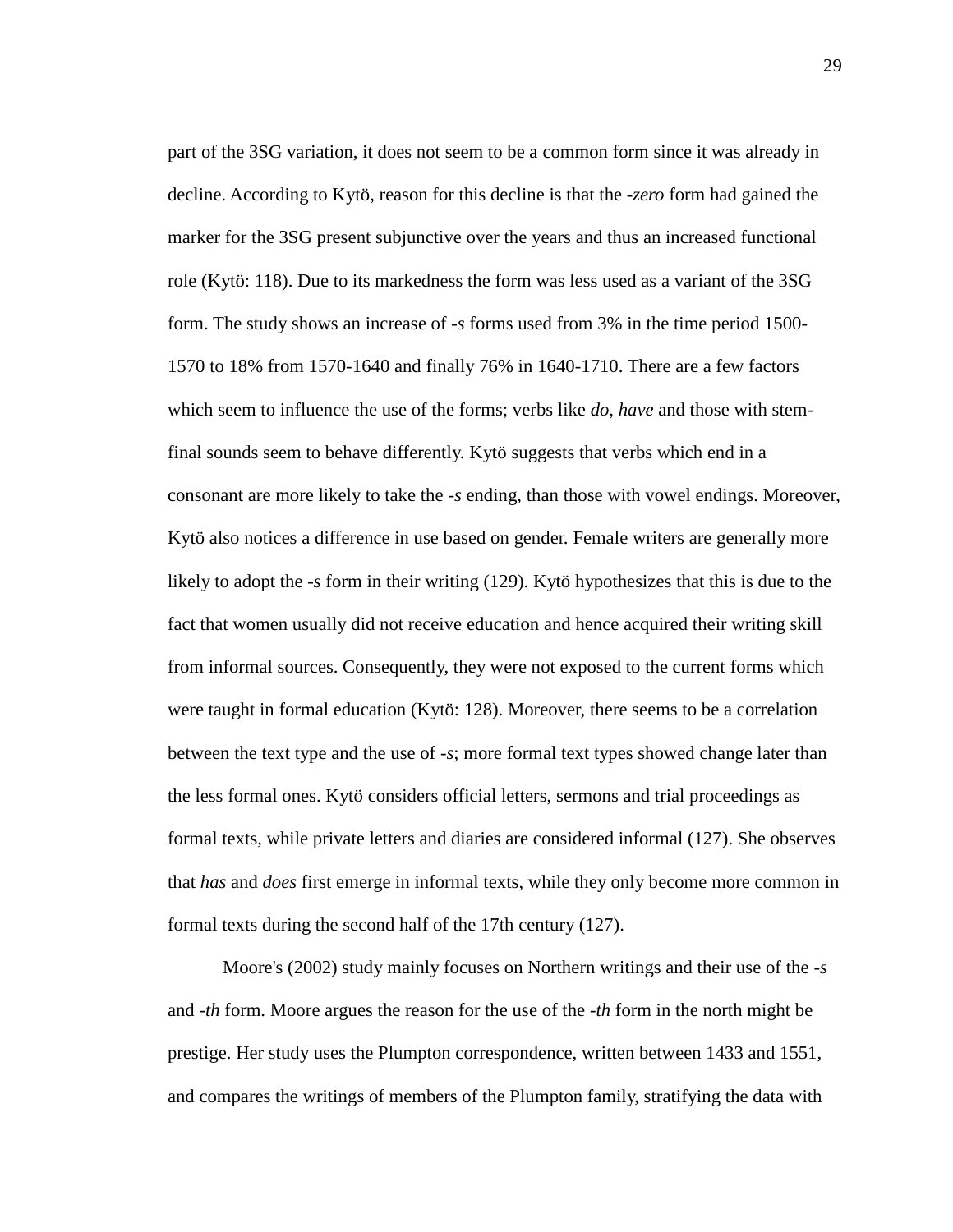respect to gender, age and socio-economic status. Two of the issues which she describes are also applicable to this study, of which the first concerns the issue of location. A letter written in a northern location does not necessarily entail that the writer lives in this area. However, Moore prefers to see the results in the scope of a northern network and regards the few southerners which might be included into the letter collection by mistake as a neglectable factor. Consequently, this could impact the credibility of the results as the northerners who were stationed in e.g. London, were more likely to adapt their writings to the local variant. This issue is also relevant to this study, where looking at the northern use of the 3SG forms could be troubled by the amount of originally York merchants which mostly lived and worked abroad. Furthermore, Moore mentions the issue of authorship, as many wealthy families hired a scribe or an amanuensis to write their letters. Moore questions the representativity of the senders' writing style, especially since the letters were copied in the 17th century, which makes it impossible to trace the original scribes back.

Nevalainen & Raumolin-Brunberg's (2003) study concerns various aspects of language change in both the Tudor and Stuart period in England. Their sections devoted to the -*s* and -*th* variables of the 3SG are quite detailed, describing various changes and factors. The study starts off with an analysis of the replacement of  $-th$  by  $-s$  from the  $10<sup>th</sup>$ century onwards (67). The main findings of the study suggest that the replacement of -*th*  by -*s* occurred in two waves, the first being in the mid-15<sup>th</sup> century and the second during the  $16<sup>th</sup>$  century, similar to the S-curve model. Nevalinen & Raumolin-Brunberg's age analysis shows a difference between age groups and thus a possible generational change. On an individual level the change from -*th* to -*s* also suggests a rapid replacement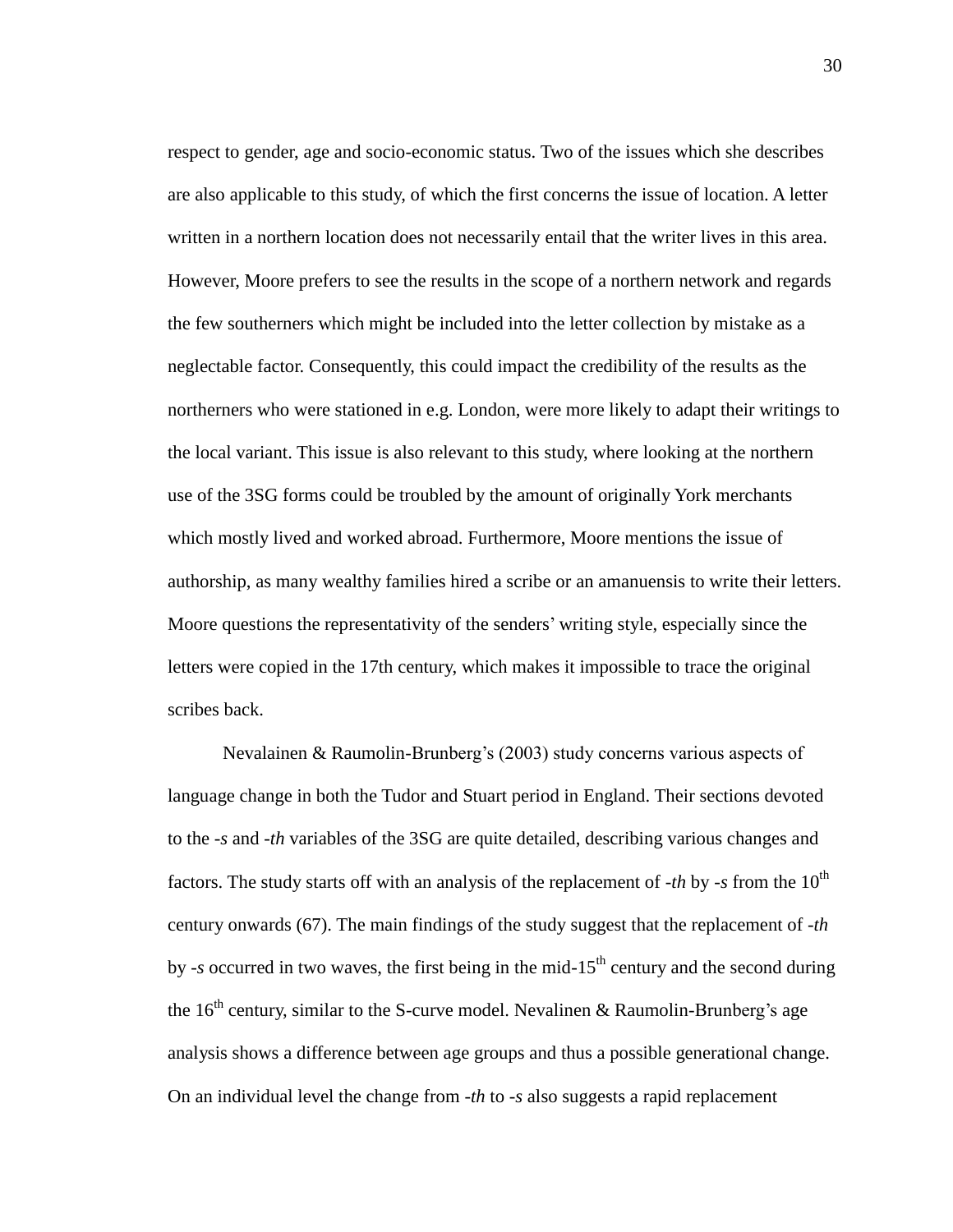between 1570 and 1659, as the change of the 3SG suffix was noted in the writing patterns of at least six individuals (97).

#### <span id="page-30-0"></span>4.2.1 Data analysis

Moving on to the results from this analysis, as can be seen in table 4.3 on page 33, only *th* tokens were found in both datasets. Seven out of 10 tokens were found in a present simple tense construction, whereas the rest occurred in the present perfect. The results stem from a rough 10-year interval, i.e. 1564-1579. Despite the fact that the number of tokens is rather low, some interesting observations can be made with regards to Nevalainen & Raumolin-Brunberg's (2003) data. Their data show a low use of *-s* from 1500-1579, which envelops the scope of this thesis; hence it is not surprising to find no variation between *-th* and *-s*, since the use of *-s* was extremely rare during this period. Kytö (1993) shows a similar trend with a 3% use of *-s* between 1500 and 1570.

Moore's (2013) findings show an increased use of *-s*, although it should be noted the time scope of her research only encompasses 1433-1551 and since Moore has not stratified her data according to time intervals it is impossible to judge whether her results contrast with this thesis. Altogether comparison to previous findings strongly suggest that the use of *-s* was extremely rare within the time scope of this thesis, i.e. 1530 to 1580, which explains the lack of variation. Moreover, as the majority of York correspondence was intended for a London audience, the -*th* suffix might have been used with prestige intentions. Further research is necessary to confirm this.

A general observation made while looking into this feature is that the amount of 3SG tokens in itself is exceptionally low. A feasible explanation might be the genre of the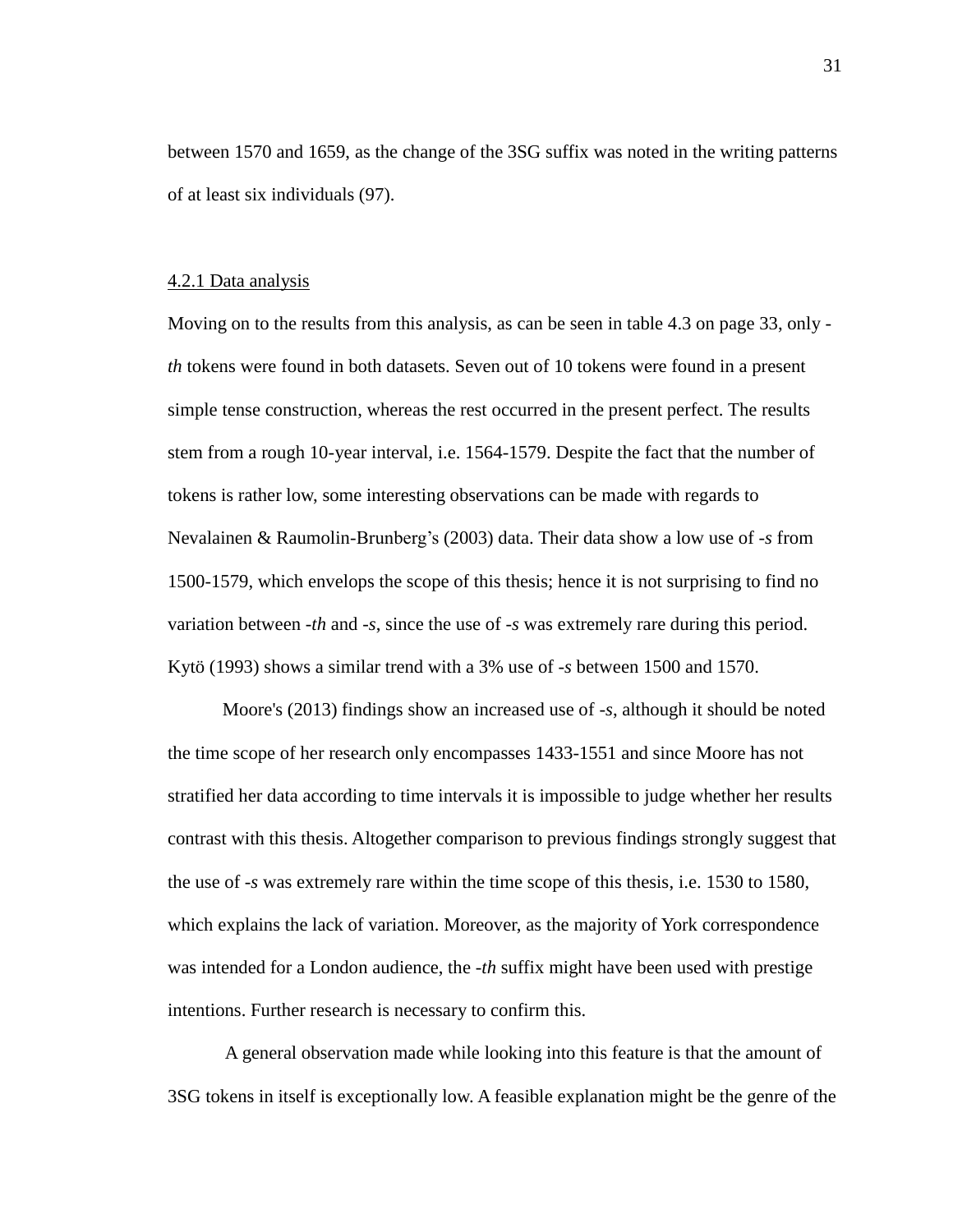letters. As we are dealing with a the subgenre of official letter writing, it seems apparent that the use of the simple present was generally avoided.

Alongside the -*th* distribution a rather high use of modality was found. Consequently, auxiliary verbs such as *shall, may, wold, shuld* and *wille* are extremely common in these datasets. The majority of these letters either express future events and requests, or report past activities, which also contributes to a low amount of 3SG tokens.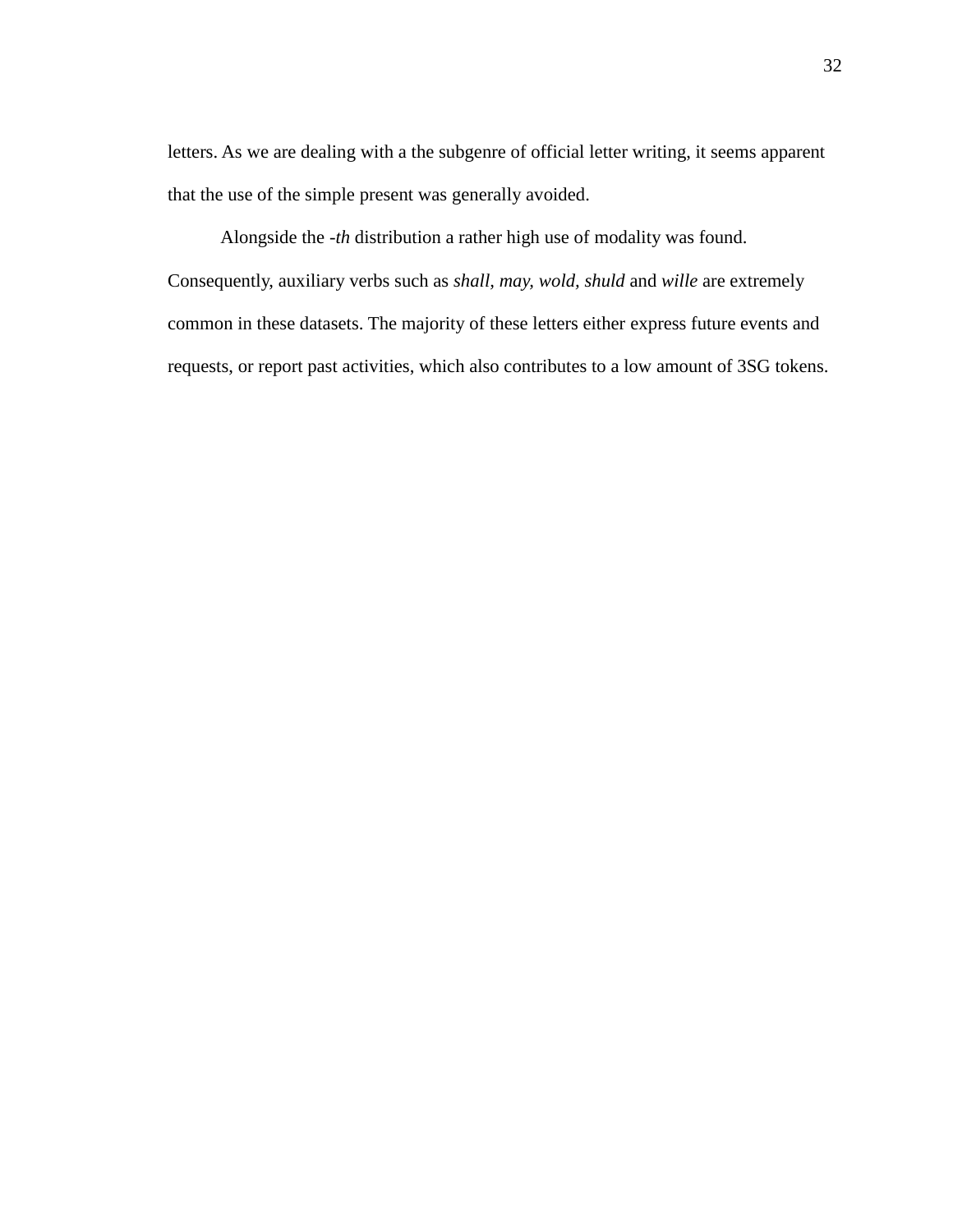| <b>York DS findings</b> | $-th$ /-s/-zero | <b>Subject</b>               | Adjacent        | <b>Form</b>     | <b>Date</b> |
|-------------------------|-----------------|------------------------------|-----------------|-----------------|-------------|
| <b>CIMG0719</b>         | drawyth         | the spryng                   | near            | present simple  | 1573        |
| <b>CIMG0721</b>         | apperethe       | the tyme appoynted           | per your bookes | present simple  | 1579        |
| <b>CIMG0748</b>         | haith           | Owr Company                  | goodes          | present simple  | 1576        |
|                         |                 | Mr vndergod wylliam pacok of |                 |                 | 1576-       |
| <b>CIMG0766</b>         | hath            | hull                         | any goodes      | present simple  | 1578        |
|                         |                 |                              |                 |                 | 1576-       |
| <b>CIMG0766</b>         | belongeth       | any goodes or marchaundyce   | to any person   | present simple  | 1578        |
|                         |                 |                              |                 |                 | 1576-       |
| <b>CIMG0766</b>         | hath            | the said master of the shype | taken           | present perfect | 1578        |
|                         |                 |                              |                 |                 | 1576-       |
| <b>CIMG0766</b>         | aperteyneth     | evere artyckel               | of his parte    | present simple  | 1578        |
|                         |                 |                              |                 |                 | 1576-       |
| <b>CIMG0766</b>         | hath            | the shyp nor the shypper     | had no          | present perfect | 1578        |
| <b>London DS</b>        |                 |                              |                 |                 |             |
| findings                |                 |                              |                 |                 |             |
|                         |                 |                              | and shalbe      |                 |             |
| <b>CIMG0787</b>         | hathe           |                              | determyned      | present perfect | 1564        |
| <b>CIMG0731</b>         | knowesth        | the lord god                 | who ever wore   | present simple  | 1568        |

Table 4.3 Results -s/*-th*/-*zero* variation in York and London YMAG datasets.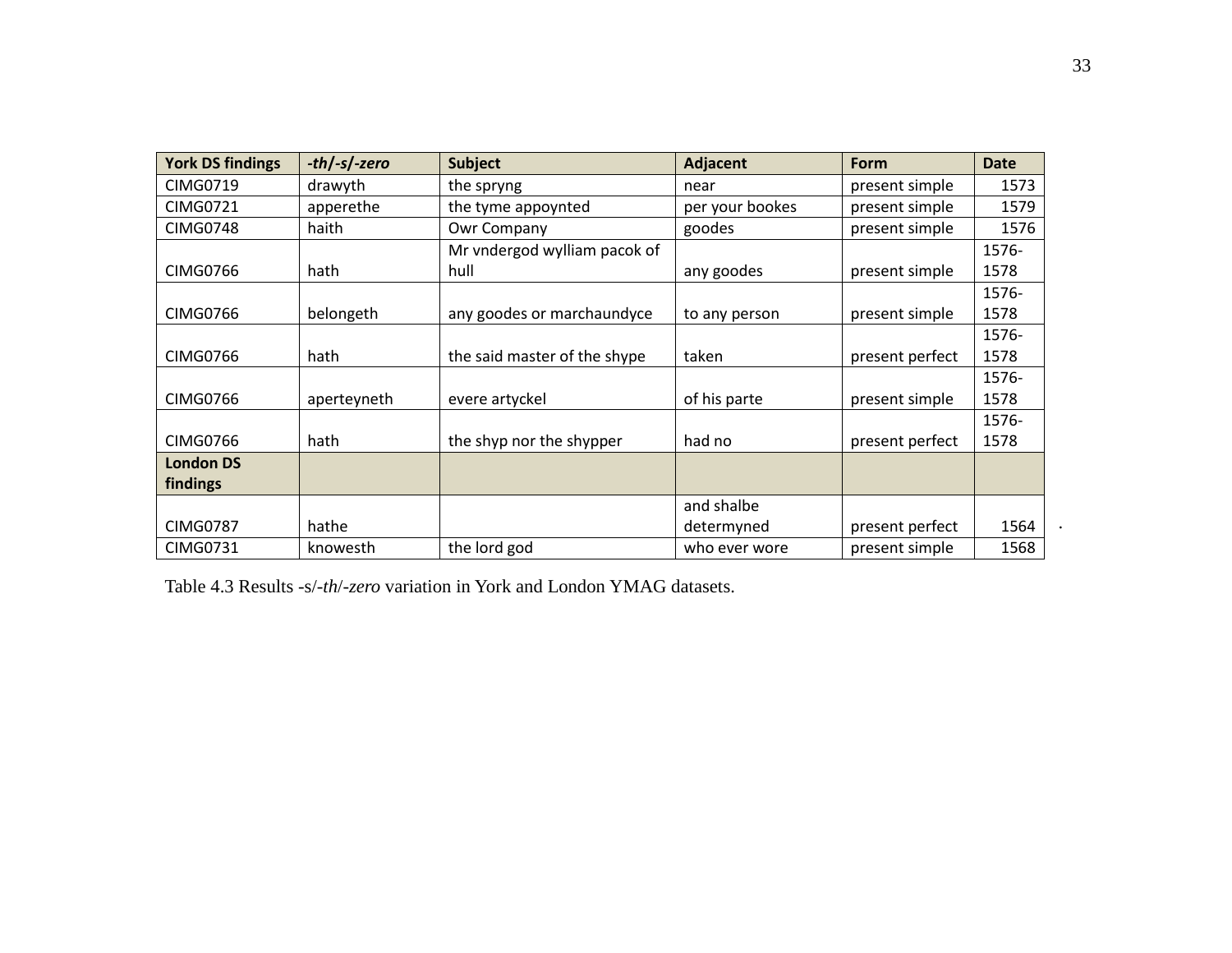#### <span id="page-33-0"></span>4.3 Variation in negation

Over time the use of negation changed considerably. Whereas initially the use of negative concord (NC) was transferred from Old English to Middle English, over the course of the 15th and 16th century simple negation was introduced, followed by the use of negative polarity items (NPI), such as negated quantifiers. This process correlated with a steep decline of the Old English sentential negator *ne* (Ingham 2006: 79). During the Old English period NC was generally used to emphasize the negative polarity of a sentence, which is unlike Present-Day English where double negatives cancel out the negative polarity effect.

Previous research on this includes Iyeiri's (1998) paper concerning the use of multiple negation in Middle English prose texts. Iyeiri defines multiple negation "as clauses with two or more negatives which do not cancel each other out" (121). She also notes that the Northern parts of England were more rapid to converge to simple negation use, whereas the South seems to have retained multiple negation for a longer period of time. Iyeri distinguishes three different types of negation:

Group 1 includes texts where the adverb *ne* is preserved well

Group 2 includes texts where the use of the adverb *ne* has been reduced to a notable extent

Group 3 includes texts where the adverb *ne* is found only sporadically (124) Iyeri's results indicate that roughly half of the negative clauses contain more than one negative in the Middle English period. Multiple negation briefly increases during this period, though later gradually falls into decline. Iyeiri has observed a difference between dialects, where the North was quicker to switch to single negation than the South; in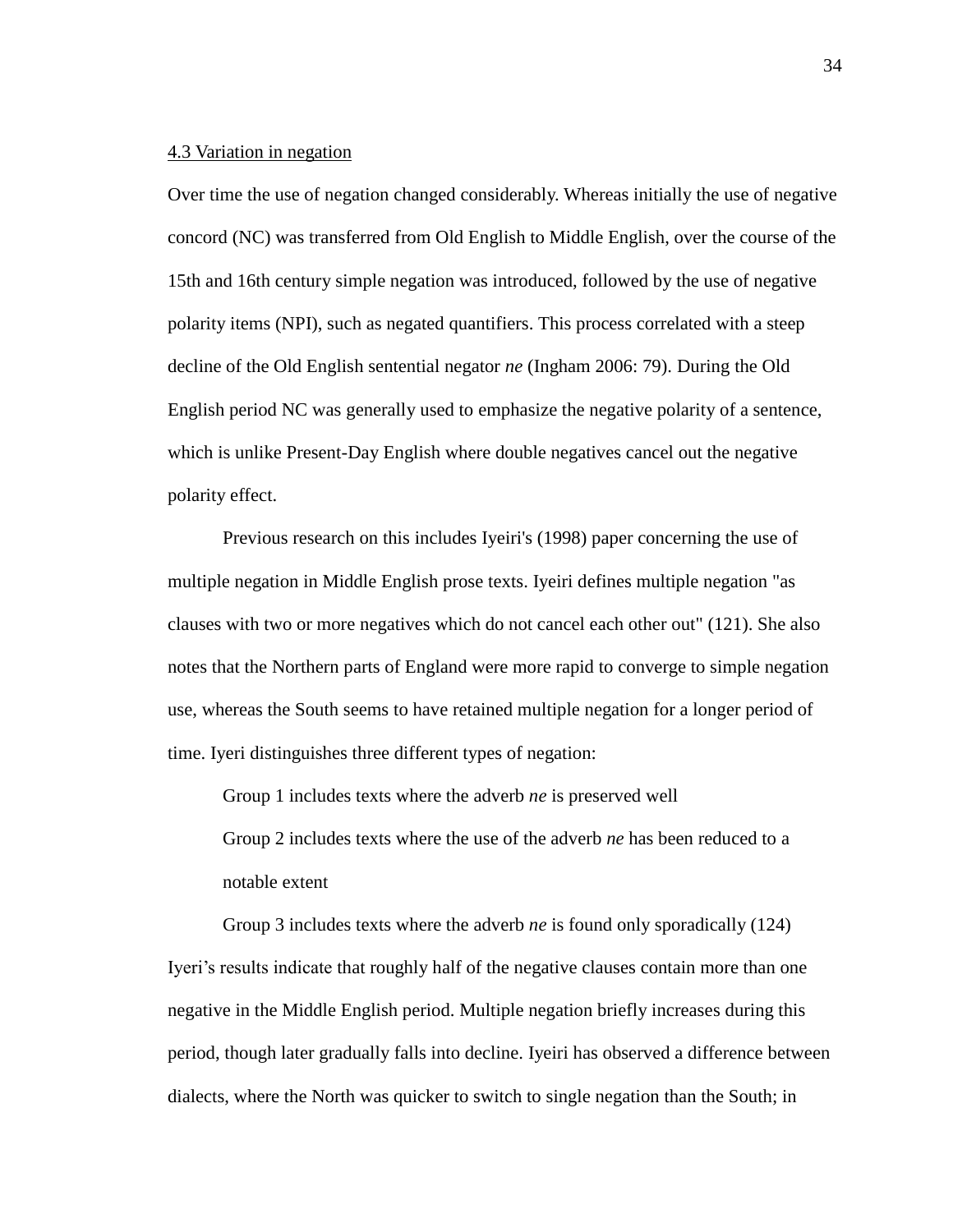particular an early decline in the use of adverb *ne*.

This notion of a geographical division between dialectal regions is supported by Ingham's (2006, 2008) publications which investigate the correlation between the decline of *ne* and the diminished use of negative concord in similar  $14<sup>th</sup>$ -century prose texts. Ingham also notes that the decline of  $ne$  in the  $15<sup>th</sup>$  century caused negative concord to behave differently as: " (i) the co-occurrence of *ne* and *not*, or (ii) the co-occurrence of *not* and a negative quantifier, and (iii) the co-occurrence of multiple negated quantifiers without a sentence negator" (79) could occur in late Middle English texts. As an illustration the following example sentences are given:

Type i: […]that he ne mowe nought selle his fish

(Brembre II: 18; 1384).

Type ii: the aduersairs of John Northampton should noght have be in non offices (Usk: 121; 1384).

Type iii: […]that no man make none congregaciouns

(Brembre I: 4; 1384).

(qtd. In Ingham

2006:79)

Ingham reports a salient difference between the northern, midlands and southern regions, where the northern region showed an increase in NPI while still using NC, while the NPI count was significantly lower in the southern/midlands regions. His publication suggests a correlation between the fall of *ne* and NC and suggests influence of contact languages such Old Norse; Old Norse's use of NC was already in decline around the time Viking invasions took place in northern parts of England (Ingham 2008). These factors might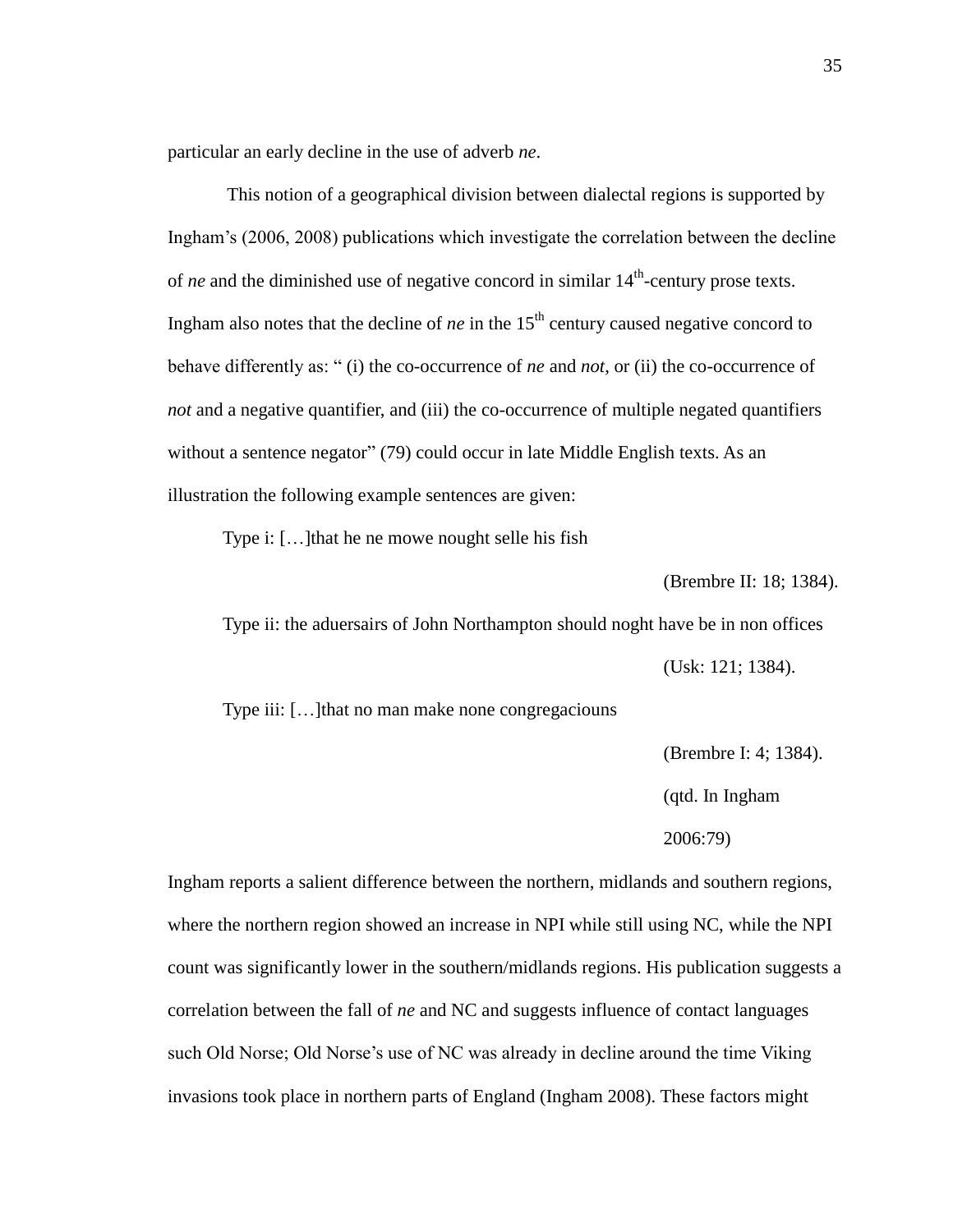have influenced the increased use of single negation and NPI (93).

Nevalainen & Raumolin-Brunberg's (2003) research shows a similar trend where the use of simple negation has rapidly increased during the  $15<sup>th</sup>$  century. Results suggest that correlative coordinators such as *neither* and *nor* were retained in coordinating and additive constructions rather late, as opposed to simpler constructions (71). In simple constructions the use of single negation increases from approximately 68% to well over 95% during the  $16<sup>th</sup>$  century.

#### <span id="page-35-0"></span>4.3.1 Data analysis

Turning to the current study, the data was divided according to Nevalainen & Raumolin-Brunberg's stratification where single negation is subdivided in simple and coordinate sentential structures. In order to illustrate the difference between these categories, examples are given of the simple, coordinate and multiple occurrences respectively:

(6) " Thies be **not** onley to aduertys you of the premisses[...]"

(York DS)

(7) "[...] mr Rayff hall who is **neyther** an occupyar **nor** Inabettyng in the citty of [of] york[...]"

(York DS)

(8) "[...] so that **neither** any o*ur* laden shippes shall passe from sluse hither **nor noe** appoint **any more**"

(London DS)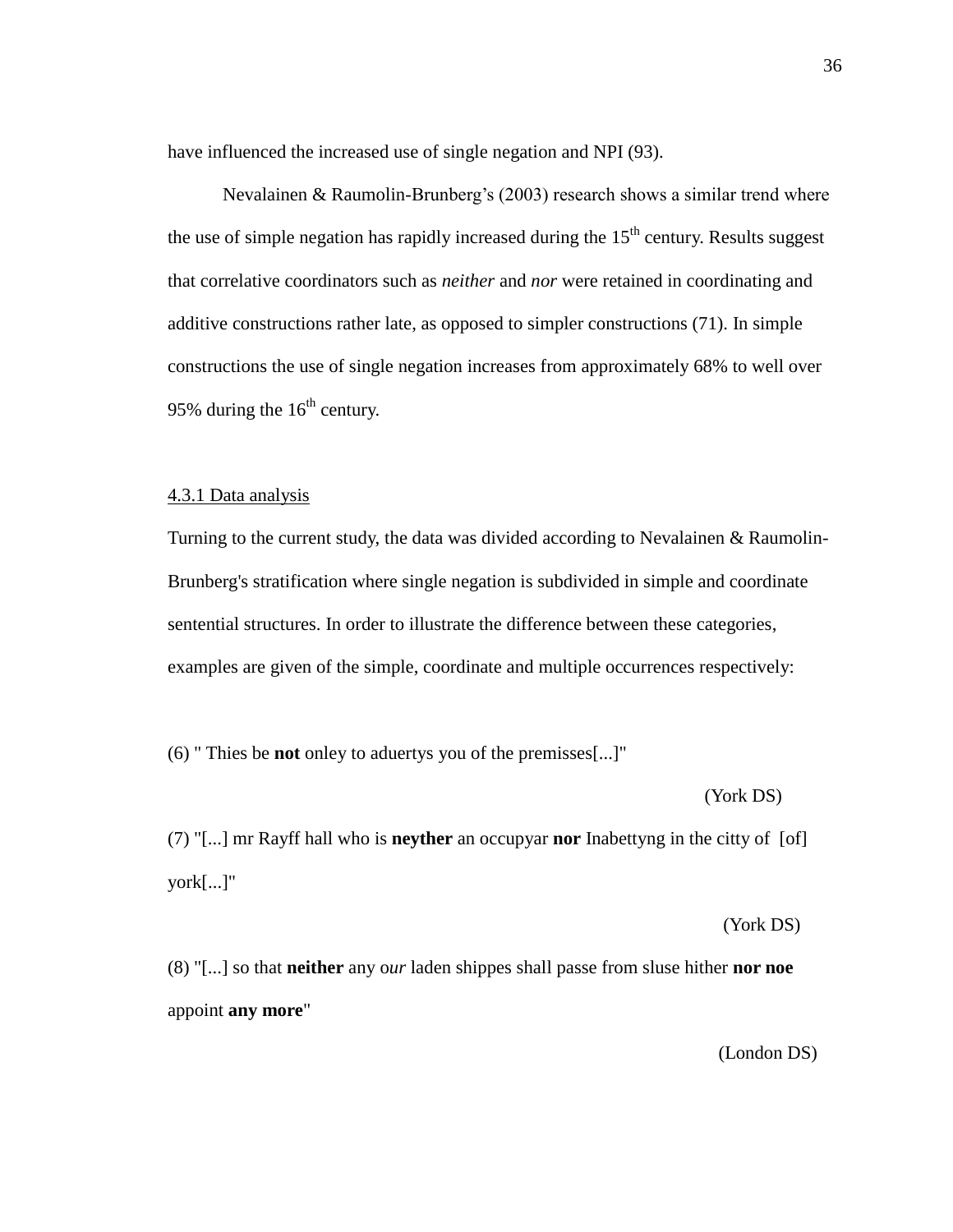|              | Single        |            | <b>Multiple</b> |
|--------------|---------------|------------|-----------------|
| <b>Date</b>  | <b>Simple</b> | Coordinate |                 |
| 1530-1540    | 5.4 (71%)     | $0(0\%)$   | 2.1(29%)        |
| 1541-1550    | 0             | 0          |                 |
| 1551-1560    | 7.6           | 0          |                 |
| 1561-1570    | 5.3           | 0          |                 |
| 1571-1580    | 4.2 (72.6%)   | 0.2(3.4%)  | 1.4 (24%)       |
| <b>Total</b> | 22.5 (86%)    | 0.2(2%)    | 3.5(13%)        |

Table 4.4 Combined findings of the York and London YMAG datasets of single/multiple negation variation with division between simple an coordinate constructions.<sup>7</sup>

Table 4.4 shows a predominant usage of single negation in simple sentence constructions.

The number of NC sentences seems to increase in the datasets between 1530 and 1580,

though not dramatically. The majority of the NC sentences contained 2 negators, the latter

three or more.

|           | <b>Single</b> |            | <b>Multiple</b> |
|-----------|---------------|------------|-----------------|
| York      | <b>Simple</b> | Coordinate |                 |
| 1551-1560 | 7.7 (100%)    | 0          | 0               |
| 1561-1570 | 7.7 (100%)    | 0          | 0               |
| 1571-1580 | 5.4 (71%)     | 0.4(1%)    | 1.8 (24%)       |
| Total     | 20.8 (90%)    | 0.4(2%)    | 1.8 (8%)        |
| London    |               |            |                 |
| 1530-1540 | 5.3 (71%)     | 0          | 2.1(29%)        |
| 1561-1570 | 3.3 (100%)    | 0          | 0               |
| 1571-1580 | 2.3(61%)      | 0          | 1.5 (39%)       |
| Total     | 10.9 (75%)    |            | 3.6(25%)        |

Table 4.5 Separate findings of the York and London YMAG datasets of single/multiple negation variation with division between simple an coordinate constructions. 8

As for the contrasts between York and London, the York dataset showed a lower

percentage of NC sentences over single negation tokens (8%) while for the London

 $\overline{a}$ 

 $7$  Data was normalized by 1000 words

<sup>8</sup> Data was normalized by 1000 words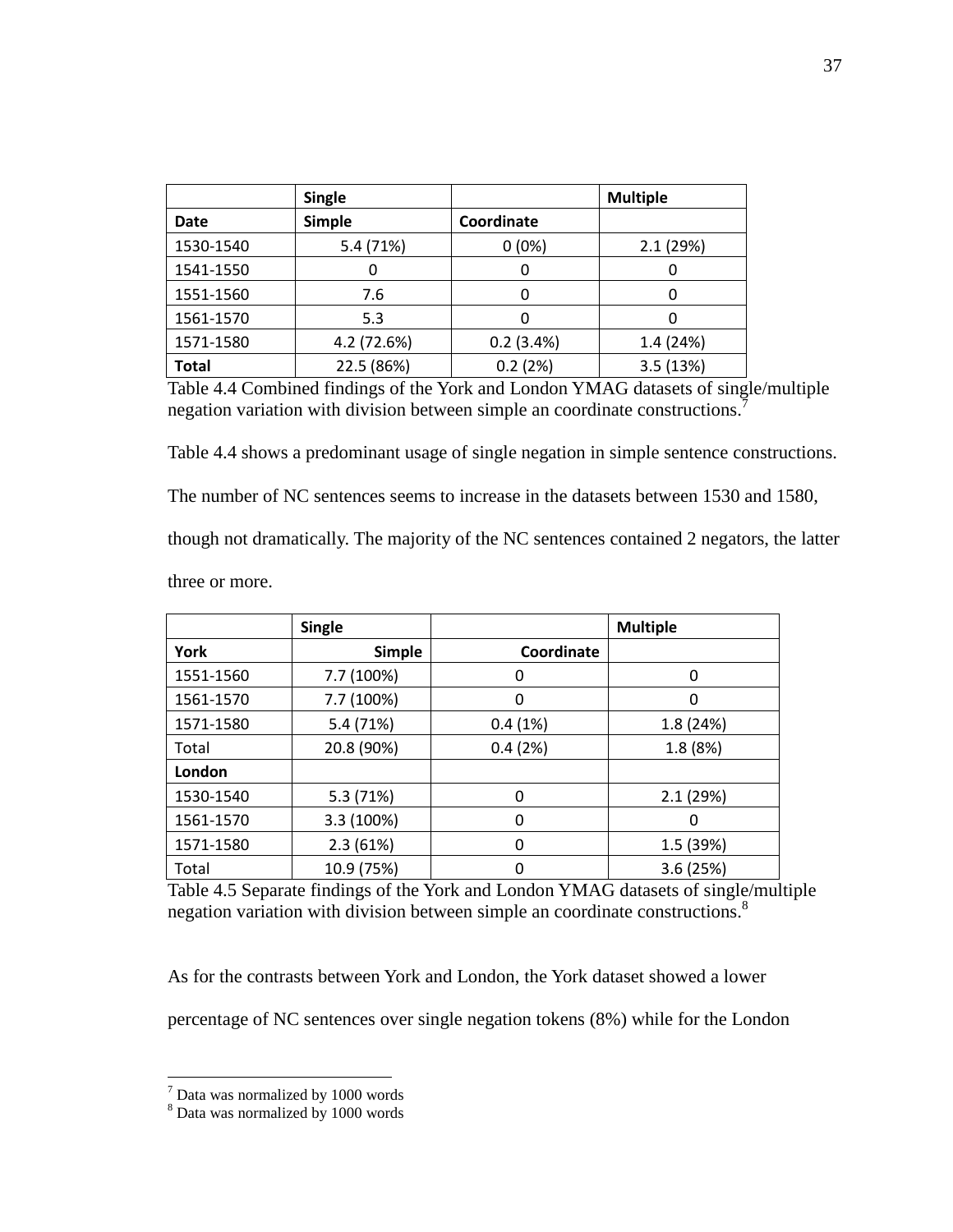dataset this was slightly higher (25%). No instances of *ne* were found, while the occurrence of *no* and *not* were quite high. This might suggest that *ne* had already been replaced by *no* and *not* during this period. It should also be noted that the single negation occurrence in the London dataset tends to fluctuate rather unpredictably instead of gradually declining. Further research needs to be done on the decline of NC in the London area during 1530-1580 with a larger dataset to investigate wether the cause of this fluctuation is due to the size of the dataset.

The data corresponds with Nevalainen & Raumolin-Brunberg's data who found single negation increase from 69% to surpassing 90% in 1579. Hence, these results contribute to the assumption that the use of NC was not common between 1500-1580. Moreover, these findings also correlate with Ingham (2006) and Iyeiri (2002) with respect to the continued use of NC in the London area, whereas the York region shows rapid change.

#### <span id="page-37-0"></span>4.4 Other observations

Especially with regards to the variation in negation, the use of quantifiers should be mentioned briefly. According to Ingham (2006) the shift in sentential negation was paired with the introduction of negated quantifiers. Nevalainen & Raumolin-Brunberg (2003) also include these as a separate feature in their work, combined with nonassertive, assertive and universal quantifiers. Both datasets contained one instance of a negated sentence combined with the use of a negated quantifier, both of which are illustrated below:

(9) "we may have **no** caus to be put to such charges and Imembrancs to come to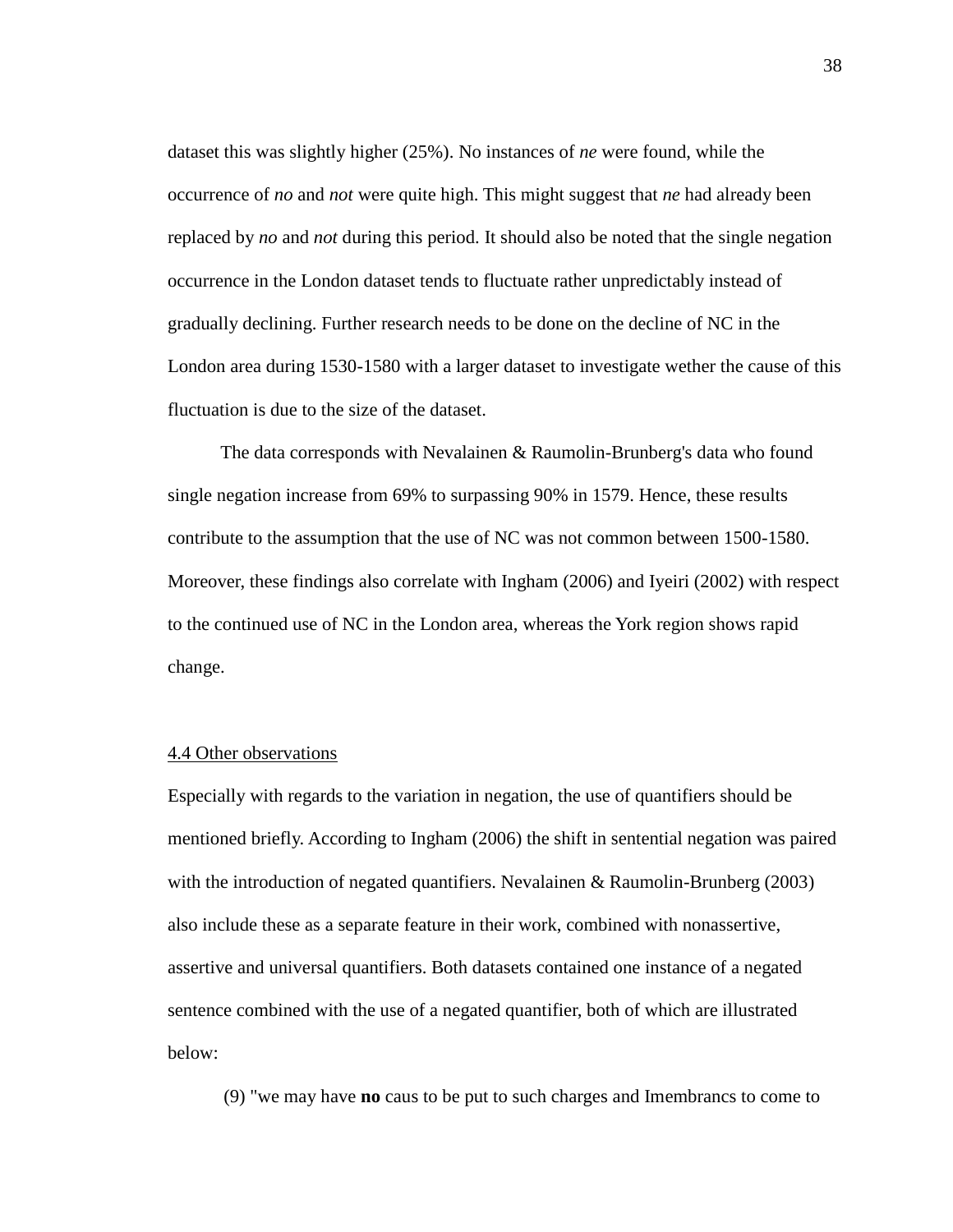london for owr certificat **any more**" (York DS)

(10) " It is enacted that a generall restraint of shipping to and from those parties shalbe observed from the said daye for the so that **neither** any our laden shippes shall passe from sluse hither **nor noe** appoint **any more[**...]" (London DS)

The main difference observed in these sentences is that (9) is a single negated sentence and (10) shows NC. (9) is a clear example of the structure to which negated sentences were evolving, as it does not express NC, though emphasizes negation through the use of a negated quantifier. (10), on the other hand, shows a double application of standards as the construction is overly complex, containing a correlative conjunction, multiple negation and the insertion of a negated quantifier. Hence (10) is a good example to indicate that during this period these two forms still vigorously competed against each other.

## Use of formula

It should be noted that due to the fact that these letters are official business correspondence, they contained a considerable amount of formulaic sentences. The presence of these formulaic sentences is of importance to this thesis, as they might include older variants. Wray (2002) mentions in her publication on formulaic language and lexicon that:

The effect of bypassing an examination of the internal composition of a string can be to protect the meaning from the normal pressures of language change, leading,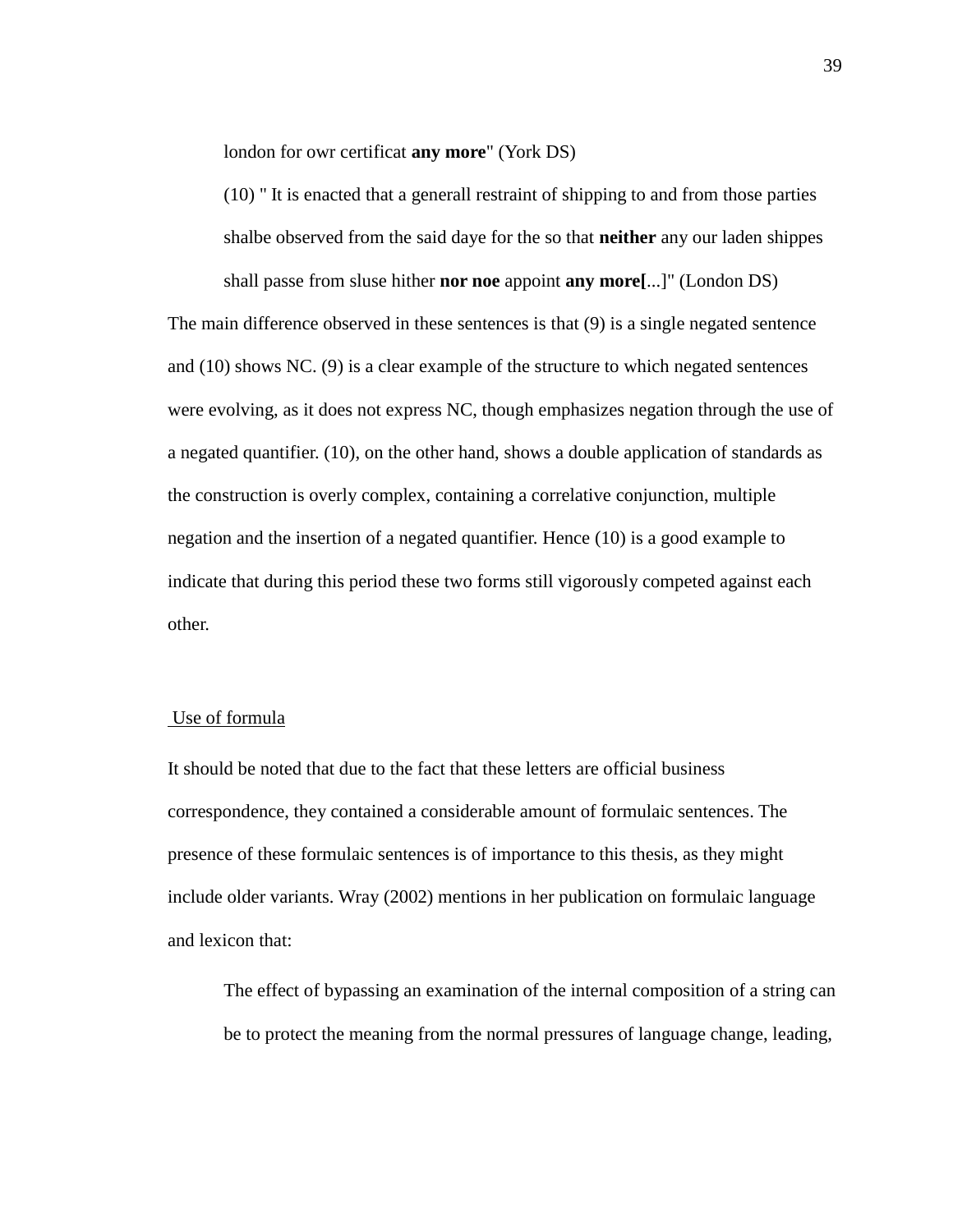in some cases, to a sort of 'fossilization', by which antiquated words may be preserved (49).

Within the scope of this thesis it might well be that the 'fossilizing' aspect of these formulaic sentences influenced the variation within these letters. In order to assure that the use of formula did not have a major impact on the results of this thesis, further analysis of the general structure of these letters is required. The letters from York were opened with the following formulas:

(11) (Right worshipfull Sir and Sirs/ after o*ur* hartie com*m*endac*i*ou*n*s) may it please you

to be advertysed

(York DS)

(12) Right worshipfull \S*ir*/ this is to signyfie you

#### (York DS)

(13) Right worshippfull (S*ir/ and* Sirs) after owr harty comendaycions ((I/we) hav (me/vs) comendid vnto yowr worship/ I hau me comendid vnto you whisshing yow helth as my Self )

(York DS)

Out of these three, (13) can be considered the most common greeting, followed by (11). For the London set these formulas were slightly different:

(14) Wurship*full* S*irs* In o*ur* right heartie man*n*er, (I/we) com*m*end (me/vs) vnto

yo*u* 

(London DS)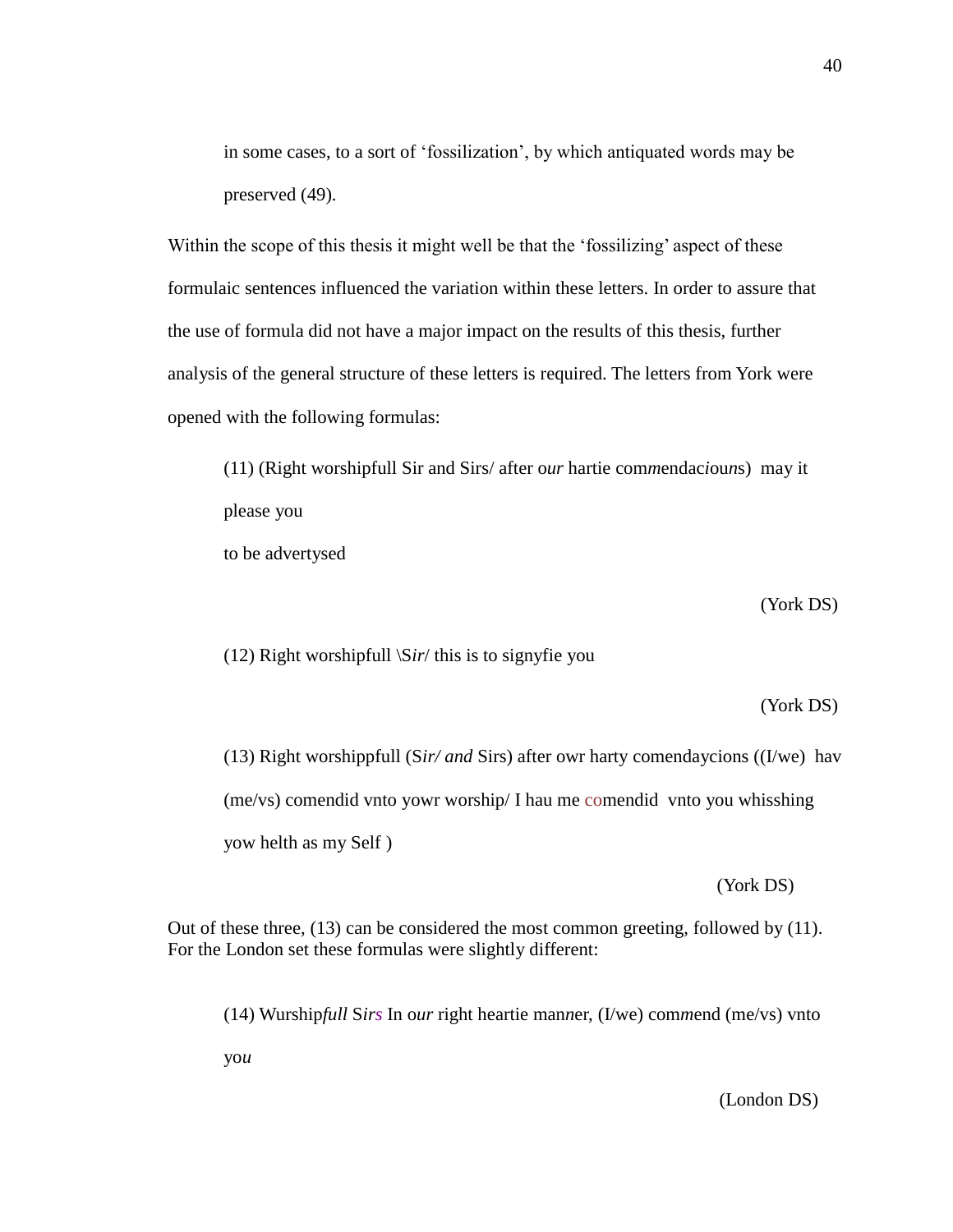(15) After (my/our) harty comendacons vnto you

(London DS)

(15) was the most common greeting in London letters. When comparing the York and London greetings, it seems that the London greetings are quite uniform. The only linguistic feature under scrutiny which is present in these formulas is the second person pronoun, however it should be noted that it only occurs in object position within these formulas. Conclusion of the letters showed similar findings:

(16) " Thus com*m*ytting you to the twcione of allmyghtye (who preserve you to his good pleasure/ who preserve yow with all yowr ffamilie) (god) ffrome yorke thys \_\_\_\_\_\_\_\_"

(York DS)

(17) " And thus the holy Trinitie long preserve yo*ur* (worships) in helth, At the said Citie of yorke this \_\_\_\_\_\_\_\_\_\_\_\_, and Seallyd with o*ur* Comon Seall"

(York DS)

(18) " so I byd you hartlye ffare well (in the lord/ from london the \_\_\_\_\_\_\_\_\_\_ )"

(London DS)

(19) " And so we rest / Comittinge yo*ur* wurshippes vnto the tuition of allmightye god ffrom London this \_\_\_\_\_\_\_\_\_\_\_\_\_\_"

(London DS)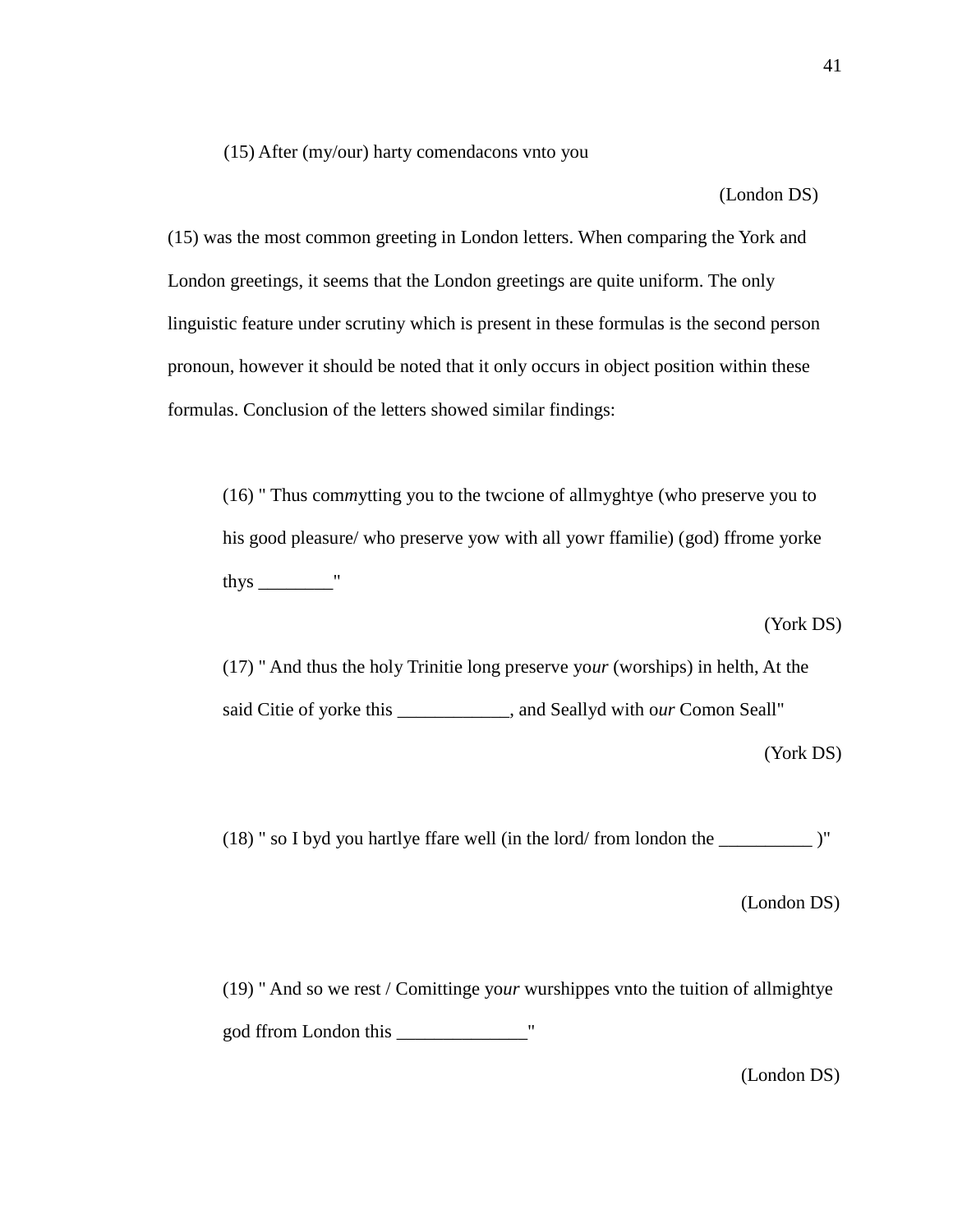Altogether it seems that the use of formulas did not have a significant impact on the findings of this thesis, as the possible fossilizations do not include the three linguistic features investigated.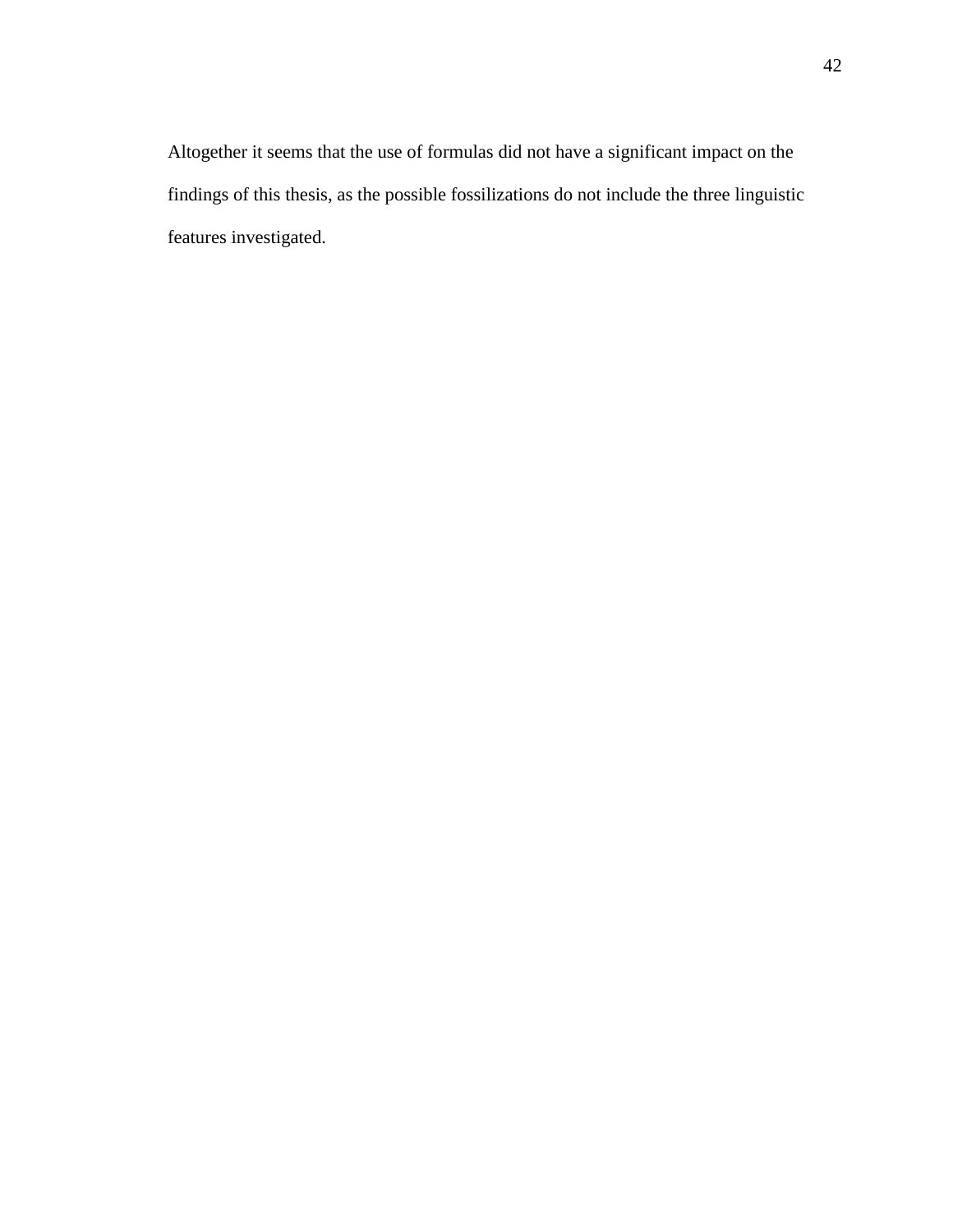#### <span id="page-42-0"></span>**5 Conclusion**

In this investigation, the aim was to assess the use of the three linguistic features: *ye/you* in subject position, *-s/-th/-zero* 3SG suffixes and the use of negative concord in data from London and York for the period 1530-1580 by looking at data from merchant correspondence, and contrast the findings with previous research on similar features, particularly that of Nevalainen & Raumolin-Brunberg (2003) The findings of current study have shown a similar trend to Nevalainen & Raumonlin-Brunberg's results.

The distribution of *ye* and *you* in subject position in the datasets resembled the findings of Nevalainen & Raumolin-Brunberg (2003); their findings show an increase of *you* usage from 40% to 90% between 1520-1599, whereas this thesis found a 26% to 86% increase between 1530-1580. In addition, findings suggest a more rapid decline of the use of *ye* in the York region than in the London region. It should be noted that the number of second person pronoun tokens in subject position was relatively low, so a future study investigating this distinction on a larger scale would be worthwhile.

The 3SG findings for -*s*/-*th* and -*zero* suffixes show no variation between 1530 and 1580 and hence support previous research by Kytö (1993) and Nevalainen & Raumolin-Brunberg (2003), which both show rare use of -*s* and -*zero* between 1530-1580. Furthermore, the possibility has been suggested of the York merchants using the 3SG -*th* suffix with prestige intentions because they corresponded with London government officials, where -*th* was the most commonly used suffix during that time. It would be interesting to include this factor in further study to test this possibility. While examining the findings a large number of modal constructions were found, as the use of the simple present was generally avoided. Hence, another viable option for further study is the rise of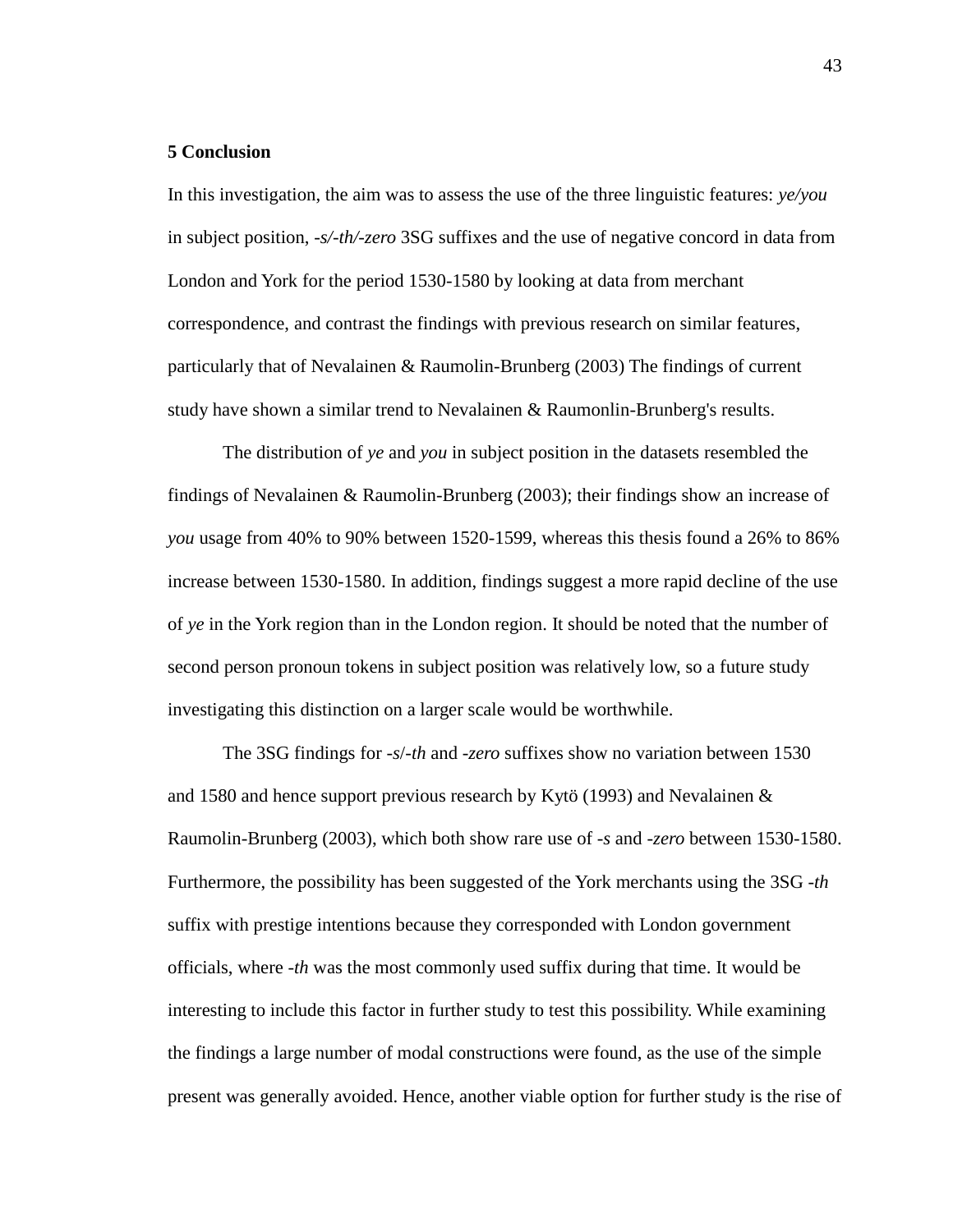modality during this period in time.

This thesis has found that the use of negative concord in the datasets declined similarly to previous investigations by Nevalainen & Raumolin-Brunberg (2003). In addition, the distinction between the York and London region seemed to correspond with findings by Iyeiri (1998) and Ingham (2006), who noted a more rapid decline of negative concord in the northern region than in the South. The correlation with the increased use of negated quantifiers was also briefly discussed. It would be particularly interesting to investigate this correlation in more detail in further research.

Finally, a number of important limitations need to be considered. This excludes the issue of bad data, which has already been thoroughly discussed previously. The scope of this study was limited in terms of available texts. Due to on the restricted scope of this thesis, many of the letters which were problematic to date or did not specify a location could not be traced by other factors. This had an impact on the size of the datasets, which would have yielded more significant results, had they been larger. However, the results still provide implications which can be used for further study. Moreover, the lack of background information on authors in the dataset prevented this thesis to look more thoroughly at their individual writing styles and changes therein. Especially in the York dataset the authors of many letters where almost impossible to identify, due to the use of simple initials or illegible autographs. Future research should be wary of this and should reserve time to trace back the origins of these authors, which would make this data significantly more useful.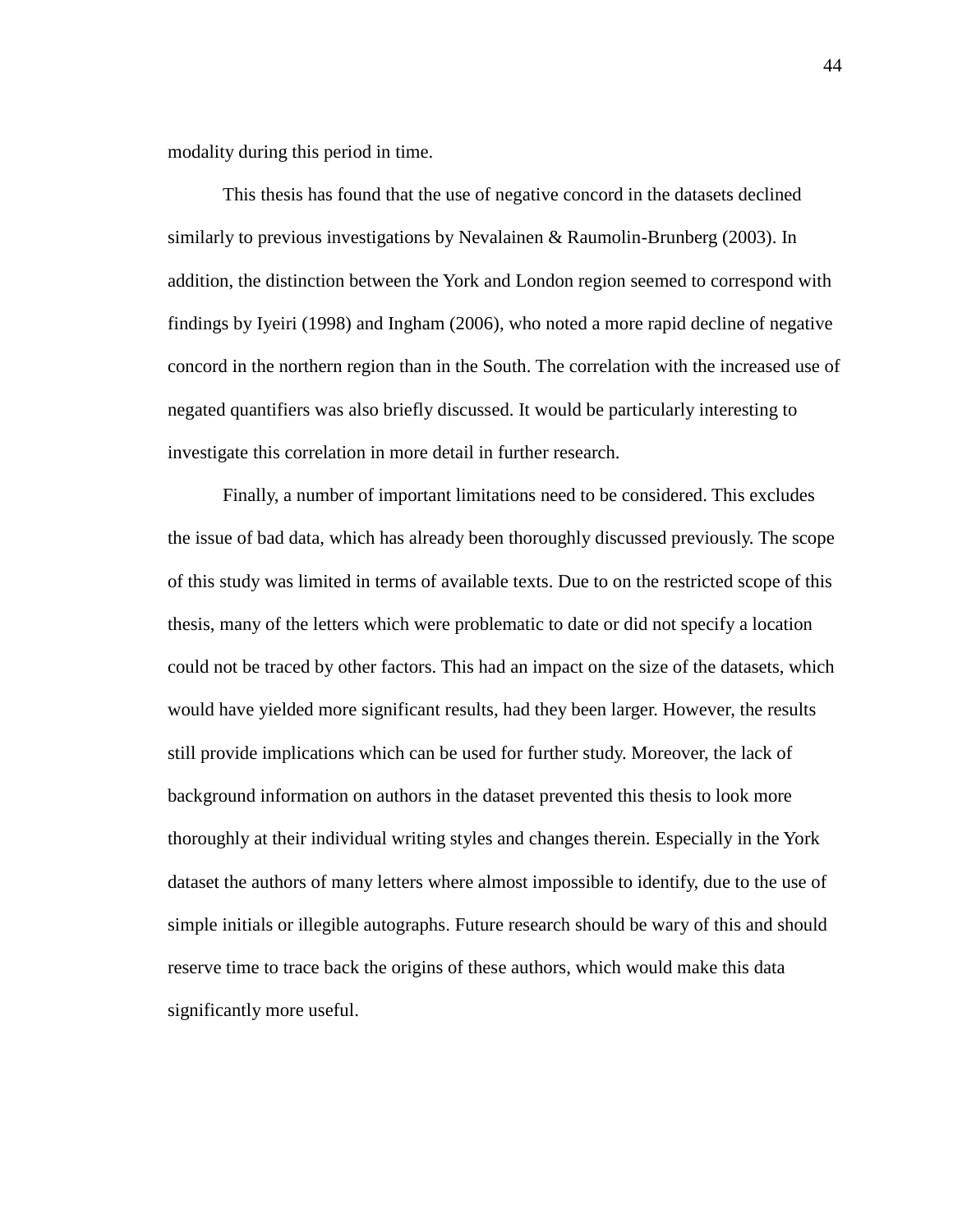Notwithstanding these limitations, the study shows similar findings to previous studies, thus strengthening the assumptions made with regards to the diachronic variation of these three linguistic features.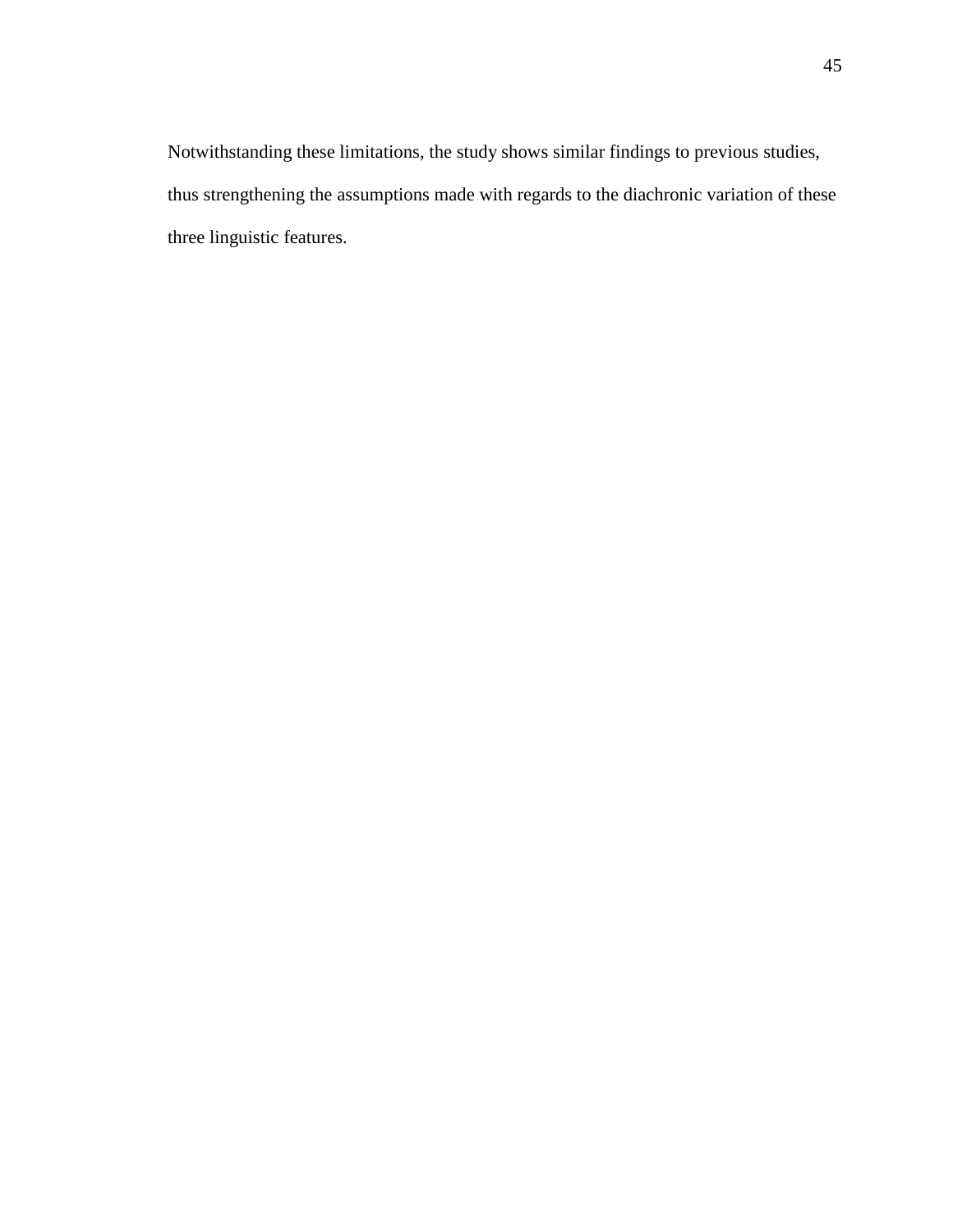#### <span id="page-45-0"></span>**6 Bibliography**

- Auer, A. (2013, January 1). *Project Description*. Retrieved July 7, 2014, from Emerging Standards: Urbanisation and the Development of Standard English, c. 1400-1700.
- Auer, A., & Withoos, M. (2013). Social Stratification and Stylistic Choices in Thomas Dekker's The Shoemaker's Holiday (1600). *English Text Construction, 6*(1), 134- 157.
- Baker, S. (2012). *Introduction to Old English.* Singapore: Ho Printing Singapore Pte Ltd.
- Baugh, A. (2002). *History of the English Language.* London: Routledge.
- Bisset, A. (1991). *Dieu Nous Donne Bonne Aventure: A Glimpse into the Life of a Merchant Adventurer of York.* Local History Certificate Course.
- Bisson, D. (1993). *The Merchant Adventurers of England.* Delaware: University of Delaware Press.
- Deumert, A., & Vandenbussche, W. (2003). *Germanic Standardizations.* Amsterdam: John Benjamins B.V.
- Hernández-Campoy, J. M., & Schilling, N. (2012). The Application of the Quantitative Paradigm to Historical Sociolinguistics: Problems with the Generalizability Principle. In *The Handbook of Historical Sociolinguistics* (pp. 63-79). Blackwell Publishing Ltd.
- Ingham, R. (2006). Negative Concord and the Loss of the Negative Particle Ne in Late Middle English. *Studia Anglica Posnaniensia*(42), 77-97.
- Ingham, R. (2008). Contact with Scandinavian and Late Middle English Negative Concord. *Studia Anglica Posnaniensia*(44), 121-137.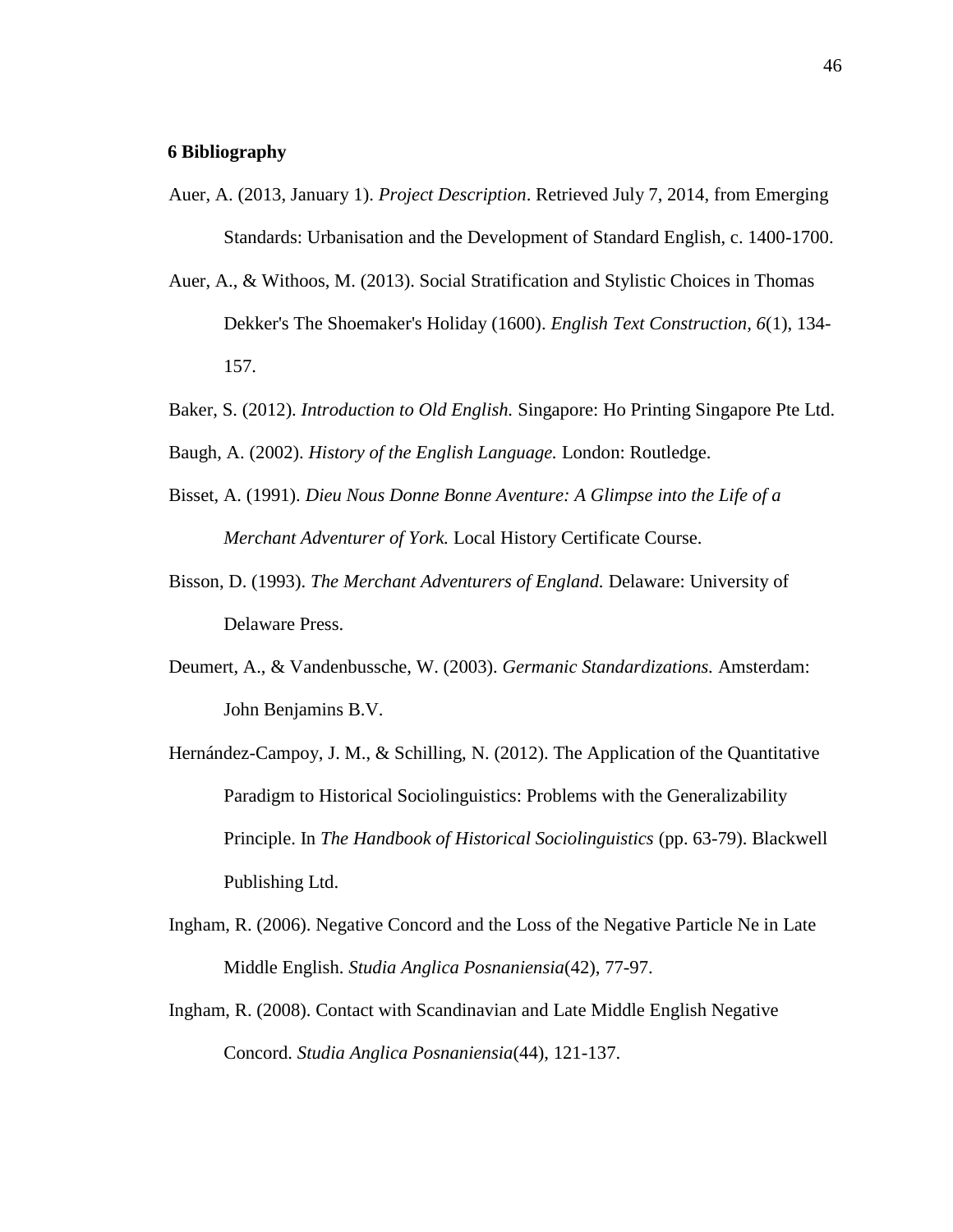- Iyeiri, Y. (1998). Multiple Negation in Middle English verse. In I. Tieken-Boon van Ostade, G. Tottie, & W. van der Wurff (Eds.), *Negation in te History of English* (pp. 121-146). Berlin: Mouton de Gruyter.
- Johnston, A., & Rogerson, M. (1979). *Records of Early English Drama.* Toronto: University of Toronto Press.

Kermode, J. (1998). *Medieval Merchants.* Cambridge: Cambridge University Press.

Kytö, M. (1993). Third-person present singular verb inflection in early British and American English. *Language Variation and Change, 5*, 113-139.

Labov, W. (1994). *Principles of Linguistic Change* (Vol. I). Oxford: Blackwell.

- Moore, C. (2002). Writing good Southerne: Local and Supralocal Norms in the Plumpton Letter Collection. *Language Variation and Change, 14*(1), 1-17.
- Nevalainen, T. (2013). Sociolinguistic perspectives on Tudor English. *Sederi*, 123-140.
- Nevalainen, T., & Raumolin-Brunberg, H. (2003). *Historical Sociolinguistics: Language Change in Tudor and Stuart England.* London: Longman.
- Nevalainen, T., & Raumolin-Brunberg, H. (2011, August 29). *General Introduction*. Retrieved July 7, 2014, from CoRD| Corpora of Early English Correspondence.
- Rissanen, M. (2000). Standardisation and the Language of Early Statutes. In L. Wright (Ed.), *The Development of Standard English (1300-1800)* (pp. 117-130). Cambridge: Cambridge University Press.
- Sellers. (1918). *The York Mercers and Merchant Adventurers, 1356-1917.* Durham: Andrews & Co.
- Thomason, S. (2007). Language Contact and Deliberate Change. *Journal of Language Contact, THEMA I*, 41-62.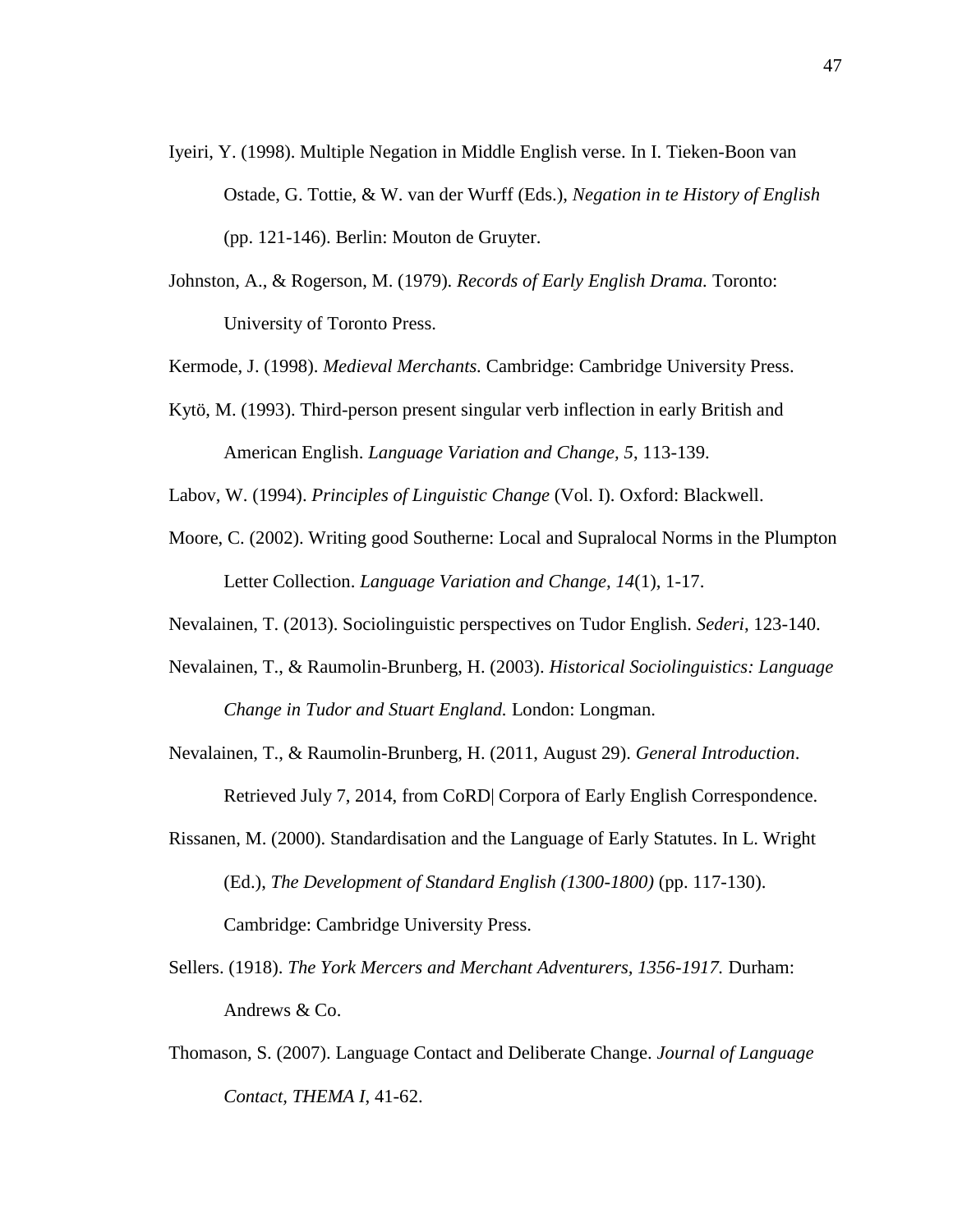- Wales, K. (2002). 'North of Watford gap': A Cultural History of Northern English (from 1700). In P. Trudgill, & R. Watts (Eds.), *Alternative Histories of English* (pp. 45- 66). London: Routledge.
- Wray, A. (2002). *Formulaic Language and the Lexicon.* Cambridge: Cambridge University Press.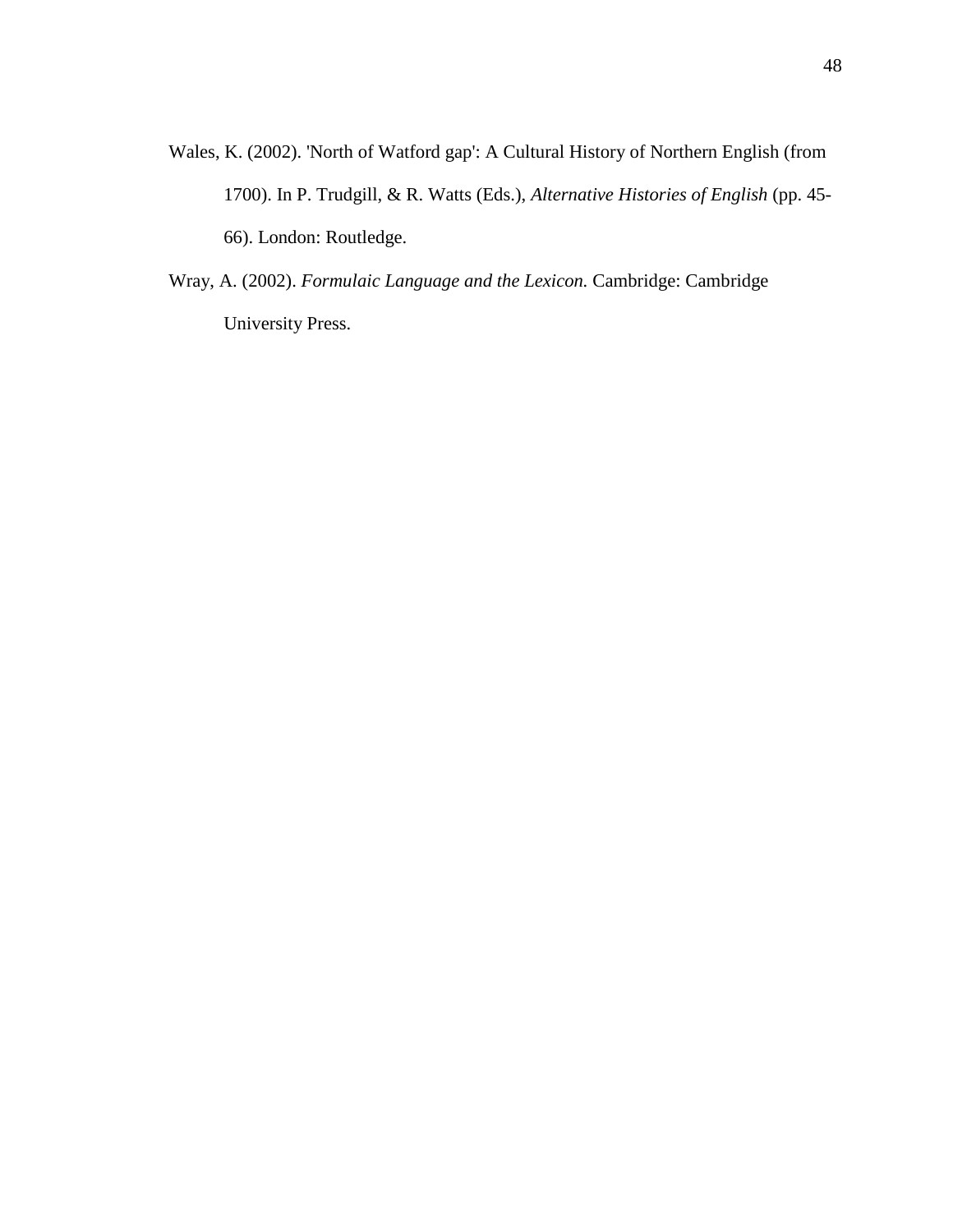# <span id="page-48-0"></span>**7.0 Appendices**

| <b>York DS findings</b> | Ye           | You                | Yow                | Prec.             | Adj.             | <b>Note</b> | Year          | Subj?        |
|-------------------------|--------------|--------------------|--------------------|-------------------|------------------|-------------|---------------|--------------|
| <b>CIMG0561</b>         |              | $\mathsf{x}$       |                    | please            | to be            | P. Form     | 1560          | $\mathsf{V}$ |
| <b>CIMG0561</b>         |              | $\pmb{\mathsf{X}}$ |                    | requyring         | hartelye         |             | 1560          | $\mathsf{V}$ |
| <b>CIMG0561</b>         | X            |                    |                    | somme as          | shall thinnke    |             | 1560          | $\mathsf{v}$ |
| <b>CIMG0561</b>         | $\mathsf{x}$ |                    |                    | what              | shall do         |             | 1560          | $\mathsf{V}$ |
| <b>CIMG0561</b>         | X            |                    |                    | the frendes       | can possyble     |             | 1560          | $\mathsf{v}$ |
| <b>CIMG0561</b>         | X            |                    |                    | possible          | shuld travell    |             | 1560          | ${\sf v}$    |
| <b>CIMG0588</b>         |              | $\pmb{\mathsf{X}}$ |                    | please it         | to be            | P. Form     | 1562          | $\mathsf{v}$ |
| <b>CIMG05785</b>        |              | X                  |                    | it please         | to be            | P. Form     | 1563          | $\mathsf{V}$ |
| <b>CIMG05785</b>        | X            |                    |                    | that              | wille geve       |             | 1563          | $\mathsf{v}$ |
| <b>CIMG719</b>          |              | $\pmb{\mathsf{X}}$ |                    | strange           | neyther did know |             | 1573          | $\mathsf{v}$ |
| <b>CIMG719</b>          |              | X                  |                    | wher              | wrytt            |             | 1573          | $\mathsf{V}$ |
| <b>CIMG719</b>          |              |                    | X                  | wher as           | do warne vs      |             | 1573          | $\mathsf{v}$ |
| <b>CIMG719</b>          |              |                    | X                  | yat               | wrytt            |             | 1573          | $\mathsf{V}$ |
| <b>CIMG719</b>          |              |                    | $\pmb{\mathsf{x}}$ | that              | wyll             |             | 1573          | $\mathsf{V}$ |
| <b>CIMG719</b>          |              |                    | X                  | yf                | hav no cowrt     |             | 1573          | $\mathsf{V}$ |
|                         |              |                    |                    | other             |                  |             |               |              |
| <b>CIMG0768</b>         |              |                    | X                  | thynges           | wytt             |             | 1575          | ${\sf v}$    |
| <b>CIMG0768</b>         |              |                    | $\pmb{\mathsf{x}}$ | that              | wyll derecte     |             | 1575          | $\mathsf{v}$ |
| <b>CIMG0768</b>         |              | X                  |                    | as                | do               |             | 1575          | $\mathsf{V}$ |
| <b>CIMG0756</b>         |              | $x + e$            |                    | to lett           | vnderstand       | P. Form     | 1575          | ?            |
| <b>CIMG0756</b>         |              |                    | X                  | that              | answered         |             | 1575          | $\mathsf{v}$ |
| <b>CIMG0756</b>         |              |                    | X                  | that              | may grant        |             | 1575          | $\mathsf{V}$ |
| <b>CIMG0750</b>         |              |                    | $\pmb{\mathsf{x}}$ | fore              | have             |             | 1575          | $\mathsf{v}$ |
|                         |              |                    |                    |                   |                  |             | 1576-         |              |
| CIMG066                 |              | $\pmb{\mathsf{X}}$ |                    | that              | Remayn           |             | 1578<br>1576- | ${\sf V}$    |
| CIMG066                 |              | $\pmb{\mathsf{X}}$ |                    | that              | wyll help        |             | 1578          | $\mathsf{V}$ |
| <b>London DS</b>        |              |                    |                    |                   |                  |             |               |              |
| findings                |              |                    |                    |                   |                  |             |               |              |
| <b>CIMG0774</b>         | X            |                    |                    | that              | shuld            |             | 1530          | $\mathsf{V}$ |
| <b>CIMG0774</b>         | X            |                    |                    | tyme              | putt your selues |             | 1530          | $\mathsf{V}$ |
| <b>CIMG0774</b>         |              | $\pmb{\mathsf{X}}$ |                    | as                | laufully         |             | 1530          | ${\sf v}$    |
| <b>CIMG0774</b>         | X            |                    |                    | wherof            | shalbe           |             | 1530          | $\mathsf{V}$ |
| <b>CIMG0784</b>         | X            |                    |                    | premysses,        | hereby be        |             | 1564          | $\mathsf{v}$ |
| <b>CIMG0784</b>         | X            |                    |                    | Lowe<br>countres: | procure the same |             | 1564          | ${\sf V}$    |

## <span id="page-48-1"></span>7.1 Appendix A: Comparative tables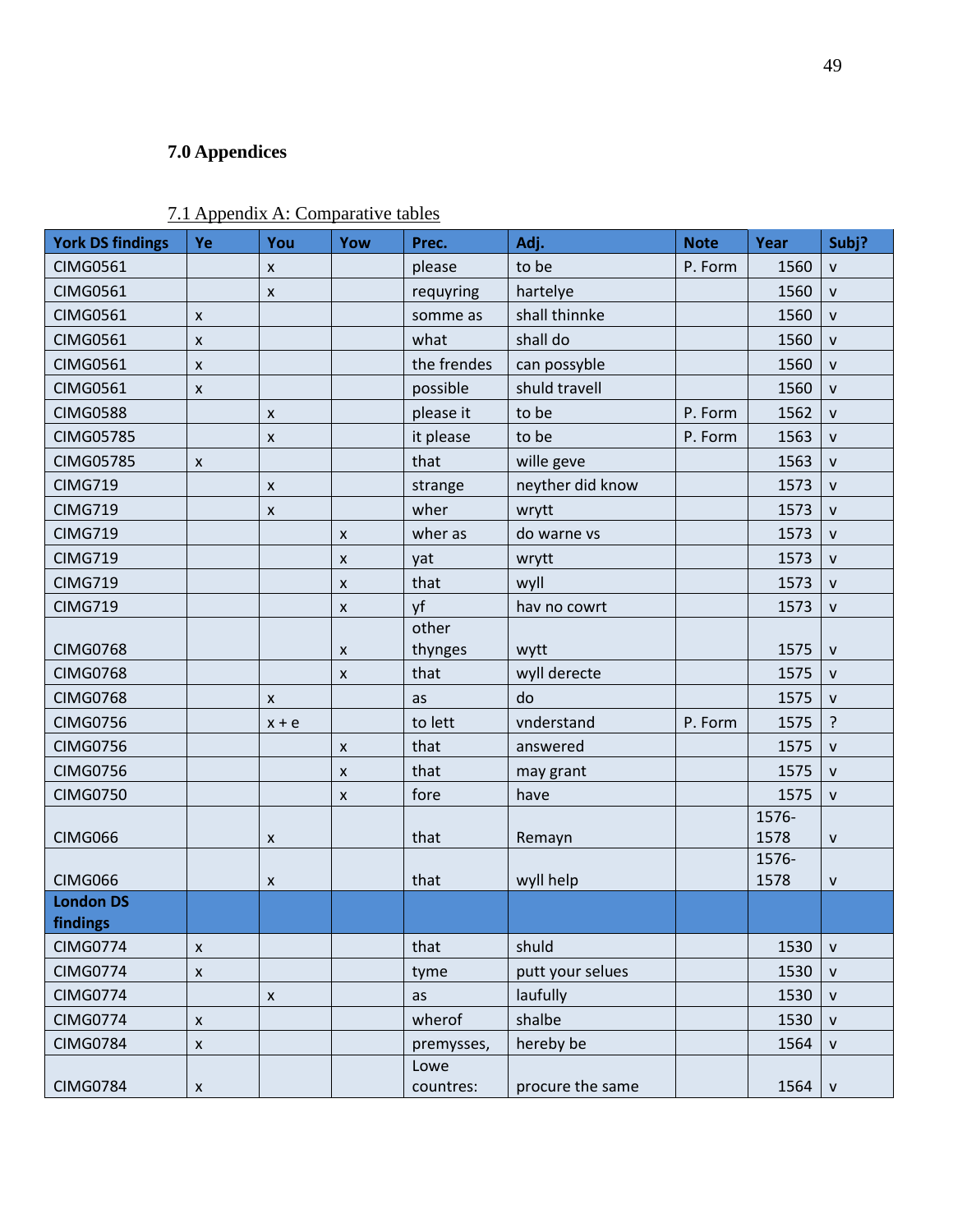| <b>CIMG0784</b> |                           |                           | $\mathsf{x}$              | that       | faile              |         | 1564 | $\mathsf{v}$ |
|-----------------|---------------------------|---------------------------|---------------------------|------------|--------------------|---------|------|--------------|
| <b>CIMG0787</b> | $\mathsf{x}$              |                           |                           | that       | may vse            |         | 1564 | v            |
| CMG0731         |                           | $\mathsf{x}$              |                           | god        | be                 |         | 1568 | V            |
| CMG0731         |                           | X                         |                           | dessyringe | to see             |         | 1568 | $\mathsf{v}$ |
| CMG0731         |                           | $\boldsymbol{\mathsf{x}}$ |                           | doinge     | shall              |         | 1568 | $\mathsf{v}$ |
|                 |                           |                           |                           |            | shall herinclosed  |         |      |              |
| <b>CIMG0611</b> | $\mathsf{x}$              |                           |                           | acte,      | receiue            |         | 1569 | $\mathsf{v}$ |
| <b>CIMG0611</b> |                           | $\mathsf{x}$              |                           | <b>SO</b>  | ensewe             |         | 1569 | V            |
| <b>CIMG0613</b> |                           | X                         |                           | adventures | maye               |         | 1573 | V            |
| <b>CIMG0613</b> |                           | X                         |                           | that       | so warelie procede |         | 1573 | V            |
| <b>CIMG0613</b> |                           | $\boldsymbol{\mathsf{x}}$ |                           | if         | send               |         | 1573 | $\mathsf{v}$ |
| <b>CIMG0613</b> | $\mathsf{x}$              |                           |                           | contryes   | therin shalbe      |         | 1573 | V            |
| <b>CIMG0613</b> | $\mathsf{x}$              |                           |                           | fare       | hartelie well      |         | 1573 | V            |
| <b>CIMG0778</b> |                           | X                         |                           | losse      | will               |         | 1573 | V            |
| <b>CIMG0778</b> | $\mathsf{x}$              |                           |                           | fare       | hartelye           | P. Form | 1573 | $\mathsf{v}$ |
| <b>CIMG0776</b> | $\boldsymbol{\mathsf{x}}$ |                           |                           | as         | intende            |         | 1574 | $\mathsf{v}$ |
|                 |                           |                           |                           | that       |                    |         |      |              |
| <b>CIMG0762</b> |                           | $\boldsymbol{\mathsf{x}}$ |                           | hearwith   | shall              |         | 1578 | $\mathsf{V}$ |
| <b>CIMG0762</b> |                           | X                         |                           | that       | haue               |         | 1578 | v            |
| <b>CIMG0746</b> |                           |                           | $\boldsymbol{\mathsf{x}}$ | that       | ar the governer    |         | 1578 | $\mathsf{v}$ |
| <b>CIMG0746</b> |                           |                           | $\boldsymbol{\mathsf{x}}$ | if         | do myslyke         |         | 1578 | v            |
| <b>CIMG0746</b> |                           |                           | $\mathsf{x}$              | so euer    | do like            |         | 1578 | $\mathsf{V}$ |

Table 7.1 *ye/you/yow* findings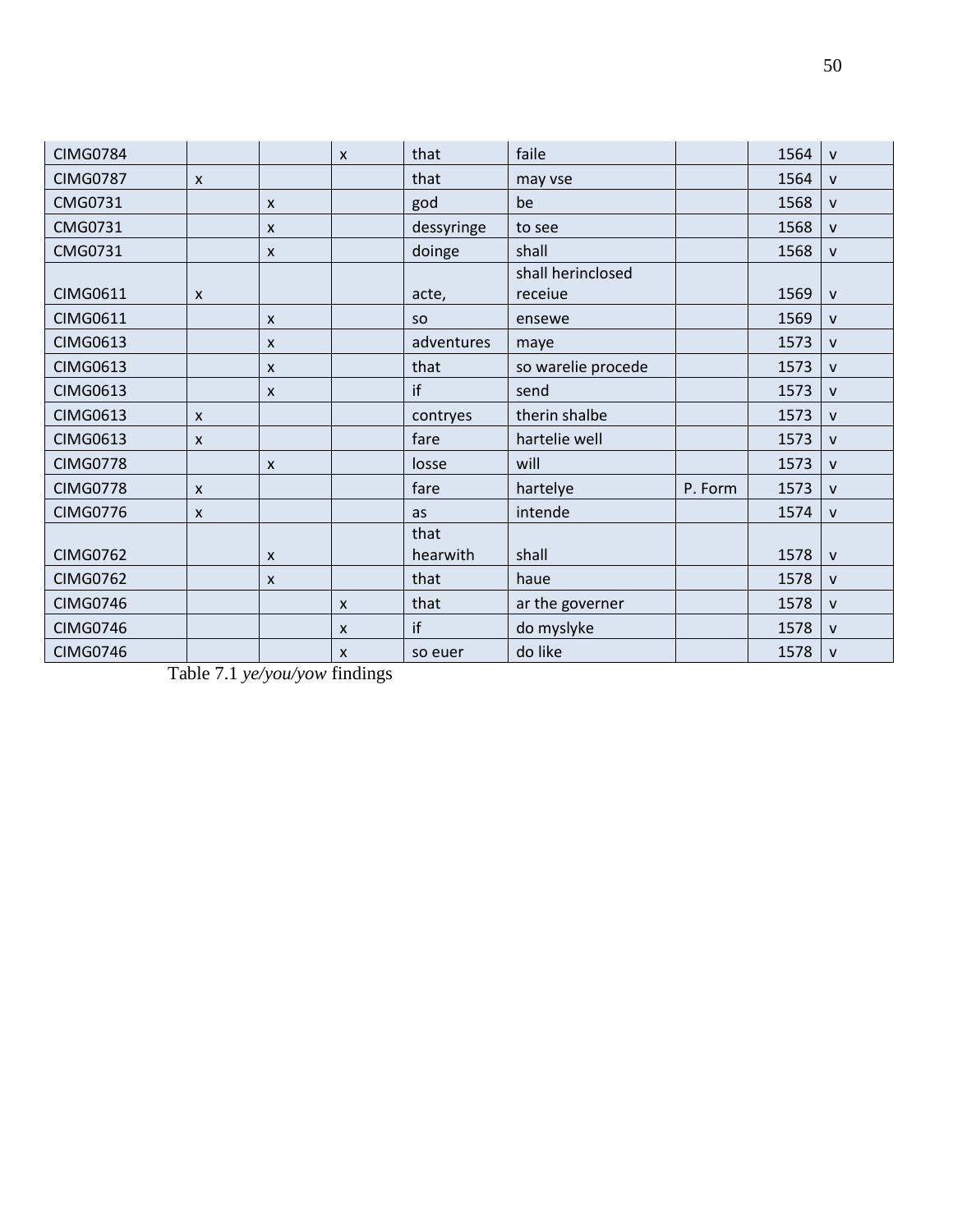| <b>York DS findings</b>   | neg 1   | neg <sub>2</sub> | neg 3 | neg 4 | neg <sub>5</sub> | simple/multiple | Year  |
|---------------------------|---------|------------------|-------|-------|------------------|-----------------|-------|
| <b>CIMG0561</b>           | cannot  |                  |       |       |                  | simple          | 1560  |
| <b>CIMG0561</b>           | not     |                  |       |       |                  | simple          | 1560  |
| <b>CIMG0561</b>           | not     |                  |       |       |                  | simple          | 1560  |
| <b>CIMG0561</b>           | not     |                  |       |       |                  | simple          | 1560  |
| <b>CIMG0588</b>           | not     |                  |       |       |                  | simple          | 1562  |
| <b>CIMG0588</b>           | cannot  |                  |       |       |                  | simple          | 1562  |
| <b>CIMG0588</b>           | not     |                  |       |       |                  | simple          | 1562  |
| <b>CIMG0588</b>           | not     |                  |       |       |                  | simple          | 1562  |
| <b>CIMG0589</b>           | not     |                  |       |       |                  | simple          | 1562  |
| <b>CIMG0605</b>           | not     |                  |       |       |                  | simple          | 1568  |
| <b>CIMG719</b>            | not     |                  |       |       |                  | simple          | 1573  |
| <b>CIMG719</b>            | neyther | nor              |       |       |                  | multiple        | 1573  |
| <b>CIMG719</b>            | neyther | nor              | non   |       |                  | multiple        | 1573  |
| <b>CIMG719</b>            | can not |                  |       |       |                  | simple          | 1573  |
| <b>CIMG719</b>            | no      |                  |       |       |                  | simple          | 1573  |
| <b>CIMG0721</b>           | not     |                  |       |       |                  | simple          | 1579  |
| <b>CIMG0768</b>           | no      |                  |       |       |                  | simple          | 1575  |
| <b>CIMG0768</b>           | no      |                  |       |       |                  | simple          | 1575  |
| <b>CIMG0768</b>           | not     |                  |       |       |                  | simple          | 1575  |
| <b>CIMG0768</b>           | no      |                  |       |       |                  | simple          | 1575  |
| <b>CIMG0768</b>           | not     |                  |       |       |                  | simple          | 1575  |
| <b>CIMG0768</b>           | no      | notwythstandyng  |       |       |                  | multiple        | 1575  |
| <b>CIMG0768</b>           | no      | neyther          |       |       |                  | multiple        | 1575  |
| <b>CIMG0756</b>           | no      |                  |       |       |                  | simple          | 1575  |
| <b>CIMG0756</b>           | not     |                  |       |       |                  | simple          | 1575  |
| <b>CIMG0756</b>           | not     |                  |       |       |                  | simple          | 1575  |
| <b>CIMG0756</b>           | no      |                  |       |       |                  | simple          | 1575  |
| <b>CIMG0756</b>           | not     |                  |       |       |                  | simple          | 1575  |
| <b>CIMG0756</b>           | no      | any more         |       |       |                  | multiple        | 1575  |
|                           |         |                  |       |       |                  |                 | 1576- |
| <b>CIMG066</b>            | nor     | no               | nor   |       |                  | multiple        | 1578  |
|                           |         |                  |       |       |                  |                 | 1576- |
| CIMG066                   | no      |                  |       |       |                  | simple          | 1578  |
| total<br><b>London DS</b> |         |                  |       |       | 6 m              | 25s             |       |
| <b>Findings</b>           | neg 1   | neg <sub>2</sub> | neg 3 | neg 4 | neg <sub>5</sub> | simple/multiple | Year  |
| <b>CIMG0774</b>           | not     |                  |       |       |                  | simple          | 1530  |